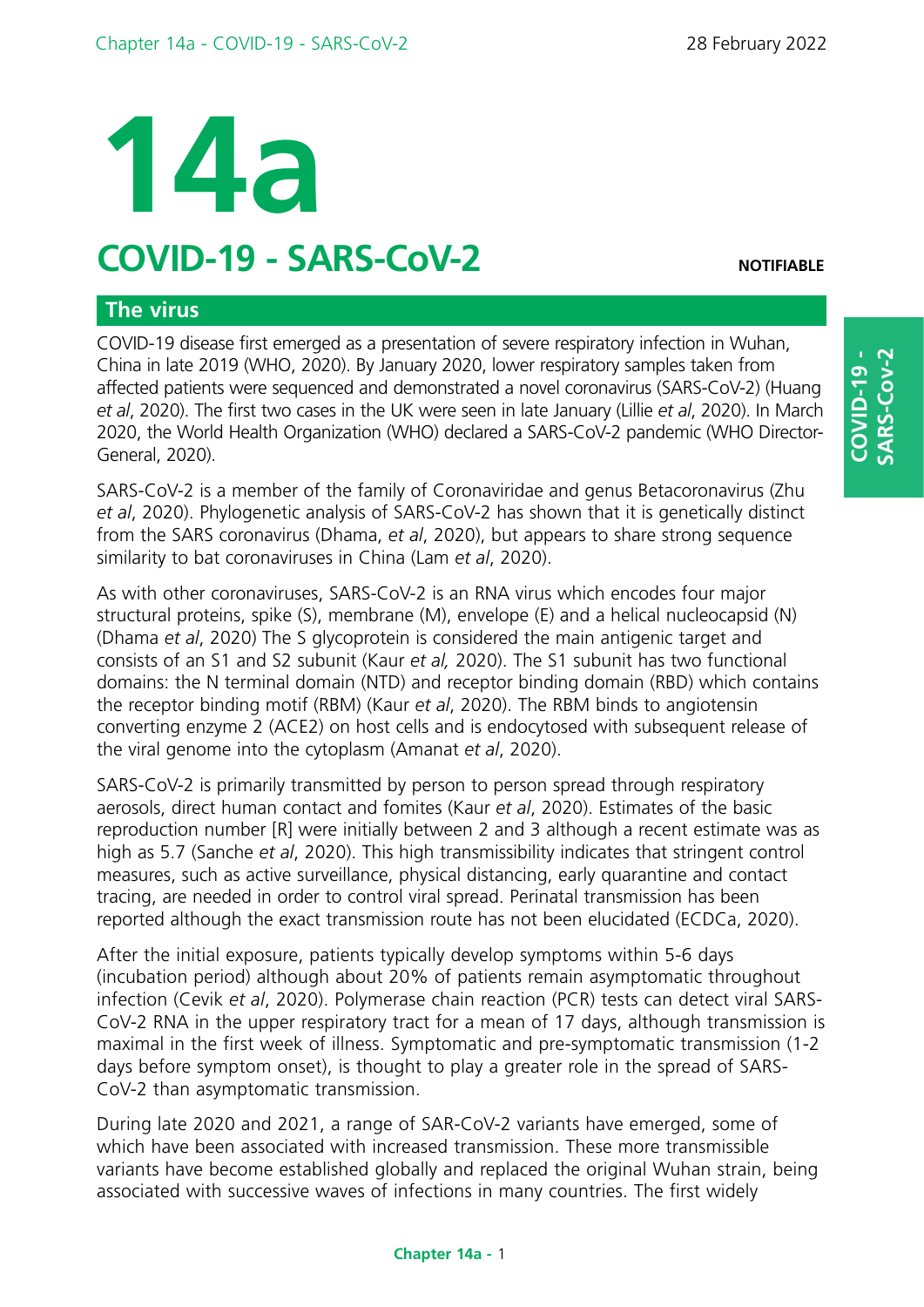distributed variant, designated Alpha, first emerged in Kent in late 2020 and led to a second wave in the UK in early 2021. Emergence of the Delta variant, first seen in India, has now been associated with further waves of infection in many countries. Information on variants under investigation is posted each week at: [https://www.gov.uk/government/](https://www.gov.uk/government/publications/investigation-of-sars-cov-2-variants-technical-briefings) [publications/investigation-of-sars-cov-2-variants-technical-briefings](https://www.gov.uk/government/publications/investigation-of-sars-cov-2-variants-technical-briefings)

A recent increased incidence in South Africa, associated with a new variant Omicron, has raised particular concern due to a large number of mutations, including many in the spike protein. These mutations appear to be associated with a higher rate of reinfection, suggesting a degree of immune escape.

Many countries, including the UK, are now experiencing increases in the incidence of Omicron. Preliminary UK data confirms observations from other countries that the severity of infection due to Omicron is low, with an estimated reduction in risk of hospitalisation of 50-70% ([https://www.gov.uk/government/publications/investigation-of](https://www.gov.uk/government/publications/investigation-of-sars-cov-2-variants-technical-briefings)[sars-cov-2-variants-technical-briefings](https://www.gov.uk/government/publications/investigation-of-sars-cov-2-variants-technical-briefings)).

# **The disease**

In adults, the clinical picture varies widely. A significant proportion of individuals are likely to have mild symptoms and may be asymptomatic at the time of diagnosis.

Symptoms are commonly reported as a new onset of cough and fever (Grant *et al*, 2020), but may include headache, loss of smell, nasal obstruction, lethargy, myalgia (aching muscles), rhinorrhea (runny nose), taste dysfunction, sore throat, diarrhoea, vomiting and confusion; fever may not be reported in all symptomatic individuals. Patients may also be asymptomatic (He *et al*, 2020).

Progression of disease, multiple organ failure and death will occur in some individuals (Pachetti *et al*, 2020).

Currently available data suggest that increasing age and male gender are significant risk factors for severe infection. However, there are also groups of patients with underlying comorbidities, where infection may result in increased risk of serious disease (Docherty *et al*, 2020). In a large review of primary care records pseudonymously linked with SARS-CoV-2 status, comorbidities including diabetes, cancer and poorly controlled asthma were associated with increased risk of death (Williamson *et al*, 2020).

Infection fatality ratios (IFR) for COVID-19 in the UK, derived from combining mortality data with infection rates in seroprevalence studies, show a marked increase in IFR in the oldest age groups (Table 1) (Ward *et al*, 2020).

In Europe and the UK, deaths attributed to SARS-CoV-2 have been reported disproportionately from residential care homes (ECDCb, 2020, Graham *et al,* 2020). Other notable risk groups include healthcare workers (Nguyen *et al*, 2020) who may acquire infection both in the hospital or within the community setting (Bielicki *et al*, 2020). Current evidence suggests that deprivation and being from black and asian minority ethnic groups results in a higher risk for death from SARS-CoV-2 infection (Williamson *et al*, 2020), although the factors that contribute to this are not yet clear.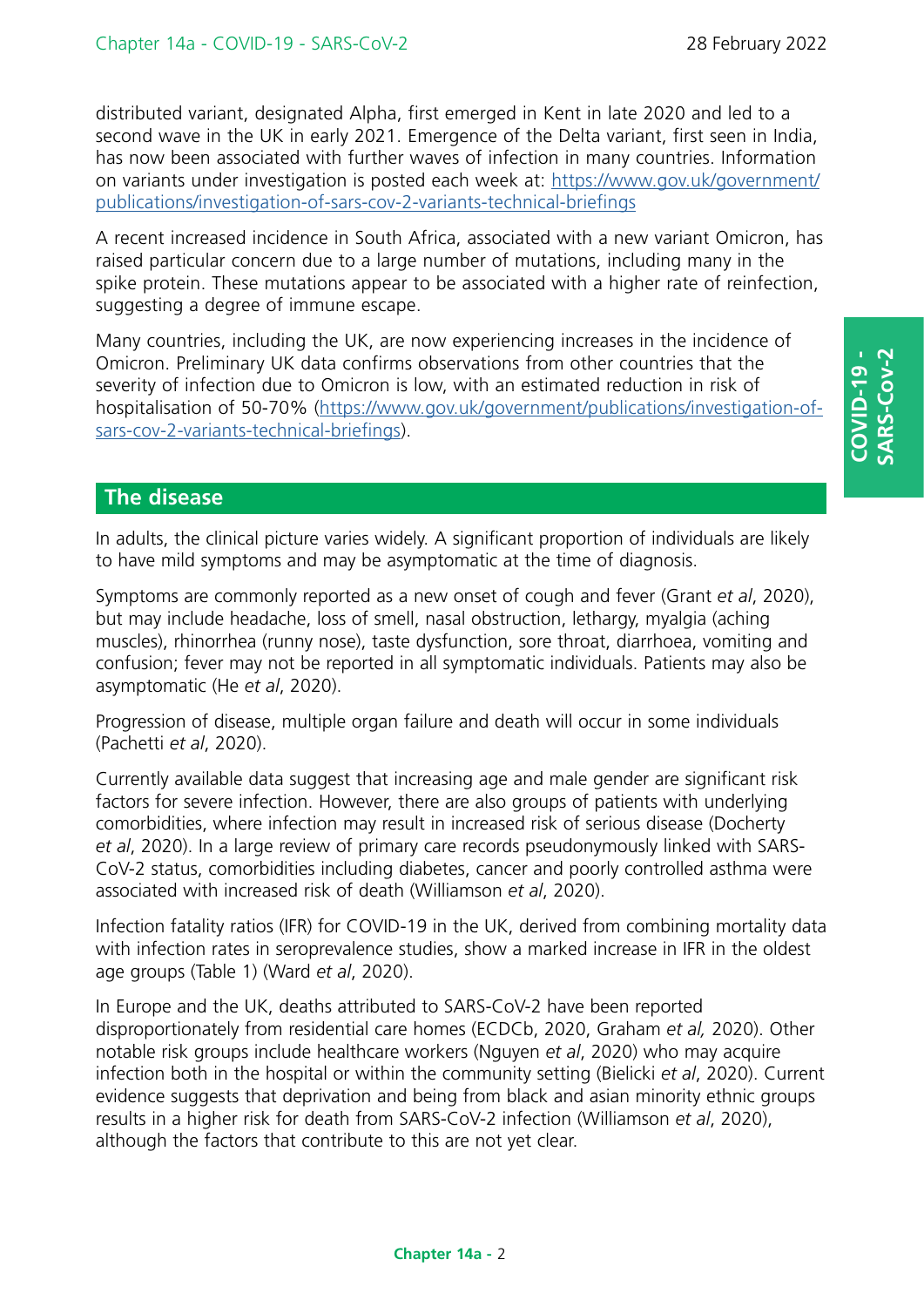| <b>Category</b> | <b>Population</b><br><b>Size</b> | <b>SARS-CoV-2</b><br>antibody<br>prevalence%<br>$(95\% \text{ Cl})^1$ | <b>Confirmed</b><br><b>COVID-19</b><br>deaths <sup>2</sup> | <b>Infection fatality</b><br>ratio %<br>$(95\% \text{ Cl})^2$ | <b>Estimated</b><br>number of<br>infections<br>(95% CI) |                          |
|-----------------|----------------------------------|-----------------------------------------------------------------------|------------------------------------------------------------|---------------------------------------------------------------|---------------------------------------------------------|--------------------------|
| <b>Total</b>    | 56,286,961                       | 6.0(5.7, 6.8)                                                         | 30180                                                      | 0.9(0.9, 0.9)                                                 | 3,362,037<br>(3,216,816;<br>3,507,258)                  |                          |
| <b>Sex</b>      |                                  |                                                                       |                                                            |                                                               |                                                         |                          |
| <b>Male</b>     | 27,827,831                       | 6.5(5.8, 6.6)                                                         | 18575                                                      | 1.1(1.0, 1.2)                                                 | 1,729,675<br>(1,614,585;<br>1,844,766)                  |                          |
| <b>Female</b>   | 28,459,130                       | 5.8(5.4, 6.1)                                                         | 11600                                                      | 0.7(0.7, 0.8)                                                 | 1,633,785<br>1,539,821;<br>1,727,749)                   | COVID-19 -<br>SARS-Cov-2 |
| Age (years)     |                                  |                                                                       |                                                            |                                                               |                                                         |                          |
| $15 - 44$       | 21,335,397                       | 7.2(6.7, 7.7)                                                         | 524                                                        | 0.0(0.0, 0.0)                                                 | 1,535,884<br>(1,436,941;<br>(1,634,826)                 |                          |
| 45-64           | 14,405,759                       | $6.2$ (5.8, 6.6)                                                      | 4657                                                       | 0.5(0.5, 0.5)                                                 | 895,238<br>(837, 231)<br>953,244)                       |                          |
| 65-74           | 5,576,066                        | 3.2(2.7, 3.7)                                                         | 5663                                                       | $3.1$ (2.6, 3.6)                                              | 181,044<br>(153, 426)<br>208,661)                       |                          |
| $75+$           | 4,777,650                        | 3.3(2.5, 4.1)                                                         | 19330                                                      | 11.6(9.2, 14.1)                                               | 166,077<br>(131, 059)<br>200,646)                       |                          |

Table 1: UK Infection fatality ratio and estimated total numbers of deaths (February to July 2020)

1 All estimates of prevalence adjusted for imperfect test sensitivity and specificity (see text for details). Responses have been re-weighted to account for differential sampling (geographic) and for variation in response rate (age, gender, ethnicity and deprivation) in final column to be representative of the England population (18+).

2 Infection fatality ratios were calculated excluding care home residents. Confirmed COVID-19 death counts were obtained from [https://fingertips.phe.org.uk/static-reports/mortality-surveillance/excess-mortality-in-](https://fingertips.phe.org.uk/static-reports/mortality-surveillance/excess-mortality-in-England-week-ending-17-jul-2020.html)[England-week-ending-17-jul-2020.html.](https://fingertips.phe.org.uk/static-reports/mortality-surveillance/excess-mortality-in-England-week-ending-17-jul-2020.html) Deaths in care homes by age on 12 June 2020 were obtained from [www.ons.gov.uk.](https://www.ons.gov.uk/peoplepopulationandcommunity/birthsdeathsandmarriages/deaths/articles/deathsinvolvingcovid19inthecaresectorenglandandwales/deathsoccurringupto12june2020andregisteredupto20june2020provisional) Total deaths in care home residents up to 17 July 2020 were obtained from [www.ons.gov.uk.](https://www.ons.gov.uk/peoplepopulationandcommunity/birthsdeathsandmarriages/deaths/datasets/numberofdeathsincarehomesnotifiedtothecarequalitycommissionengland/
) The age stratified estimates of COVID-19 deaths were then estimated using the total deaths from 17 July and the age distribution from 12 June. We assumed that age distribution of deaths did not change between 12 June and 17 July 2020.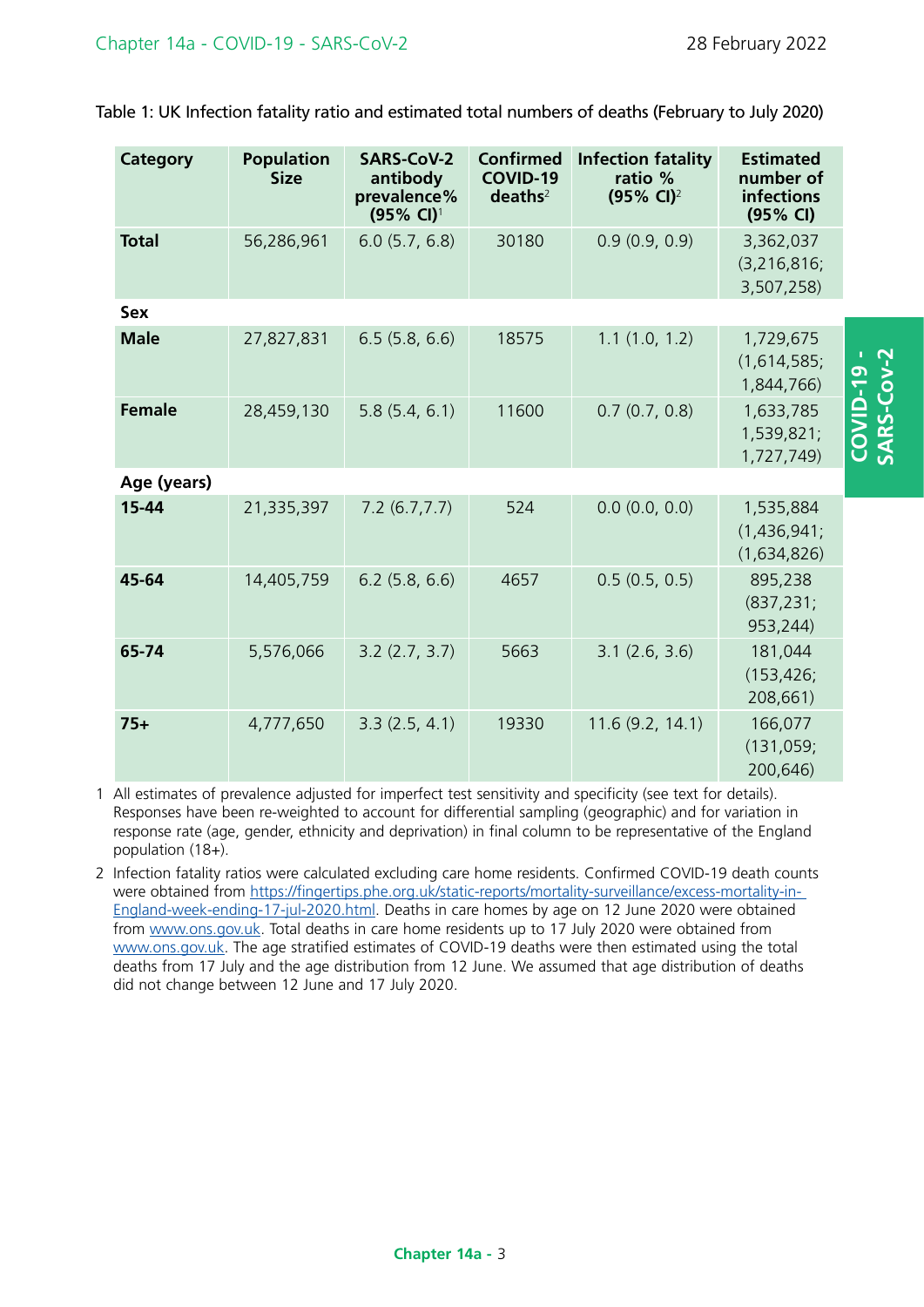# **Children**

In general children appear to exhibit mild disease. Although cough and fever are the main symptoms in children (Ladhani *et al*, 2020), a UK study tracking children of healthcare workers has shown that of those who were seropositive, gastrointestinal symptoms were also commonplace (Waterfield *et al*, 2020). Initial evidence suggested that children had a lower susceptibility to SARS-CoV-2 infection, and they were unlikely to be key drivers of transmission at a population level (Viner *et al*, 2020). However, a prospective study found higher secondary attack rates where the household index case was a child (Lopez Bernal *et al*, 2020).

Following the large scale vaccination of adults in the UK, recent rates of reported cases in children have exceeded those in adults.

A spectrum of multi system inflammatory disease similar to Kawasaki disease (KD) was was initially identified in children admitted during the SARS-CoV-2 pandemic, temporally associated with severe acute respiratory syndrome attributed to SARS-CoV-2 (Paediatric multisystem inflammatory syndrome temporally associated with SARS-CoV-2 infection (PIMS-TS)) (Whittaker *et al*, 2020). This severe presentation in children is extremely rare, but appears to encompass a wide range of features, including fever, gastrointestinal symptoms, rash, myocardial injury and shock (Swann *et al*, 2020).

# **Pregnant women and neonates**

The risks to pregnant women and neonates following COVID-19 infection have worsened over the course of the pandemic: the maternal mortality ratio as a result of COVID-19 has significantly increased from 1.4 per 100,000 live births in the Wildtype SARS-CoV-2 dominant period to 5.4 per 100,000 live births in the Delta dominant period. (Knight *et al*, 2021). During the Delta dominant period, six neonatal deaths were recorded. No neonatal deaths were reported in previous waves. The proportion of pregnant women hospitalised with symptomatic COVID-19 that experienced moderate to severe infection increased from Wildtype to subsequent Alpha and Delta dominant periods, and the proportion admitted to intensive care units also increased (Vousden *et al,* 2021a, [https://www.icnarc.org/Our-](https://www.icnarc.org/Our-Audit/Audits/Cmp/Reports)[Audit/Audits/Cmp/Reports\)](https://www.icnarc.org/Our-Audit/Audits/Cmp/Reports). Pregnant and recently pregnant women with COVID-19 are more likely to be admitted to an intensive care unit, have invasive ventilation or extracorporeal membrane oxygenation in comparison to non-pregnant women of reproductive age (Allotey *et al*, 2021).

UK studies have suggested a high rate of stillbirth in infected women (Allotey *et al*, 2020, Gurol-Urganci *et al*, 2021), and this appears to have increased during the Delta period (Vousden *et al*, 2021a). Vertical transmission appears rare (Gale *et al,* 2021). However, the risk of preterm birth is increased two to threefold for women with symptomatic COVID-19 (Vousden *et al*, 2021a,b)), usually as a result of a medical recommendation to deliver early to improve maternal oxygenation.<sup>1</sup>

Pregnant women are more likely to have severe COVID-19 infection if they are overweight or obese, are of black and asian minority ethnic background, have co-morbidities such as diabetes, hypertension and asthma, or are 35 years old or older (Vousden *et al*, 2021a, Allotey *et al*, 2020).

<sup>1</sup> NICE Guideline 25, 2019 <https://www.nice.org.uk/guidance/ng25>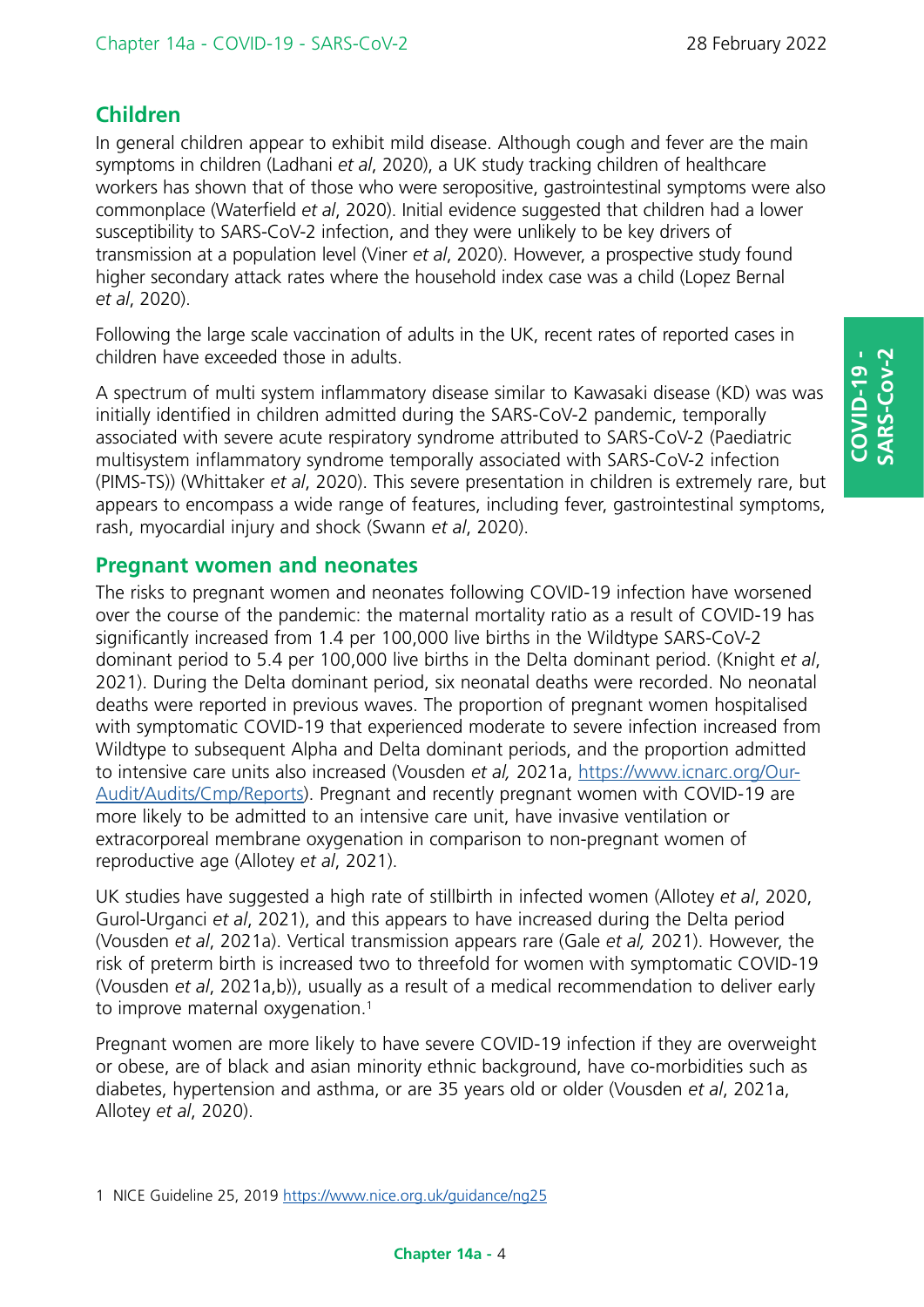# **COVID-19 vaccines**

The recognition of the pandemic has accelerated the development and testing of several vaccines using platforms investigated during previous emergencies such as the SARS pandemic (Amanat *et al*, 2020) and Ebola in West Africa. Candidate vaccines include nucleic acid vaccines, inactivated virus vaccines, live attenuated vaccines, protein or peptide subunit vaccines, and viral-vectored vaccines.

Most vaccine candidates focus on immunisation with the spike (S) protein, which is the main target for neutralising antibodies. Neutralising antibodies that block viral entry into host cells through preventing the interaction between the spike protein Receptor Binding Motif (RBM) and the host cell Angiotensin-converting enzyme 2 (ACE2) are expected to be protective (Addetia *et al*, 2020, Thompson *et al*, 2020).

In the UK four vaccines targeting the S protein have been authorised for supply; two use an mRNA platform (Pfizer BioNTech COVID-19 BNT162b2 vaccine (tozinameran)/Comirnaty® and Moderna mRNA-1273 COVID-19 vaccine/Spikevax®) and two use an adenovirus vector (AstraZeneca COVID-19 ChAdOx1-S vaccine/Vaxzevria® and COVID-19 vaccine Janssen Ad26.COV2-S [recombinant]). One other vaccine is now approved for use in the UK, Nuvaxovid® is the COVID-19 vaccine developed by Novavax. This vaccine uses a recombinant S protein (grown in baculovirus infected insect cells) as an antigen with the Matrix-M adjuvant. The latter adjuvant includes two saponins derived from tree bark.

COVID-19 Vaccine Janssen and Nuvaxovid® are currently approved for primary immunisation in those aged 18 and older. As there are relatively limited indications for these vaccines in the current programme, they are not currently being supplied routinely in the UK.

The Pfizer BioNTech and Moderna COVID-19 vaccines are nucleoside-modified messenger RNA (mRNA) vaccines. mRNA vaccines use the pathogen's genetic code as the vaccine; this then exploits the host cells to translate the code and then make the target spike protein. The protein then acts as an intracellular antigen to stimulate the immune response (Amanat *et al*, 2020). mRNA is then normally degraded within a few days. Both the Moderna mRNA-1273 and the Pfizer BioNTech COVID-19 BNT162b2 vaccines have been generated entirely in vitro and are formulated in lipid nanoparticles which are taken up by the host cells (Vogel *et al*, 2020, Jackson *et al*, 2020). The Pfizer vaccine was tested in healthy adults between the ages of 18-55 and 65-85 years in phase 1 studies and the BNT162b2 vaccine product at a 30 microgram dose was chosen by Pfizer as the lead candidate in phase 2/3 trials (Walsh *et al*, 2020). The Moderna mRNA-1273 vaccine was tested at three dose levels in those aged 18-55 years and the 100 microgram dose chosen for phase 3 study (Jackson *et al*, 2020).

AstraZeneca COVID-19 vaccine uses a replication deficient chimpanzee adenovirus (ChAd) as a vector to deliver the full-length SARS-CoV2 spike protein genetic sequence into the host cell (Van Doremalen *et al*, 2020). The adenovirus vector is grown in a human cell-line (HEK293) [\(see chapter 1](https://www.gov.uk/government/publications/immunity-and-how-vaccines-work-the-green-book-chapter-1)). ChAd is a non-enveloped virus; the glycoprotein antigen is not present in the vector, but is only expressed once the genetic code within the vector enters the target cells. The vector genes are also modified to render the virus replication incompetent, and to enhance immunogenicity (Garafalo *et al*, 2020). Once the vector is in the nucleus, mRNA encoding the spike protein is produced that then enters the cytoplasm. This then leads to translation of the target protein which acts as an intracellular antigen.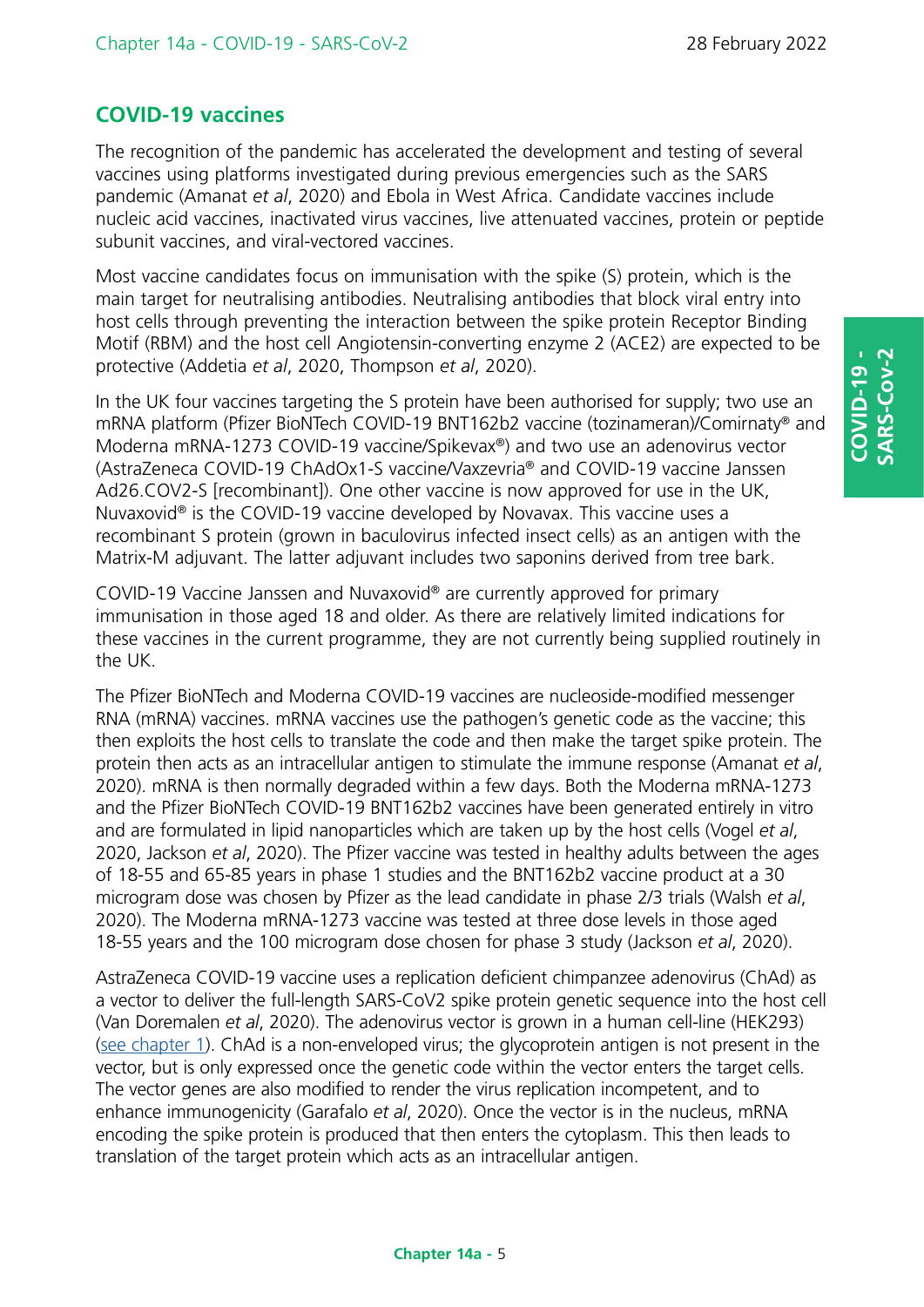# **Vaccine effectiveness**

### Pfizer BioNTech COVID-19 BNT162b2 vaccine (tozinameran)/Comirnaty®)

Two doses of Pfizer BioNTech COVID-19 mRNA vaccine BNT162b2 successfully reduced the levels of detectable viral RNA in Rhesus macaques when followed by intra-nasal and intratracheal challenge with SARS-CoV-2 (Vogel *et al*, 2020). In phase 1/2 human trials, after prime and boost vaccination, neutralising antibodies were comparable or higher than in convalescent patients. Neutralising antibody responses were generally higher in the 18 to 55 year age group compared to the 65 to 85 year age group, but responses were comparable to levels in convalescent patients in both age groups.

A phase 3 study was conducted in around 44,000 individuals aged 12 years and above with a second dose delivered between 19 and 42 days. Initial analysis conducted as part of a phase 3 study demonstrated a two-dose vaccine efficacy of 95% (with credibility intervals from 90.3% to 97.6%) in those aged 16 years and above. Efficacy was consistent across age, gender, and ethnicity, and in the presence of co-morbidities (including asthma, obesity, diabetes, hypertension and lung disease). In naïve participants aged between 65 and 75 years, and in those aged 75 years and over, the efficacy was 94.7% (95% CI 66.7- 99.9%) and 100% (95% CI -13.1-100%) respectively. Efficacy remained high when the analysis included those with evidence of prior immunity. Published efficacy between dose 1 and 2 of the Pfizer BioNTech vaccine was 52.4% (95% CI 29.5-68.4%). Based on the timing of cases accrued in the phase 3 study, most vaccine failures in the period between doses occurred shortly after vaccination, suggesting that short term protection from dose 1 is very high from day 10 after vaccination (Polack *et al*, 2020). Using data for those cases observed between day 15 and 21, efficacy against symptomatic COVID-19 after the first dose was estimated at 89% (95% CI 52-97%). [\(https://www.fda.gov/media/144246/](https://www.fda.gov/media/144246/download) [download\)](https://www.fda.gov/media/144246/download)

The Pfizer BioNTech COVID-19 vaccine BNT162b2 received approval to supply in the UK from the Medicine and Healthcare products Regulatory Agency (MHRA) on 2 December 2020.

Following a study in over 2000 children aged 12-15 years, which generated additional safety and efficacy data, the approval of a 30 microgram dose was extended to those in this age group in June 2021.

In September 2021, the MHRA approved the use of a 30 microgram dose of Pfizer BioNTech vaccine as a third or reinforcing dose, at least eight weeks after completion of a primary course of either an mRNA or adenovirus vectored vaccine.

Trials have now been concluded in children aged 5-11 years, using a 10 microgram dose of the vaccine formulated for children. These trials have shown equivalent antibody response and slightly lower reactogenicity than the full adult/adolescent dose (30 micrograms) in those aged 16-25 years. In December 2021, MHRA approved the paediatric formulation of the 10 microgram dose for primary vaccination of children aged 5-11 years.

### AstraZeneca COVID-19 vaccine (Vaxzevria®)

AstraZeneca COVID-19 vaccine elicited increased neutralisation antibodies in Rhesus macaques as well as a reduction in detectable virus in the lower respiratory tract following challenge with SARS-CoV-2 (Van Doremalen *et al*, 2020). In phase 1/2 human trials AstraZeneca COVID-19 vaccine was compared with a meningococcal conjugate vaccine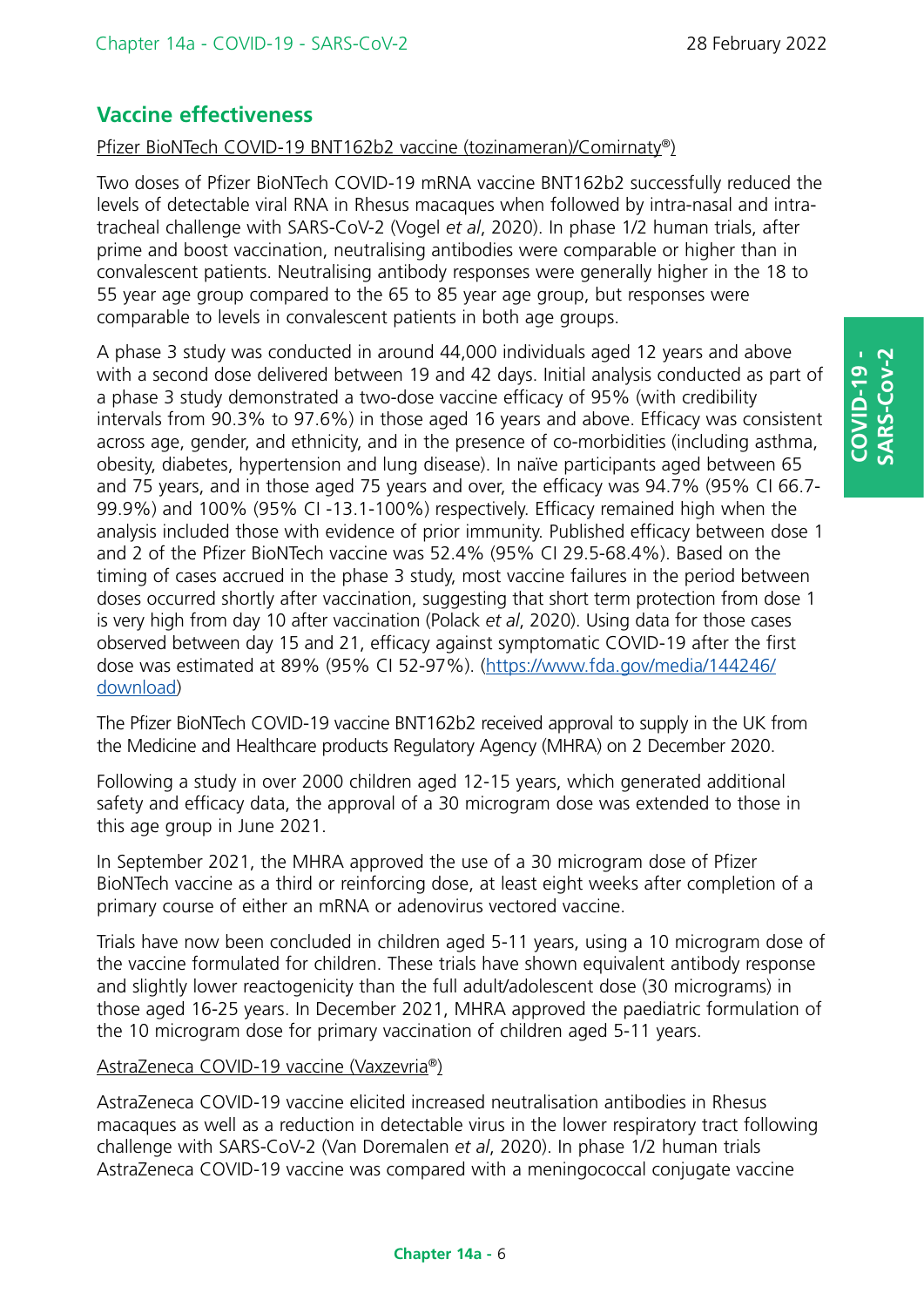(MenACWY) control in healthy adults aged between 18-55 years (Folegatti *et al*, 2020). Preliminary findings showed that neutralising antibodies were induced at day 14 and 28 after the first vaccination and titres increased after a second dose. Specific T cell responses were also induced after a single immunisation and were maintained after the second dose. Final data showed that IgG spike antibody responses and neutralising antibody 28 days after the second dose were similar across the three age cohorts (18–55 years, 56–69 years, and ≥70 years). More than 99% (208/209) of the participants had neutralising antibody responses two weeks after the second dose. Peak T-cell responses were seen 14 days after the first dose and were broadly equivalent in the three age groups (Ramasamy *et al*, 2020). In analysis of over 11,000 patients in the phase 3 study, overall vaccine efficacy against symptomatic disease was 70·4% (95% CI: 54·8–80·6%) (Voysey *et al*, 2020). There were ten cases hospitalised for COVID-19, of which two were severe, all in the control group, suggesting very high protection against severe disease. High protection against hospitalisation was seen from 21 days after dose 1 until two weeks after the second dose, suggesting that a single dose will provide high short term protection against severe disease (Voysey *et al*, 2020). An exploratory analysis of participants who had received one standard dose of the vaccine suggested that efficacy against symptomatic COVID-19 was 73.00% (95% CI: 48.79-85.76%).

The AstraZeneca COVID-19 vaccine received approval to supply in the UK from the MHRA on 30 December 2020.

In September 2021, the MHRA approved the use of AstraZeneca vaccine as a third or reinforcing dose, at least eight weeks after completion of a primary course of AstraZeneca vaccine.

### Moderna COVID-19 vaccine (Spikevax®)

In phase 1 testing of the Moderna mRNA-1273 vaccine, all patients seroconverted to IgG by Enzyme-Linked Immunosorbent Assay (ELISA) after the first dose of vaccine. Pseudoneutralisation and wild virus neutralisation responses were detected in all participants after two 100 microgram doses of the Moderna mRNA-1273. Phase 3 placebo controlled testing in over 30,000 volunteers, showed a vaccine efficacy of 94.1% (95% CI: 89.3- 96.8%). Efficacy was similar in those over 65 years. Vaccine efficacy against severe COVID-19 was 100% (95% CI: 87.0-100%) (Baden *et al*, 2020).

The cumulative case numbers in the phase 3 study showed a clear divergence between the vaccine and placebo groups from about 14 days after the first dose. Re-analysis of the phase 3 data from 15 days after the first dose to the time of the second dose, suggested that efficacy of a single dose was 92.1% (95% CI 68.8%-99.1%).

The Moderna vaccine (Spikevax®) was approved for use in the UK in January 2021. Following a study in over 3000 children aged 12-17 years, which generated additional safety and efficacy data, the approval was extended to those in this age group in August 2021.

# **Real world effectiveness**

Vaccine effectiveness data from the UK has now been generated with successive SARs-CoV-2 variants. A single adult dose of either the Pfizer BioNTech or the AstraZeneca vaccines were shown to provide modest protection against symptomatic disease due to Alpha variant; with single vaccinated cases around 40% less likely to require hospital admission or to die (Lopez Bernal *et al*, 2021a). This was consistent with protection of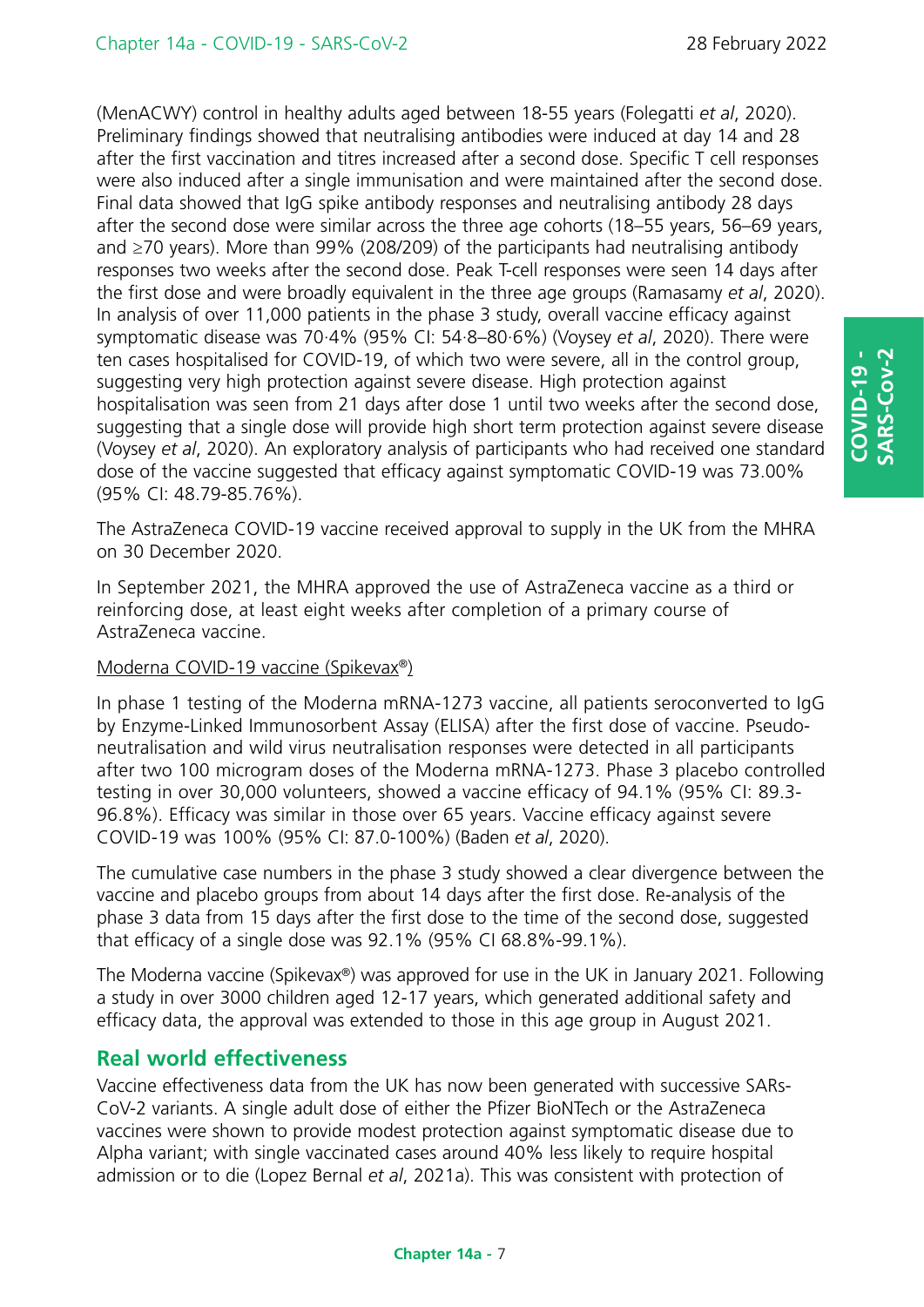around 80% against hospitalisation as seen in local studies (Vasileiou *et al*, 2021, AvonCAP, 2021). Protection against infection was also seen in healthcare workers, where a single dose of Pfizer BioNTech vaccine provided more than 70% protection against both symptomatic and asymptomatic infection (Hall *et al*, 2021a), and in care home residents where a single dose of either Pfizer BioNTech or AstraZeneca vaccines reduced the risk of infection by around 60% (Shroti *et al*, 2021). The observed reduction in both symptomatic and asymptomatic infections suggested that vaccination has potential to reduce transmission; this was supported by a Scottish study that showed a 30% reduction in risk of infection in the household members of vaccinated compared to unvaccinated healthcare workers after a single dose of the Pfizer BioNTech vaccine. (Shah *et al*, 2021).

Higher levels of protection against symptomatic disease due to Alpha variant were observed after the second dose for both Pfizer BioNTech (Lopez Bernal *et al*, 2021b) and AstraZeneca vaccines.

Following the introduction of the Delta variant to the UK in April 2021, further updates to the analysis of real world effectiveness have been undertaken (Lopez Bernal *et al*, 2021b). Protection against symptomatic infection with the Delta variant was slightly lower than against Alpha, particularly after a single dose. Protection against hospitalisation, however, was maintained with two doses of the AstraZeneca and Pfizer BioNTech vaccines providing over 90% short term protection against this outcome. (Stowe *et al*, 2021).

Since the emergence of the Omicron variant, vaccine effectiveness data confirms that protection against symptomatic disease from current vaccines is lower than for Delta. (Andrews *et al*, 2021b). Vaccination does provide higher levels of protection against hospitalisation due to Omicron. A summary of the most recent data on real world effectiveness for each variant is now published and updated regularly. [https://www.gov.uk/](https://www.gov.uk/government/publications/covid-19-vaccine-surveillance-report) [government/publications/covid-19-vaccine-surveillance-report.](https://www.gov.uk/government/publications/covid-19-vaccine-surveillance-report)

# **Duration of protection**

Israel was the first country to demonstrate waning protection from Pfizer BioNTech vaccine showing a decline in protection, even against severe disease, at around 6 months (Goldberg *et al*, 2021). In the USA, protection against hospitalisation for Pfizer BioNTech and Moderna vaccines remained high (around 84%) between 3 and 6 months (Tenforde *et al*, 2021).

Updated UK analysis to late August 2021 suggests that protection against symptomatic infection due to the Delta variant appears to decline after the second dose, although remains above 50% overall after 5 months. (Andrews *et al*, 2021a) Levels of protection from AstraZeneca are lower than that seen after Pfizer BioNTech and remain around 20% lower after 5 months. In contrast, protection against hospitalisation and death from Delta variant appears to be well sustained, remaining around 85% at six months after primary vaccination with both AstraZeneca and Pfizer BioNTech vaccines. The decline in protection appears to be mainly driven by older people (over 65 years) and those with clinical risk factors (including immunosuppression). For Omicron, protection from primary vaccination appears to decline to very low levels by six months after all three vaccines used in the UK.

# **Safety**

### Pfizer BioNTech COVID-19 BNT162b2 vaccine (tozinameran)/Comirnaty®)

Local reactions at the injection site are fairly common after Pfizer BioNTech COVID-19 vaccine, primarily pain at the injection site, usually without redness and swelling. Systemic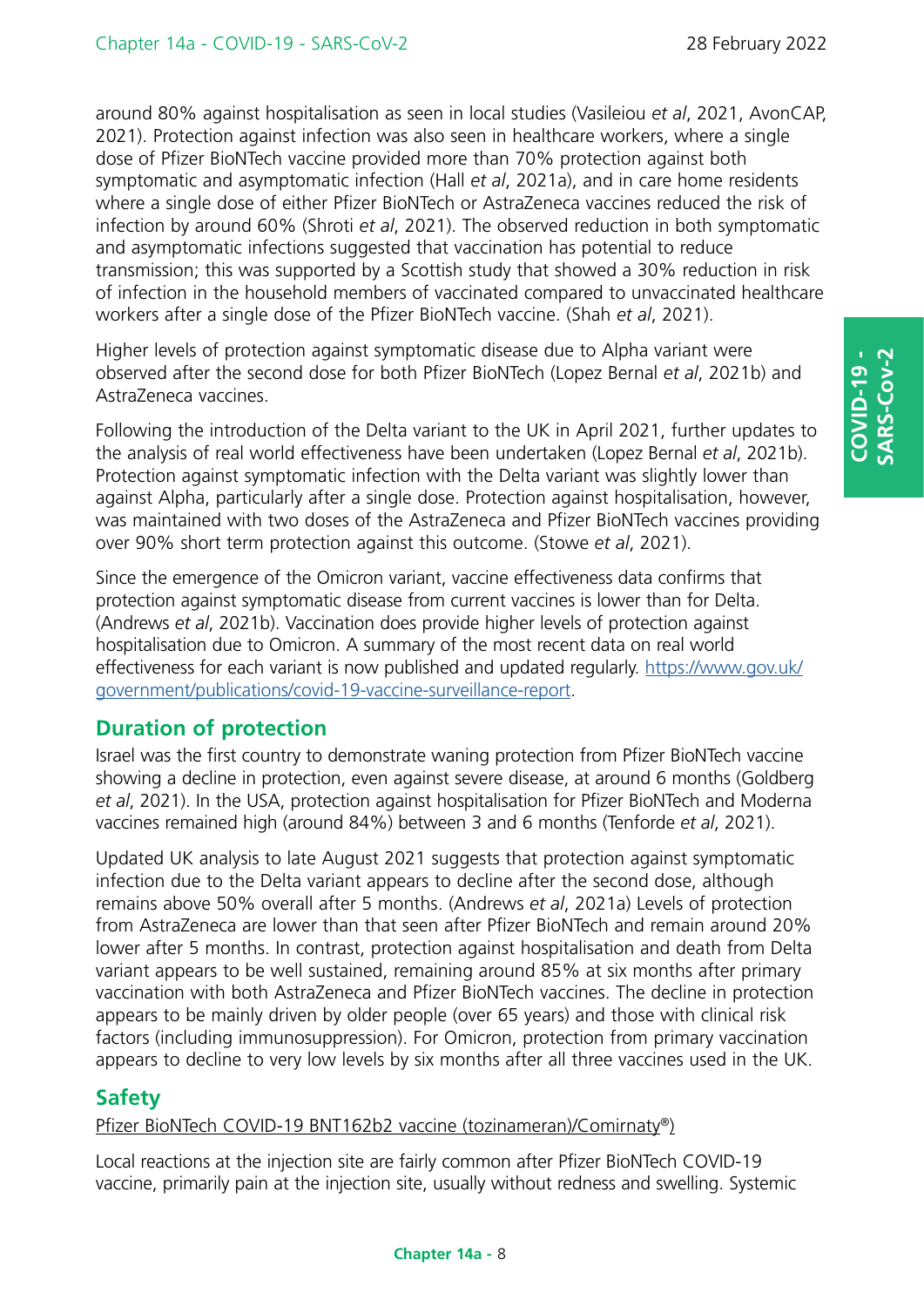events reported were generally mild and short lived (Walsh *et al*, 2020). In the final safety analysis of over 21,000 participants 16 years and older, the most common events were injection site pain (>80%), fatigue (>60%), and headache (>50%). Myalgia, arthralgia and chills were also common with fever in 10-20%, mainly after the second dose. Most were classified as mild or moderate. Lymphadenopathy in the axillary, supraclavicular or cervical nodes on the same side as the injection was reported in less than 1% (Polack *et al*, 2020). Four cases of Bell's palsy were reported in vaccine recipients in the trial. Although within the expected background rate, this will be monitored closely post-implementation.

Side effects were less common in those aged over 55 than those aged 16 to 55 years. Severe systemic effects, defined as those that interfere with daily activity, included fatigue in 4% and headache in 2%. There was no signal to suggest that prior vaccination led to enhanced disease with only 1 case of severe COVID-19 in the 8 vaccine failures (Polack *et al*, 2020).

Recently a number of cases of myocarditis and pericarditis have been reported after Pfizer BioNTech vaccine. The reported rate appears to be highest in those under 25 years of age and in males, and after the second dose. Onset is within a few days of vaccination and most cases are mild and have recovered without any sequalae. The MHRA has advised the benefits of vaccination still outweigh any risk in most individuals.

A very small number of cases of Guillain-Barre Syndrome (GBS) have been reported after Pfizer-BioNTech vaccination but these reports have not reached the number expected to occur by chance in the immunised population.

Safety data reported from other countries after routine use of the paediatric dose of Pfizer BioNTech vaccine confirms the finding of lower rates of all reactions when compared to a full dose in older children and young people.

### Moderna COVID-19 vaccine (Spikevax®)

A high proportion (more than 75%) of vaccine recipients had localised pain at the injection site after both dose 1 and dose 2 of the Moderna mRNA-1273 vaccine. Redness and swelling were also seen after the second dose and local pain tended to last longer (around 3 days). Mild systemic effects were also common, including headache, fatigue, joint and muscle aches and chills. Systemic events were more severe after dose 2 and fever was only seen after dose 2, and both local and systemic reactions were less common in older participants (Baden *et al*, 2020). Adverse events were less common in those with preexisting SARS-CoV-2 antibody. Axillary lymphadenopathy on the same side as the injection site was detected in more than one in ten recipients.

Bell's palsy was reported by three participants in the vaccine group and one participant in the placebo group. As for the Pfizer BioNTech vaccine, this will be monitored closely postimplementation. There were no cases of severe COVID-19 disease in the vaccine group, and thus no signal for enhanced disease (Baden *et al*, 2020).

Recently a number of cases of myocarditis and pericarditis have been reported after Moderna vaccine. The reported rate appears to be highest in those under 25 years of age and in males, and after the second dose. Onset is within a few days of vaccination and most cases are mild and have recovered without any sequalae. The MHRA has advised the benefits of vaccination still outweigh any risk in most individuals.

A very small number of cases of GBS have been reported after Moderna vaccination but these reports have not reached the number expected to occur by chance in the immunised population.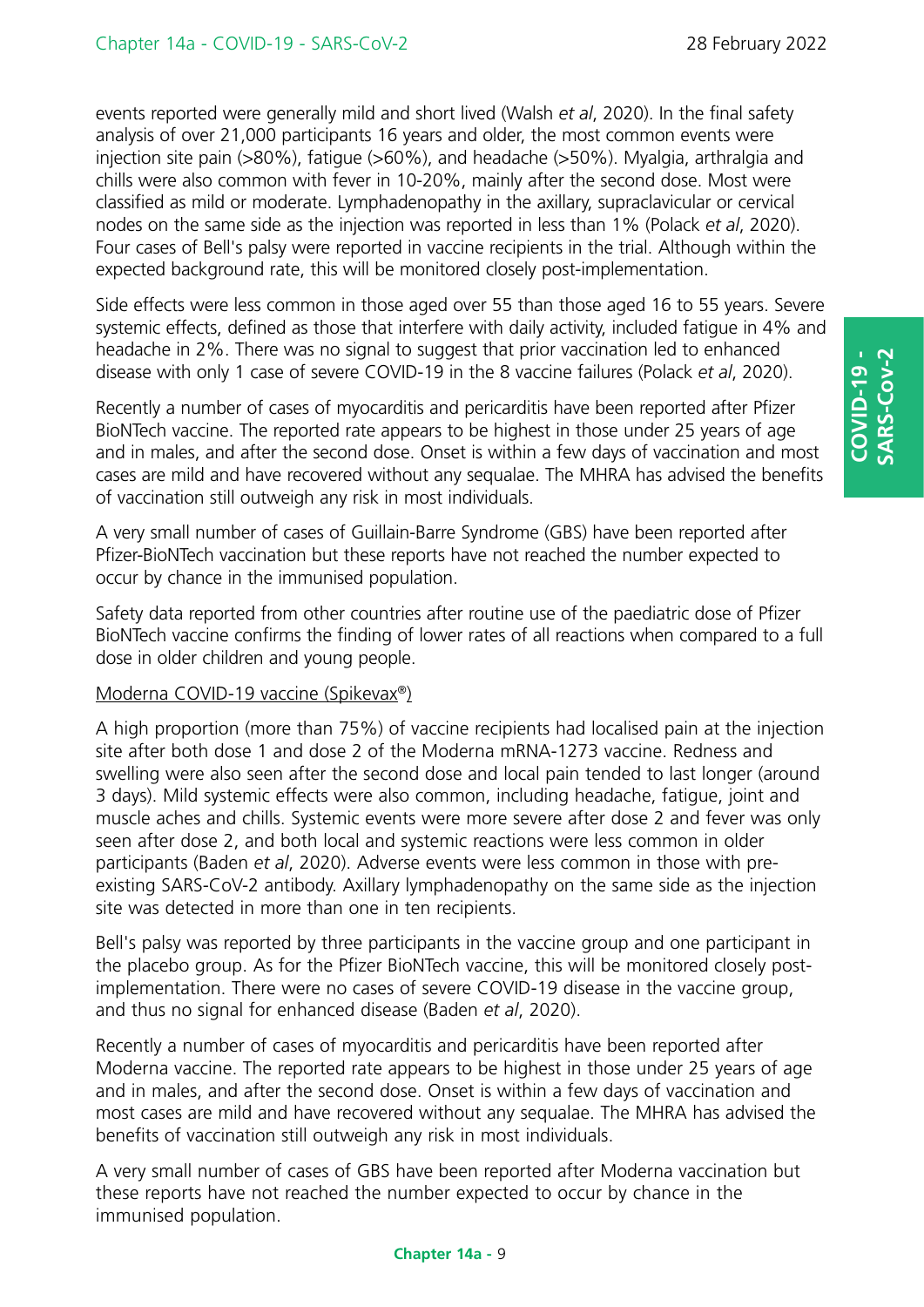### AstraZeneca COVID-19 vaccine (Vaxzevria®)

From early phase trials, mild pain and tenderness at the injection site was common with AstraZeneca COVID-19 vaccine occurring in 88% of 18-55 year olds, 73% of 56-69 year olds and 61% of people aged 70 years or over; similar levels were reported after each dose. Short lived systemic symptoms including fatigue and headache were also common but decreased with age, being reported in 86%, 77%, and 65% of those aged 18-55, 56-69 and 70 years or over respectively; most of these were classified as mild or moderate. These reactions were unusual after the second dose (Ramasamy *et al*, 2020). Mild fever (>38˚C) was recorded in the first 48 hours for around a quarter of younger participants but was not reported in those over 55 years of age or in any age group after the second dose (Ramasamy *et al*, 2020). Fever can be modified by the prophylactic use of paracetamol, which does not affect the immune response to this vaccine (Folegatti *et al*, 2020). In the phase 3 study, injection site reactions, mild fever, headache, myalgia and arthralgia occurred in more than 10% of vaccinees. Less than 1% reported lymphadenopathy or an itchy rash. Only one serious adverse event was reported as possibly linked to the vaccine; this was a case of transverse myelitis which occurred 14 days after dose 2. There was no signal to suggest that prior vaccination led to enhanced disease (Voysey *et al*, 2020).

A very rare condition involving serious thromboembolic events accompanied by thrombocytopenia, has been reported after AstraZeneca vaccination. The condition presents with unusual venous thrombosis, including cerebral venous sinus thrombosis, portal vein thrombosis, and sometimes arterial thrombosis, with low platelet count and high D-dimer measurements. The condition has similarities to heparin-induced thrombocytopenia and thrombosis (HITT or HIT type 2) and patients usually have positive antibody to platelet factor 4. The majority of the events occurred between 5 and 16 days following vaccination (Greinacher *et al*, 2021).

The current reported rate of this event in the UK is around 15 cases per million after the first dose, although a higher incidence is seen in younger individuals. After the second dose the reported rate is much lower, particularly in younger individuals. Overall, the Joint Committee on Vaccination and Immunisation (JCVI), MHRA and the WHO remain clear that the benefits of vaccination outweigh this small risk for adults aged 40 years and over, adults who are clinically extremely vulnerable and those with underlying clinical risks as defined in table 3.

GBS has been reported very rarely within six weeks of AstraZeneca vaccination, and rates appear to be higher than the background rates. This risk would equate to about 5.6 extra cases of GBS per million doses in the six weeks following the first dose of AstraZeneca vaccine, based on a unpublished UK study. There was no evidence of a higher rate of reporting in individuals who had had a previous episode of GBS.

A small number of cases of capillary leak syndrome have been reported across Europe within 4 days of AstraZeneca vaccination. Around half of those affected had a history of capillary leak syndrome.

Cases of thrombocytopenia (without accompanying thrombosis) have been reported rarely in the first four weeks after receiving AstraZeneca vaccination. Some of these cases have occurred in individuals with a history of immune thrombocytopenia (ITP)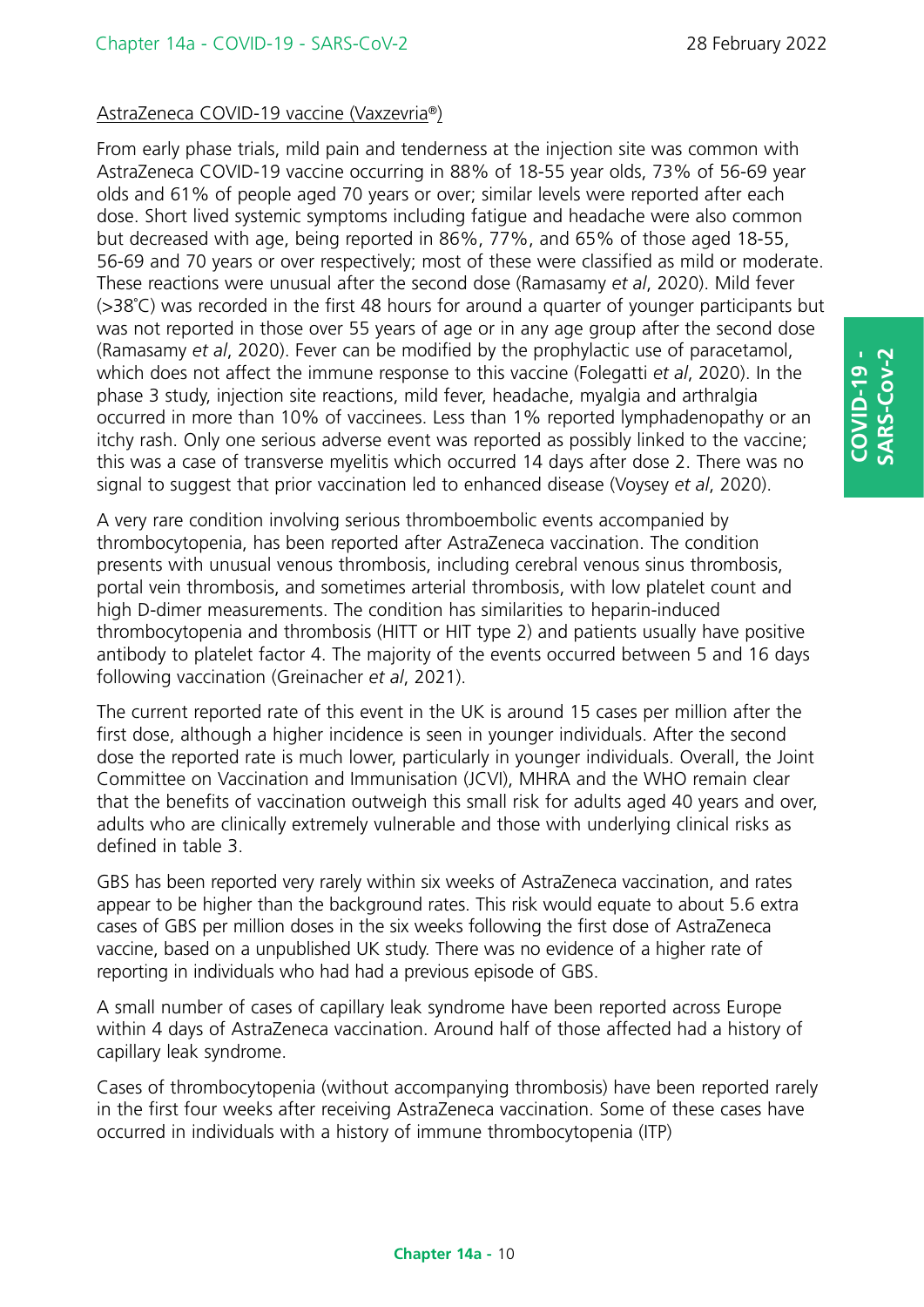# **Reinforcing immunisation**

Studies of boosting in the UK have shown that a third adult dose of AstraZeneca, Moderna and Pfizer BioNTech vaccines successfully boosted individuals who had been primed with two doses of Pfizer BioNTech or AstraZeneca vaccine around 3 months earlier (Munro *et al*, 2021). Levels of IgG and pseudoneutralising antibody, including against Delta variant, were generally higher where an mRNA vaccine was used as either a heterologous or homologous boost, or where AstraZeneca was used as a heterologous boost after a primary course of Pfizer BioNTech. Levels of antibody after an AstraZeneca boost in those primed with the same vaccine are as good or better than those seen after the second dose; these antibody levels correlate with high levels of protection against severe disease and death. This finding was confirmed in a study where a third dose of AstraZeneca was given at a later time point (Flaxman *et al*, 2021).

All boosters led to short term local and systemic reactions, similar to those seen after the primary course, including local pain, fatigue, headache and muscle pain. Rates of reactions were higher with heterologous than homologous boosters and in those aged under 70 years when compared to older recipients. Rates of local and systemic symptoms were higher where a full dose of Moderna was used to boost those who had received either AstraZeneca or Pfizer BioNTech for the primary course and when AstraZeneca was used to boost those who had Pfizer BioNTech as a primary course, when compared to Pfizer BioNTech after either primary vaccination.

A separate study using a half dose of Moderna (50 micrograms) in those who had received a primary course of Moderna (100 micrograms) showed good immunogenicity and a rate of reactions similar to the second dose of Moderna. (Choi *et al*, 2021).

In Israel, administration of a booster dose of Pfizer BioNTech to adults who had received a primary course of the same vaccine, has been associated with a major reduction in the risk of both confirmed and severe disease due to COVID-19. (Bar-On *et al,* 2021).

In the UK, early data showed a major increase in levels of protection after the booster dose against both symptomatic disease and hospitalisation due to the Delta variant (Andrews *et al*, 2021c). Vaccine effectiveness data for Omicron confirms that protection against symptomatic disease soon after an mRNA booster dose increases to around 70-75% regardless of the primary vaccine series. Levels of protection after an AstraZeneca booster in those who received the same vaccine as a primary course are only slightly lower than those seen after the mRNA boosters. (Andrews *et al*, 2021b). More recent analysis confirms that protection after an mRNA booster has declined substantially by three months after the dose was given. For the small number of individuals who received AstraZeneca as a booster, levels of protection against symptomatic Omicron infection appear to be similar or slightly lower than those after an mRNA booster.

Protection against hospitalisation after an mRNA booster reaches over 90% in the two weeks after vaccination but is also showing some decline by about 3 months. [https://www.](https://www.gov.uk/government/publications/covid-19-vaccine-surveillance-report) [gov.uk/government/publications/covid-19-vaccine-surveillance-report.](https://www.gov.uk/government/publications/covid-19-vaccine-surveillance-report)

Following implementation of booster doses, the nature of adverse events reported has been similar to that reported after the first two doses of the COVID-19 vaccines. Reports of suspected adverse events following COVID-19 boosters given at the same time as seasonal flu vaccines are also similar to that when the vaccines are given individually. There have been a small number of reports of suspected myocarditis and pericarditis following booster doses with Pfizer/BioNTech Moderna COVID-19 vaccines; reports after booster doses remain very rare.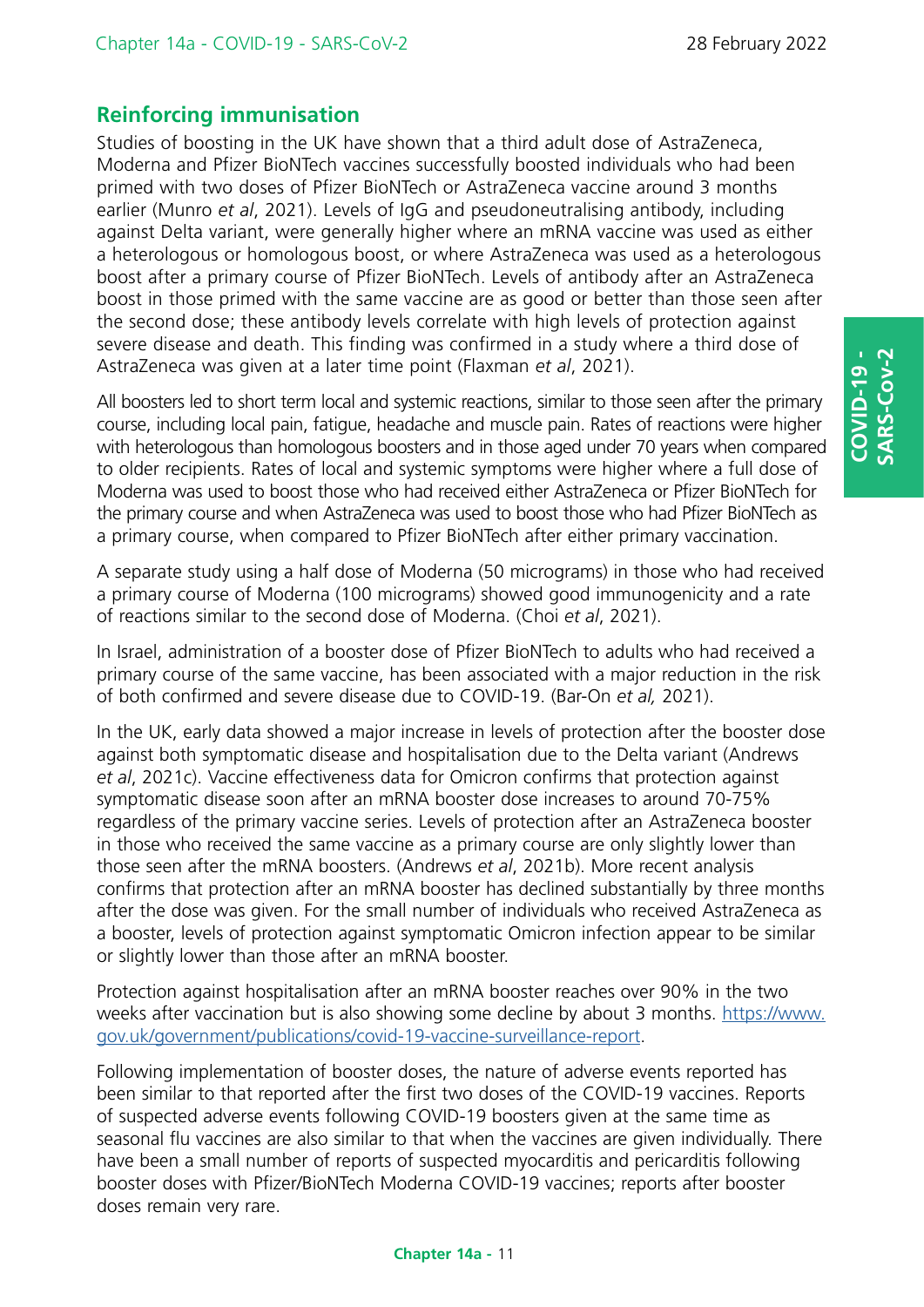# **Storage**

The adult/adolescent formulation of Pfizer BioNTech COVID-19 vaccine (Comirnaty®) is supplied frozen in packs of 195 vials. The shelf life is 9 months when stored at -80°C to -60°C. Frozen vials should be transferred to 2°C to 8°C to thaw; a 195 vial pack may take 3 hours to thaw. Alternatively, frozen vials may also be thawed for 30 minutes at temperatures up to 25°C for immediate use. After thawing, undiluted vaccine can be stored for up to 31 days at 2°C to 8°C.

The paediatric formulation Pfizer BioNTech COVID-19 vaccine (Comirnaty®) is supplied frozen in 10-vial packs. The shelf life is 6 months when stored at -90°C to -60°C. The vaccine can be thawed at 2°C to 8°C for 4 hours or individual vials can be thawed at room temperature (up to 30°C) for 30 minutes. Unopened vials can be stored for up to 10 weeks at 2°C to 8°C. Prior to use, the unopened vial can be stored for up to 12 hours at temperatures up to 30°C.

The AstraZeneca vaccine should be stored at 2°C to 8°C and has a shelf life of 6 months. The vaccine does not contain any preservative. After first opening the vial, it should be used within 6 hours. The vaccine may be stored between 2ºC and 25ºC during this period. After this time, the vial must be discarded.

Moderna COVID-19 vaccine vials should be stored frozen between -25º to -15ºC and have a shelf life of 9 months at these temperatures. Once thawed, the vaccine may be stored refrigerated at 2°C to 8°C protected from light for up to 30 days if not punctured. The unopened vial is stable for 24 hours at 8° to 25°C.

### **Presentation**

Each pack of the adult/adolescent Pfizer BioNTech COVID-19 vaccine (Comirnaty®) contains 195 vials with purple cap, each contains a minimum of 6 doses per vial (975 doses per pack). After dilution, the adult/adolescent vaccine should be kept at 2°C to 25°C and used within 6 hours. The paediatric pack contains 10 vials with an orange cap, each contains 10 doses. Both are supplied with 0.9% sodium chloride diluent for injection in plastic ampoules. After dilution, the paediatric vaccine should be kept at 2°C to 30°C and used within 12 hours. Any unused vaccine should be discarded.

The AstraZeneca vaccine is supplied in packs of 10 vials. Each vial contains 8 or 10 doses of vaccine, and is a colourless to slightly brown, clear to slightly opaque liquid.

Moderna COVID-19 vaccine is supplied in multidose vials containing 10 doses of 0.5ml.

# **Dosing and schedule**

### All COVID-19 vaccines

For both adenovirus vector and mRNA vaccines, there is evidence of better immune response and/or protection where longer intervals between doses in the primary schedule are used. (Amirthalingam *et al,* 2021, Payne *et al*, 2021, Voysey *et al,* 2021).

Based on this evidence, longer intervals are likely to provide more durable protection. JCVI is currently recommending a minimum interval of eight weeks between doses of all the available COVID-19 vaccines where a two-dose primary schedule is used for adults and for children at high risk (see section on children). Operationally, using the same minimum interval for all products will simplify supply and booking, and will help to ensure a good balance between achieving rapid and long-lasting protection.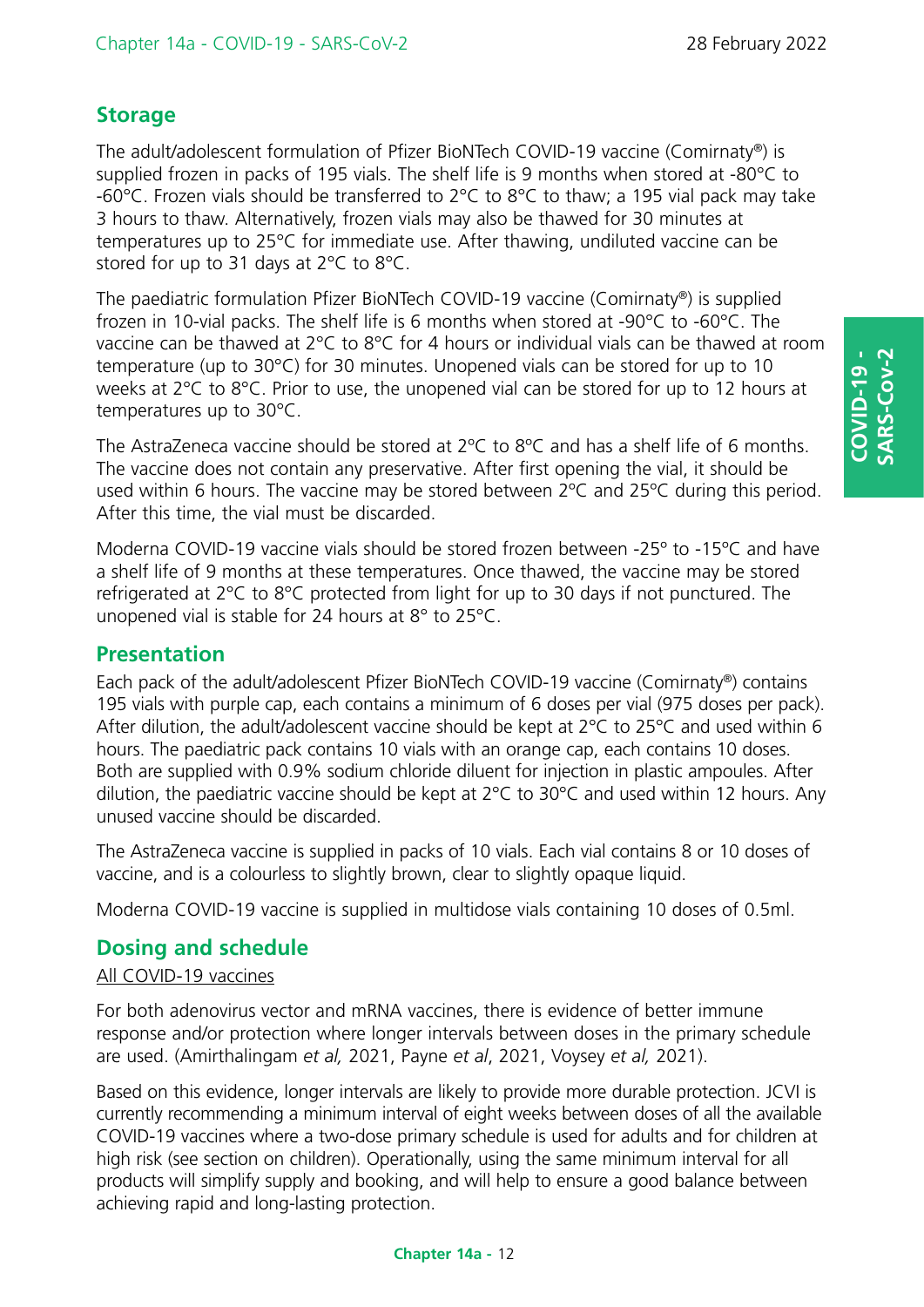For those under 18 who are not in a high risk group a 12 week interval is preferred. This is based on precautionary advice from the JCVI based on emerging evidence of a lower rate of myocarditis in countries that use schedules of 8 to 12 weeks. The intervals may be shortened to eight weeks when rapid protection is required, for example high incidence or circulation of a new variant in a vulnerable population.

The main exception to the eight week lower interval would be those about to commence immunosuppressive treatment. In these individuals, the minimal intervals outlined below may be followed to enable the vaccine to be given whilst their immune system is better able to respond.

### Pfizer BioNTech COVID-19 vaccine (tozinameran)/Comirnaty®)

For those aged 12 years and above, the dose of Pfizer BioNTech COVID-19 vaccine is 30 micrograms contained in 0.3ml of the diluted vaccine. After dilution each multidose vial can be used to deliver six doses of 0.3ml. JCVI have advised that those aged 12 years may also commence or complete with a paediatric dose (off-label) to align with peers in the same academic year (see the section on age specific recommendations on vaccine type).

For children aged 5-11 years, the dose of Pfizer BioNTech COVID-19 vaccine is 10 micrograms. The paediatric formulation Comirnaty®10 micrograms is supplied in a multidose vial, with each vial containing 10 doses of 0.2 mL (after dilution with 1.3ml of saline). The paediatric formulation should be used, although 10 micrograms (0.1ml) of the diluted adult/adolescent vaccine may be an alternative when protection is required rapidly and the paediatric formulation is not available. The use of a fractional adult/adolescent vaccine would be off-label and can be considered on a case by case basis.

The primary course should be administered in two doses, a minimum of 21 days apart.

### AstraZeneca COVID-19 vaccine (Vaxzevria®)

The dose of AstraZeneca COVID-19 vaccine is 0.5ml.

The primary course should be administered in two doses, a minimum of 4 weeks apart.

### Moderna COVID-19 vaccine (Spikevax®)

For primary vaccination, including third doses for those with severe immunosuppression, the dose of Moderna COVID-19 vaccine is 100 micrograms in 0.5ml. The dose for reinforcing vaccination (booster doses) is 50 micrograms in 0.25ml.

The primary course should be administered in two doses, a minimum of 28 days apart.

In August 2021, JCVI recommended a third primary dose of vaccination for individuals who were severely immunosuppressed when they received their first or second dose of COVID-19 vaccination (see below).

### **Administration**

Vaccines are routinely given intramuscularly into the upper arm or anterolateral thigh. This is to reduce the risk of localised reactions, which are more common when vaccines are given subcutaneously (Mark *et al*, 1999; Zuckerman, 2000; Diggle and Deeks, 2000).

Pfizer BioNTech COVID-19 vaccine (tozinameran)/Comirnaty®) should be administered to those aged 5 years and above as an intramuscular injection into the deltoid muscle. A 1ml syringe with a 23g x 25mm needle will be provided for administration. A separate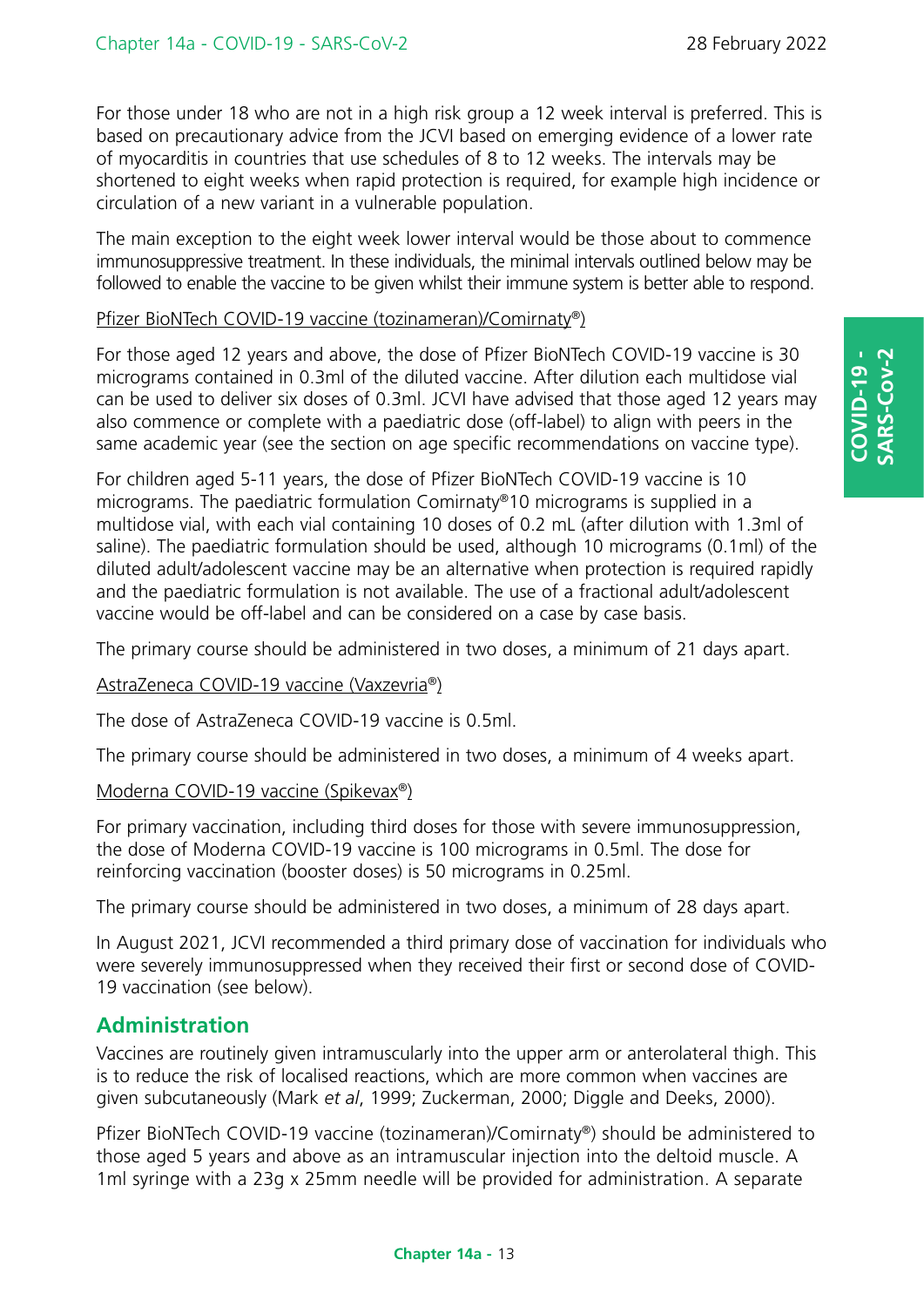needle and syringe should be used for each individual. The vial should be discarded if the solution is discoloured or visible particles are observed.

AstraZeneca COVID-19 vaccine (Vaxzevria®) is administered as a single dose of 0.5ml intramuscular injection into the deltoid muscle. A 1ml syringe with a 23g/25g x 25mm needle will be provided for administration. The vaccine should be inspected visually for particulate matter and discolouration prior to administration. The vial should be discarded if the solution is discoloured or visible particles are observed. The vial should not be shaken. A separate needle and syringe should be used for each individual. It is normal for liquid to remain in the vial after withdrawing the final dose.

Moderna COVID-19 vaccine (Spikevax®) should be administered as an intramuscular injection into the deltoid muscle. A 1ml syringe with a 23g x 25mm needle will be provided for administration. A separate needle and syringe should be used for each individual. It is normal for liquid to remain in the vial after withdrawing the final dose.

Individuals with bleeding disorders may be vaccinated intramuscularly if, in the opinion of a doctor familiar with the individual's bleeding risk, vaccines or similar small volume intramuscular injections can be administered with reasonable safety by this route. If the individual receives medication/treatment to reduce bleeding, for example treatment for haemophilia, intramuscular vaccination can be scheduled shortly after such medication/ treatment is administered. Individuals on stable anticoagulation therapy, including individuals on warfarin who are up-to-date with their scheduled INR testing and whose latest INR is below the upper level of the therapeutic range, can receive intramuscular vaccination. A fine needle (23 or 25 gauge) should be used for the vaccination, followed by firm pressure applied to the site without rubbing for at least 2 minutes (Advisory Committee on Immunization Practices 2019). The individual/parent/carer should be informed about the risk of haematoma from the injection.

### **Disposal**

Equipment used for vaccination, including used vials, ampoules or syringes, should be disposed of by placing them in a proper, puncture-resistant 'sharps box' according to local authority regulations and guidance in Health Technical Memorandum 07-01: Safe management of healthcare waste (Department of Health, 2013).

AstraZeneca COVID-19 vaccine (Vaxzevria®) contains genetically modified organisms (GMOs). Sharps waste and empty vials should be placed into yellow lidded waste bins and sent for incineration; there is no need for specific designation as GMO waste. An appropriate virucidal disinfectant should be available for managing spills in all settings where vaccination is administered. Potentially contaminated gloves and aprons can be disposed in yellow/black striped bags for offensive waste.

# **The COVID-19 immunisation programme**

The main objective of the COVID-19 immunisation programme is to protect those who are at highest risk from serious illness or death. The JCVI ranked the eligible groups according to risk. For the first phase this was based on the risk of COVID-19 specific mortality, with the second phase concerned with prevention of hospitalisation.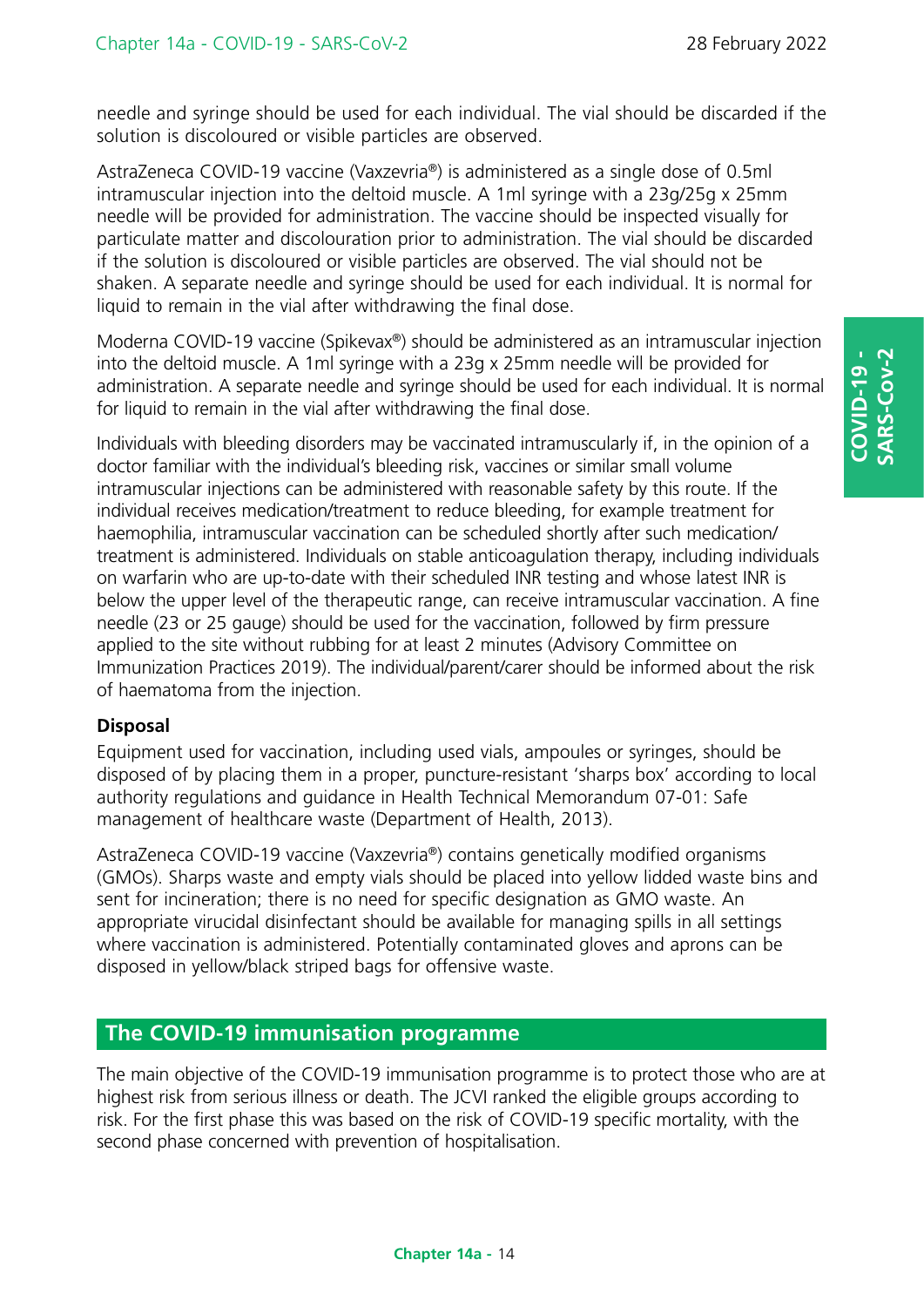# **Phase 1 recommendations for primary vaccination**

Evidence from the UK indicates that the risk of poorer outcomes from COVID-19 infection increases dramatically with age in both healthy adults and in adults with underlying health conditions. Those over the age of 65 years have by far the highest risk, and the risk increases with age. Residents in care homes for older adults have been disproportionately affected by the COVID-19 pandemic. Table 2 sets out JCVI advice on priority groups for primary COVID-19 vaccination. Table 3 sets out JCVI advice on clinical and other risk groups for COVID-19 vaccination.

### Table 2 – Phase 1 priority groups for primary vaccination advised by the Joint Committee on Vaccination and Immunisation

| <b>Priority group</b> | <b>Risk group</b>                                                                                 |  |  |
|-----------------------|---------------------------------------------------------------------------------------------------|--|--|
|                       | Residents in a care home for older adults<br>Staff working in care homes for older adults         |  |  |
| $\overline{2}$        | All those 80 years of age and over<br>Frontline health and social care workers                    |  |  |
| 3                     | All those 75 years of age and over                                                                |  |  |
| $\overline{4}$        | All those 70 years of age and over<br>Individuals aged 16 to 69 in a high risk group <sup>1</sup> |  |  |
| 5                     | All those 65 years of age and over                                                                |  |  |
| 6                     | Adults aged 16 to 65 years in an at-risk group (Table 3)                                          |  |  |
| 7                     | All those 60 years of age and over                                                                |  |  |
| 8                     | All those 55 years of age and over                                                                |  |  |
| 9                     | All those 50 years of age and over                                                                |  |  |

# **People at high risk (priority groups 4 and 6)**

People previously defined as clinically extremely vulnerable (CEV) were considered to be at high risk of severe illness from COVID-19 [\(https://www.gov.uk/government/publications/](https://www.gov.uk/government/publications/guidance-on-shielding-and-protecting-extremely-vulnerable-persons-from-covid-19/guidance-on-shielding-and-protecting-extremely-vulnerable-persons-from-covid-19#cev) [guidance-on-shielding-and-protecting-extremely-vulnerable-persons-from-covid-19/](https://www.gov.uk/government/publications/guidance-on-shielding-and-protecting-extremely-vulnerable-persons-from-covid-19/guidance-on-shielding-and-protecting-extremely-vulnerable-persons-from-covid-19#cev) [guidance-on-shielding-and-protecting-extremely-vulnerable-persons-from-covid-19#cev](https://www.gov.uk/government/publications/guidance-on-shielding-and-protecting-extremely-vulnerable-persons-from-covid-19/guidance-on-shielding-and-protecting-extremely-vulnerable-persons-from-covid-19#cev)); and these patients were flagged on the GP system. A hospital clinician or GP was able to add a patient to the list, based on their clinical judgement, because they considered them to be at very high risk of serious illness from COVID-19.

All patients who were on the CEV list also fell into the broader disease categories outlined in table 3, but were vaccinated with priority group 4 because of more recent treatment, more advanced condition or co-morbidities. Since the shielding programme has ended groups 4 and 6 have been formally merged.

In December 2021, following the recognition of pregnancy as a risk factor for severe COVID-19 infection and poor pregnancy outcomes during the Delta wave, pregnancy was added to the the clinical risk groups (table 3 and table 4)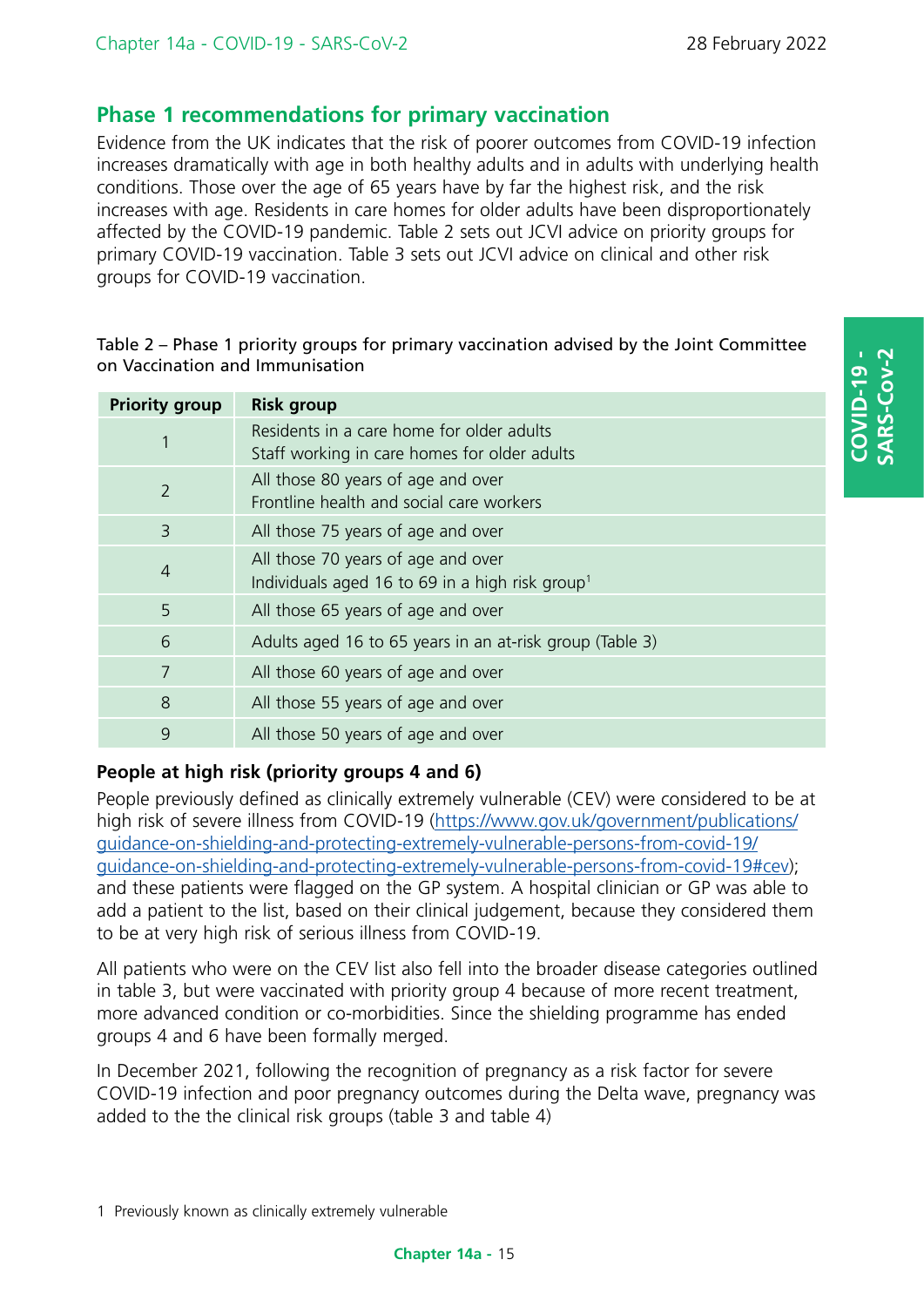**COVID-19 - SARS-Cov-2**

COVID-19 -<br>SARS-Cov-2

### Table 3: Clinical and other risk groups for individuals aged 16 years and over eligible for COVID-19 immunisation.

| <b>Clinical risk groups</b>                           |                                                                                                                                                                                                                                                                                                                                                                                                                                                                                                                                                                                                                                                                                                                                                                                                                                                                                                                                                                                                                                                                                                                                                                                                                                                                                                                                                                                                                                  |  |  |  |
|-------------------------------------------------------|----------------------------------------------------------------------------------------------------------------------------------------------------------------------------------------------------------------------------------------------------------------------------------------------------------------------------------------------------------------------------------------------------------------------------------------------------------------------------------------------------------------------------------------------------------------------------------------------------------------------------------------------------------------------------------------------------------------------------------------------------------------------------------------------------------------------------------------------------------------------------------------------------------------------------------------------------------------------------------------------------------------------------------------------------------------------------------------------------------------------------------------------------------------------------------------------------------------------------------------------------------------------------------------------------------------------------------------------------------------------------------------------------------------------------------|--|--|--|
| Chronic respiratory<br>disease                        | Individuals with a severe lung condition, including those with poorly<br>controlled asthma <sup>1</sup> and chronic obstructive pulmonary disease (COPD)<br>including chronic bronchitis and emphysema; bronchiectasis, cystic fibrosis,<br>interstitial lung fibrosis, pneumoconiosis and bronchopulmonary dysplasia<br>$(BPD)$ .                                                                                                                                                                                                                                                                                                                                                                                                                                                                                                                                                                                                                                                                                                                                                                                                                                                                                                                                                                                                                                                                                               |  |  |  |
| Chronic heart<br>disease and vascular<br>disease      | Congenital heart disease, hypertension with cardiac complications, chronic heart<br>failure, individuals requiring regular medication and/or follow-up for ischaemic<br>heart disease. This includes individuals with atrial fibrillation, peripheral vascular<br>disease or a history of venous thromboembolism.                                                                                                                                                                                                                                                                                                                                                                                                                                                                                                                                                                                                                                                                                                                                                                                                                                                                                                                                                                                                                                                                                                                |  |  |  |
| Chronic kidney<br>disease                             | Chronic kidney disease at stage 3, 4 or 5, chronic kidney failure, nephrotic<br>syndrome, kidney transplantation.                                                                                                                                                                                                                                                                                                                                                                                                                                                                                                                                                                                                                                                                                                                                                                                                                                                                                                                                                                                                                                                                                                                                                                                                                                                                                                                |  |  |  |
|                                                       | Chronic liver disease Cirrhosis, biliary atresia, chronic hepatitis.                                                                                                                                                                                                                                                                                                                                                                                                                                                                                                                                                                                                                                                                                                                                                                                                                                                                                                                                                                                                                                                                                                                                                                                                                                                                                                                                                             |  |  |  |
| Chronic<br>neurological disease                       | Stroke, transient ischaemic attack (TIA). Conditions in which respiratory function<br>may be compromised due to neurological or neuromuscular disease (e.g. polio<br>syndrome sufferers). This group also includes individuals with cerebral palsy,<br>severe or profound and multiple learning disabilities (PMLD), Down's syndrome,<br>multiple sclerosis, epilepsy, dementia, Parkinson's disease, motor neurone<br>disease and related or similar conditions; or hereditary and degenerative disease<br>of the nervous system or muscles; or severe neurological disability.                                                                                                                                                                                                                                                                                                                                                                                                                                                                                                                                                                                                                                                                                                                                                                                                                                                 |  |  |  |
| Diabetes mellitus<br>and other endocrine<br>disorders | Any diabetes, including diet-controlled diabetes, current gestational diabetes,<br>and Addison's disease.                                                                                                                                                                                                                                                                                                                                                                                                                                                                                                                                                                                                                                                                                                                                                                                                                                                                                                                                                                                                                                                                                                                                                                                                                                                                                                                        |  |  |  |
| Immunosuppression                                     | Immunosuppression due to disease or treatment, including patients undergoing<br>chemotherapy leading to immunosuppression, patients undergoing radical<br>radiotherapy, solid organ transplant recipients, bone marrow or stem cell<br>transplant recipients, HIV infection at all stages, multiple myeloma or genetic<br>disorders affecting the immune system (e.g. IRAK-4, NEMO, complement<br>disorder, SCID).<br>Individuals who are receiving immunosuppressive or immunomodulating<br>biological therapy including, but not limited to, anti-TNF, alemtuzumab,<br>ofatumumab, rituximab, patients receiving protein kinase inhibitors or PARP<br>inhibitors, and individuals treated with steroid sparing agents such as<br>cyclophosphamide and mycophenolate mofetil.<br>Individuals treated with or likely to be treated with systemic steroids for more<br>than a month at a dose equivalent to prednisolone at 20mg or more per day<br>for adults.<br>Anyone with a history of haematological malignancy, including leukaemia,<br>lymphoma, and myeloma.<br>Those who require long term immunosuppressive treatment for conditions<br>including, but not limited to, systemic lupus erythematosus, rheumatoid<br>arthritis, inflammatory bowel disease, scleroderma and psoriasis.<br>Some immunosuppressed patients may have a suboptimal immunological<br>response to the vaccine (see Immunosuppression and HIV). |  |  |  |

1 Poorly controlled asthma is defined as:

<sup>-</sup> ≥2 courses of oral corticosteroids in the preceding 24 months OR

<sup>-</sup> on maintenance oral corticosteroids OR

<sup>-</sup> ≥1 hospital admission for asthma in the preceding 24 months

[https://www.brit-thoracic.org.uk/covid-19/covid-19-information-for-the-respiratory-community/#jcvi-advice-on](https://www.brit-thoracic.org.uk/covid-19/covid-19-information-for-the-respiratory-community/#jcvi-advice-on-covid-19-booster-vaccination-for-adults-in-clinical-at-risk-groups-and-adults-with-asthma)[covid-19-booster-vaccination-for-adults-in-clinical-at-risk-groups-and-adults-with-asthma](https://www.brit-thoracic.org.uk/covid-19/covid-19-information-for-the-respiratory-community/#jcvi-advice-on-covid-19-booster-vaccination-for-adults-in-clinical-at-risk-groups-and-adults-with-asthma)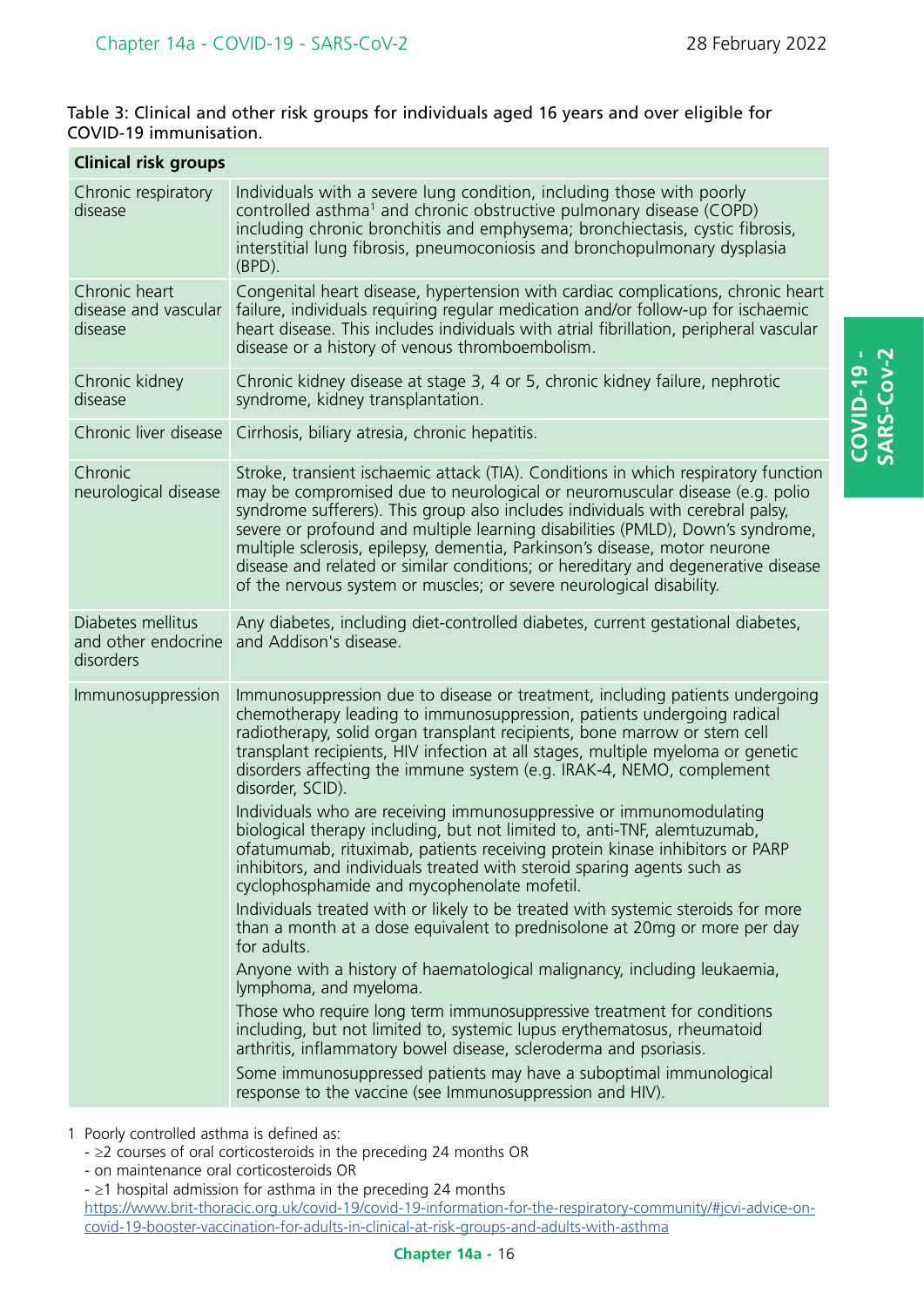**COVID-19 - SARS-Cov-2**

**QVID-19** 

| Asplenia or<br>dysfunction of the<br>spleen                                | This also includes conditions that may lead to splenic dysfunction, such as<br>homozygous sickle cell disease, thalassemia major and coeliac syndrome.                                                                                                                                                                                                                                                                                                                                                                                                                                                                                        |
|----------------------------------------------------------------------------|-----------------------------------------------------------------------------------------------------------------------------------------------------------------------------------------------------------------------------------------------------------------------------------------------------------------------------------------------------------------------------------------------------------------------------------------------------------------------------------------------------------------------------------------------------------------------------------------------------------------------------------------------|
| Morbid obesity                                                             | Adults with a Body Mass Index (BMI) $\geq$ 40 kg/m <sup>2</sup> .                                                                                                                                                                                                                                                                                                                                                                                                                                                                                                                                                                             |
| Severe mental<br>illness                                                   | Individuals with schizophrenia or bipolar disorder, or any mental illness that<br>causes severe functional impairment.                                                                                                                                                                                                                                                                                                                                                                                                                                                                                                                        |
| Younger adults in<br>long-stay nursing<br>and residential care<br>settings | Many younger adults in residential care settings will be eligible for vaccination<br>because they fall into one of the clinical risk groups above (for example learning<br>disabilities). Given the likely high risk of exposure in these settings, where a high<br>proportion of the population would be considered eligible, vaccination of the<br>whole resident population is recommended.<br>Younger residents in care homes for the elderly will be at high risk of exposure,<br>and although they may be at lower risk of mortality than older residents should<br>not be excluded from vaccination programmes (see priority 1 above). |
| Pregnancy                                                                  | All stages (first, second and third trimesters)                                                                                                                                                                                                                                                                                                                                                                                                                                                                                                                                                                                               |
| Other risk groups                                                          |                                                                                                                                                                                                                                                                                                                                                                                                                                                                                                                                                                                                                                               |
| Household contacts<br>of people with<br>immunosuppression                  | Individuals who expect to share living accommodation on most days (and<br>therefore for whom continuing close contact is unavoidable) with individuals<br>who are immunosuppressed (defined as immunosuppressed in tables 3 or 4).                                                                                                                                                                                                                                                                                                                                                                                                            |
| Carers                                                                     | Those who are eligible for a carer's allowance, or those who are the sole or<br>primary carer of an elderly or disabled person who is at increased risk of COVID-<br>19 mortality and therefore clinically vulnerable. <sup>1</sup>                                                                                                                                                                                                                                                                                                                                                                                                           |

The examples above are not exhaustive, and, within these groups, the prescriber should apply clinical judgment to take into account the risk of COVID-19 exacerbating any underlying disease that a patient may have, as well as the risk of serious illness from COVID-19 itself. A list of eligible diagnoses, and the appropriate clinical codes, can be found in the link at the end of the chapter.

### **Recommendations by staff groups**

The objective of occupational immunisation of health and social care staff is to protect workers at high risk of exposure who may also expose vulnerable individuals whilst providing care. There is limited evidence that vaccination leads to a reduction in transmission, and even a small effect may have major additional benefit for staff who could expose multiple vulnerable patients and other staff members. Potential exposure to COVID-19, and therefore the priority for vaccination, may vary from workplace to workplace. Therefore, it is recommended that these staff groups are offered primary vaccination against COVID-19 as outlined below.

1 Those clinically vulnerable to COVID-19 are defined by the JCVI priority groups: a) children of any age with severe neuro-disability, severe or profound and multiple learning disabilities (including Down's syndrome and those on the learning disability register) or immunosuppression (as defined in table 4), b) adults who have underlying health conditions leading to greater risk of disease or mortality as defined in table 3, c) those of advanced age.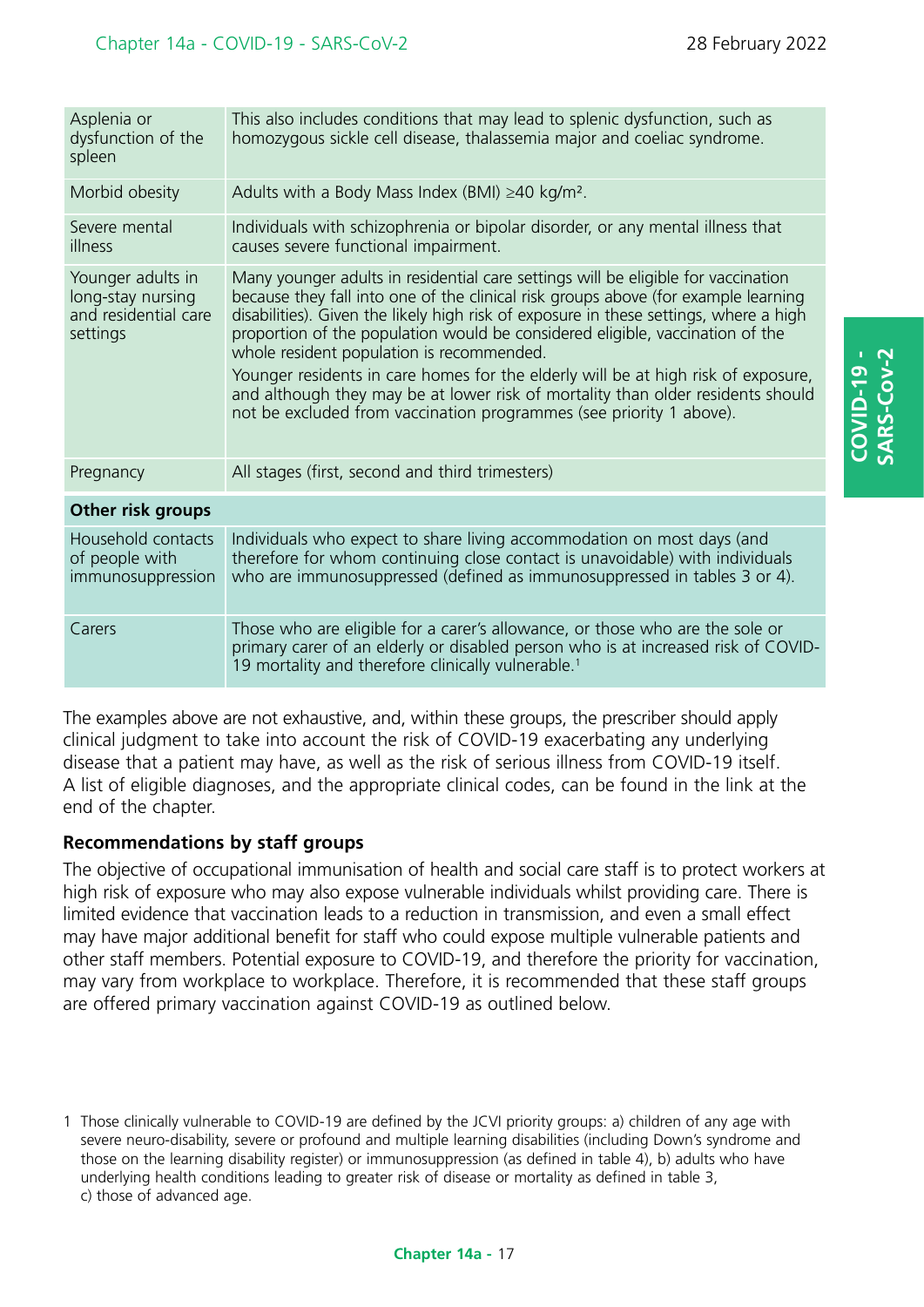# **Frontline healthcare staff**

This includes the following groups:

### **Staff involved in direct patient care**

This includes staff who have frequent face-to-face clinical contact with patients and who are directly involved in patient care in either secondary or primary care/community settings. This includes doctors, dentists, midwives and nurses, paramedics and ambulance staff, pharmacists, optometrists, occupational therapists, physiotherapists and radiographers. It should also include those working in independent, voluntary and non-standard healthcare settings such as hospices, and community-based mental health or addiction services. Staff working on the COVID-19 vaccination programme, temporary staff, students, trainees and volunteers who are working with patients must also be included.

**Non-clinical staff in secondary or primary care/community healthcare settings** 

This includes non-clinical ancillary staff who may have social contact with patients but are not directly involved in patient care. This group includes receptionists, ward clerks, porters and cleaners.

### **Laboratory and pathology staff**

Hospital-based laboratory and mortuary staff who frequently handle SARS-CoV-2 or collect or handle potentially infected specimens, including respiratory, gastrointestinal and blood specimens should be eligible as they may also have social contact with patients. This may also include cleaners, porters, secretaries and receptionists in laboratories. Frontline funeral operatives and mortuary technicians/embalmers are both at risk of exposure and likely to spend a considerable amount of time in care homes and hospital settings where they may also expose multiple patients.

Staff working in non-hospital-based laboratories and those academic or commercial research laboratories who handle clinical specimens or potentially infected samples will be able to use effective protective equipment in their work and should be at low risk of exposure, and of exposing vulnerable patients.

### **Frontline social care workers**

This includes front-line social care workers who provide care closely and regularly to those who are clinically vulnerable. Those clinically vulnerable to COVID-19 are defined by the JCVI priority groups: a) children of any age with severe neuro-disability, severe or profound and multiple learning disabilities (including Down's syndrome and those on the learning disability register) or immunosuppression (as defined in table 4), b) adults who have underlying health conditions leading to greater risk of disease or mortality as defined in table 3, c) those of advanced age. This includes:

- those working in long-stay residential and nursing care homes or other long-stay care facilities where rapid spread is likely to follow introduction of infection and cause high morbidity and mortality
- social care staff directly involved in the care of clinically vulnerable patients or clients
- others involved directly in delivering social care such that they and clinically vulnerable patients/ clients are at increased risk of exposure

Young people age 16-17 years, who are employed in, studying or in training for health and social care work should be offered a full course of primary vaccination alongside their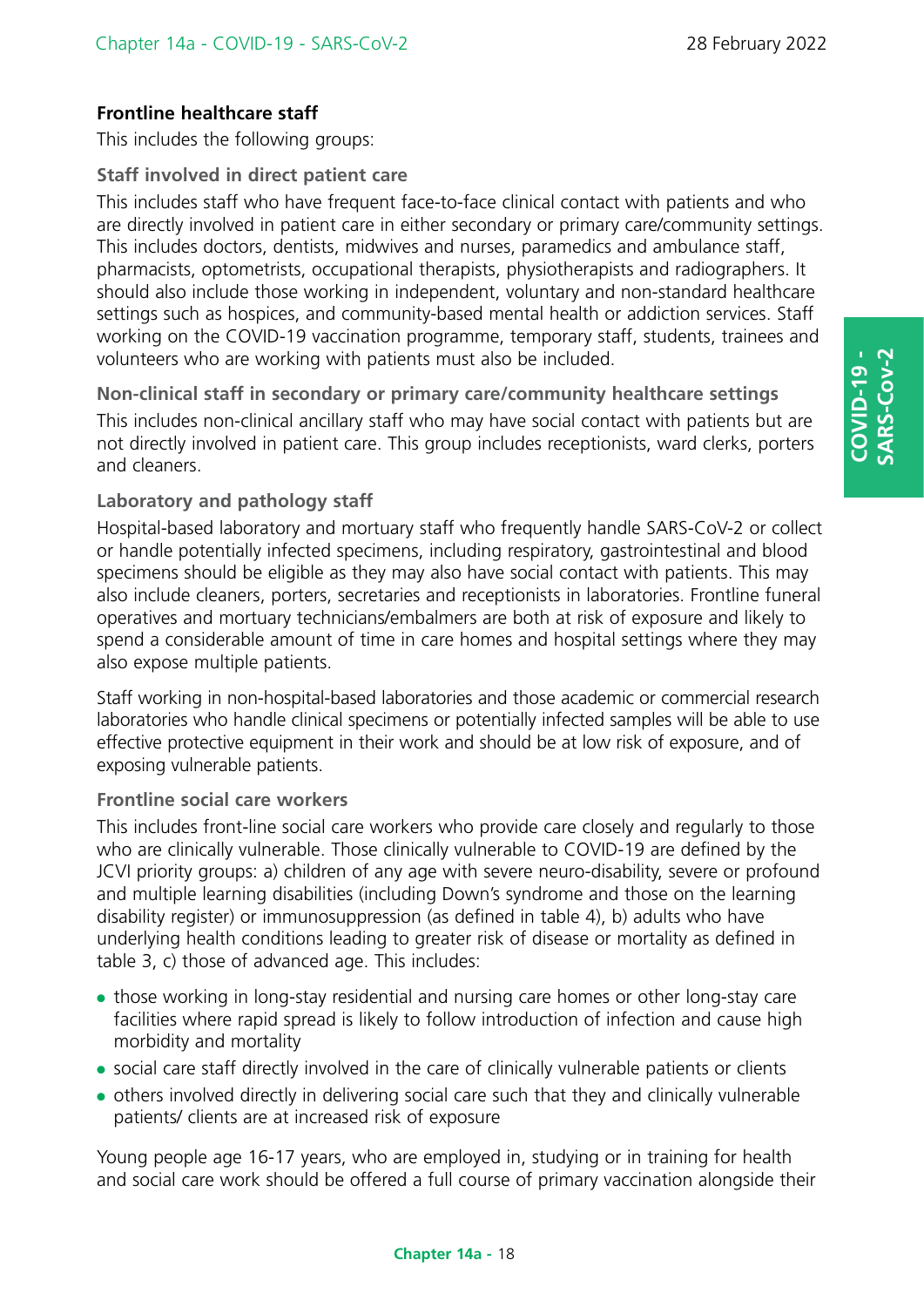colleagues, if a suitable vaccine is available (see section on age specific recommendations). Younger people who are taking part in health and social care work as volunteers, interns or for the purposes of work experience, should make all efforts to avoid exposure to infection; they should be offered vaccination in line with other under 16s (see below).

# **Phase 2 advice**

The objectives of the second phase of the COVID-19 immunisation programme was to protect those who are at risk from serious illness or death, and to protect the NHS by reducing the risks of hospitalisation and critical care admission. Phase 2 of the programme was accompanied by continued efforts to maximise coverage amongst those prioritised in Phase 1 but who remained unvaccinated, and to complete delivery of second doses to all those given first doses in Phase 1.

There is good evidence that the risks of hospitalisation and critical care admission from COVID-19 increase with age. JCVI therefore advised that the offer of vaccination during Phase 2 was age-based starting with the oldest adults first. As there is an increased risk of hospitalisation in males, those from certain ethnic minority backgrounds, those who are obese or morbidly obese, and those from socio-economically deprived areas, JCVI advises that specific focus should be used to promote and deliver vaccination to the following groups:

**All those aged 40-49 years All those aged 30-39 years All those aged 18-29 years**

# **Young people aged 16-17 years**

### **Young people aged 16-17 years at higher risk**

Young people aged 16 to 17 years who are in a recognised clinical risk group (see table 3) and those who work in health and social care should receive two doses of vaccine at an interval of at least eight weeks. This includes those aged 16 to 17 years who expect to share living accommodation on most days (and therefore for whom continuing close contact is unavoidable) with individuals of any age who are immunosuppressed (defined as immunosuppressed in tables 3 or 4).

### **Other young people aged 16-17 years**

Initially JCVI advised that young people aged 16-17 years who are not in a risk group should receive their first dose of vaccine. A second dose of vaccine is now advised at an interval of 12 weeks. The longer interval in this age group reflects the strong evidence of high levels of protection against severe disease from the first dose, although the interval could be shortened to eight weeks when rapid protection is required, for example high incidence or circulation of a new variant in a vulnerable population. Emerging evidence also suggests that countries with longer schedules (eight to twelve weeks) may have a lower rate of myocarditis after the second dose. Although this latter evidence is limited, JCVI have taken a precautionary approach to mitigate the very rare risk of post-vaccine myocarditis. Young people should be fully informed about the benefits and risks of the second dose and able to discuss the optimal timing for them.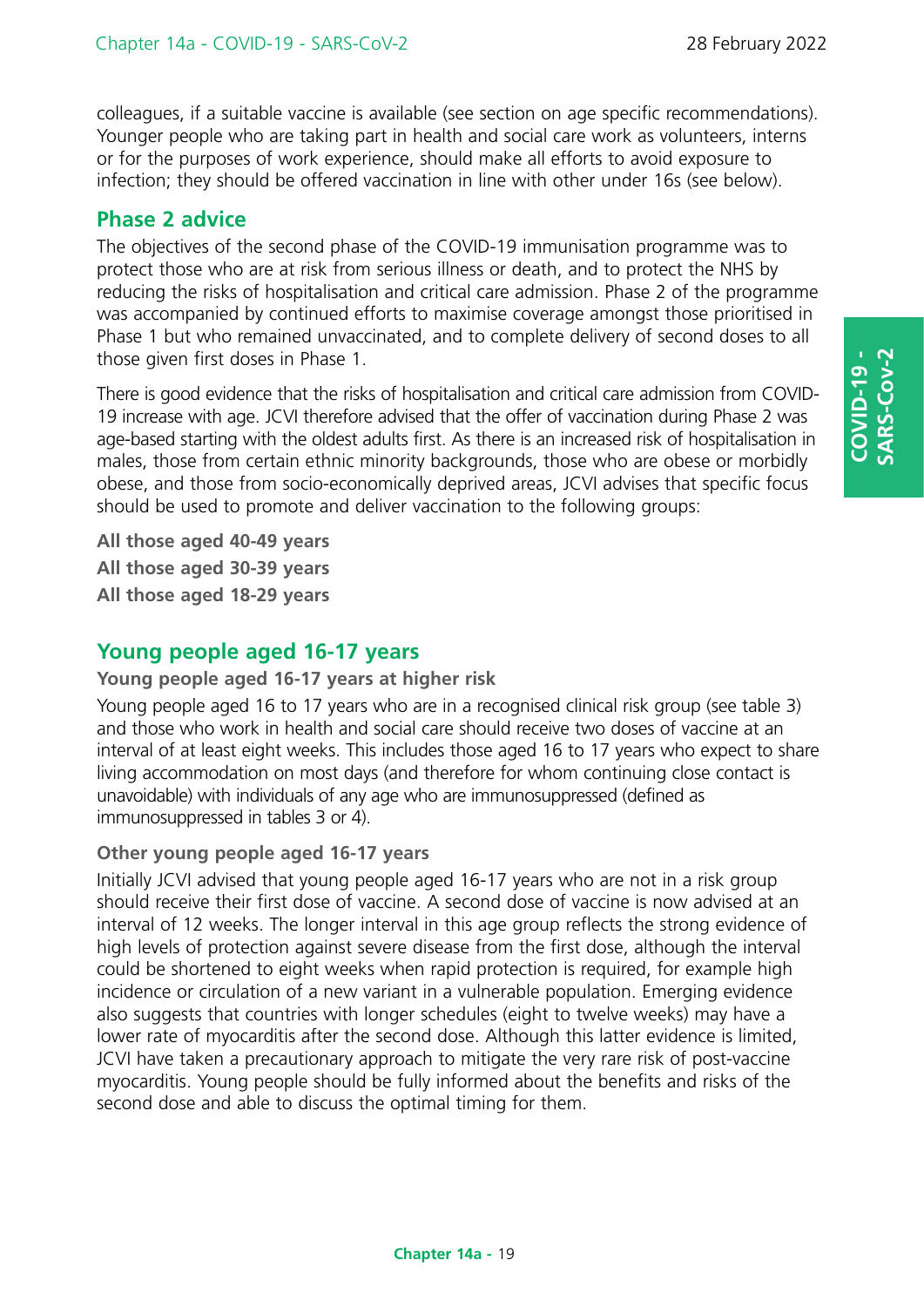# **Children and young people aged 12-15 years**

**Children and young people at higher risk of severe COVID-19** 

Children and young people aged 12 to 15 years who are in recognised risk groups (table 4) should receive two doses of Pfizer BioNTech vaccine at an interval of at least eight weeks. Although children are at low overall risk from the complications of COVID-19 infection, the JCVI has reviewed available evidence on children who may be at higher risk. Initially, based on clinical reviews and analysis of primary care data (Williamson *et al*, 2021), JCVI advised that children with severe neuro-disabilities, immunosuppression, Down's Syndrome, profound and multiple learning disabilities (PMLD), severe learning disabilities or those who are on the learning disability register, should be offered COVID-19 vaccination. Analysis under an expert group commissioned by the Deputy Chief Medical Officer has also identified a number of distinct diagnostic groups with a high absolute risk (greater than 100/million) of paediatric intensive care admission over the 2020-21 period. These groups included children with haematological malignancy, Sickle cell disease, Type 1 diabetes, and congenital heart disease (Harwood *et al*, 2021, Smith *et al*, 2021, Ward *et al*, 2021). For most other diagnostic groups, such as renal and liver disease, the numbers of cases admitted or the size of the population were too small to generate a robust estimate of risk. The exception to this was asthma where the rate of admission was only slightly raised above the rate in healthy children, suggesting that, in line with the evidence from adults, only poorly controlled asthma constitutes a clinical risk for the complications of COVID-19 infection. In addition to these distinct diagnoses, the analysis suggested that the admission rate was high in a pooled group of children with chronic conditions. This basket of chronic conditions included any health problem requiring follow-up by health services in most affected children, as used for a Royal College of Paediatrics and Child Health review of mortality in 2013.<sup>1</sup> The conditions included involved diagnoses in each of the main organ systems and therefore, based on this analysis, JCVI decided that vaccine should be offered to similar groups as those prioritised for adult vaccination with the exception of obesity and mental illness. JCVI decided that most major underlying health conditions would reasonably apply to children and young people (summarised in Table 4). Children aged over 12 years with these conditions are often severely affected by other respiratory infections and should therefore be offered a course of COVID-19 vaccination.

In December 2021, following the recognition of pregnancy as a risk factor for severe COVID-19 infection and poor pregnancy outcomes over the Delta wave, pregnancy was added to the clinical risk groups for young people aged 5-15 years (table 4).

**Individuals aged 12 to 15 years who are contacts of immunosuppressed individuals**  Those aged 12 years and above who expect to share living accommodation on most days (and therefore for whom continuing close contact is unavoidable) with individuals **of any age** who are immunosuppressed (defined as immunosuppressed in tables 3 or 4) should be offered two doses of vaccine eight weeks apart.

### **Other children and young people aged 12-15 years**

In September 2021, the Chief Medical Officers recommended that all young people aged 12 to 15 years can receive their first dose of COVID-19 vaccine. [https://www.gov.uk/](https://www.gov.uk/government/publications/universal-vaccination-of-children-and-young-people-aged-12-to-15-years-against-covid-19) [government/publications/universal-vaccination-of-children-and-young-people-aged-12-to-](https://www.gov.uk/government/publications/universal-vaccination-of-children-and-young-people-aged-12-to-15-years-against-covid-19)[15-years-against-covid-19](https://www.gov.uk/government/publications/universal-vaccination-of-children-and-young-people-aged-12-to-15-years-against-covid-19)

<sup>1</sup> https://www.rcpch.ac.uk/sites/default/files/CHR-UK - Retrospective Epidemiological Review of All-cause [Mortality\\_in\\_CYP.pdf](https://www.rcpch.ac.uk/sites/default/files/CHR-UK_-_Retrospective_Epidemiological_Review_of_All-cause_Mortality_in_CYP.pdf)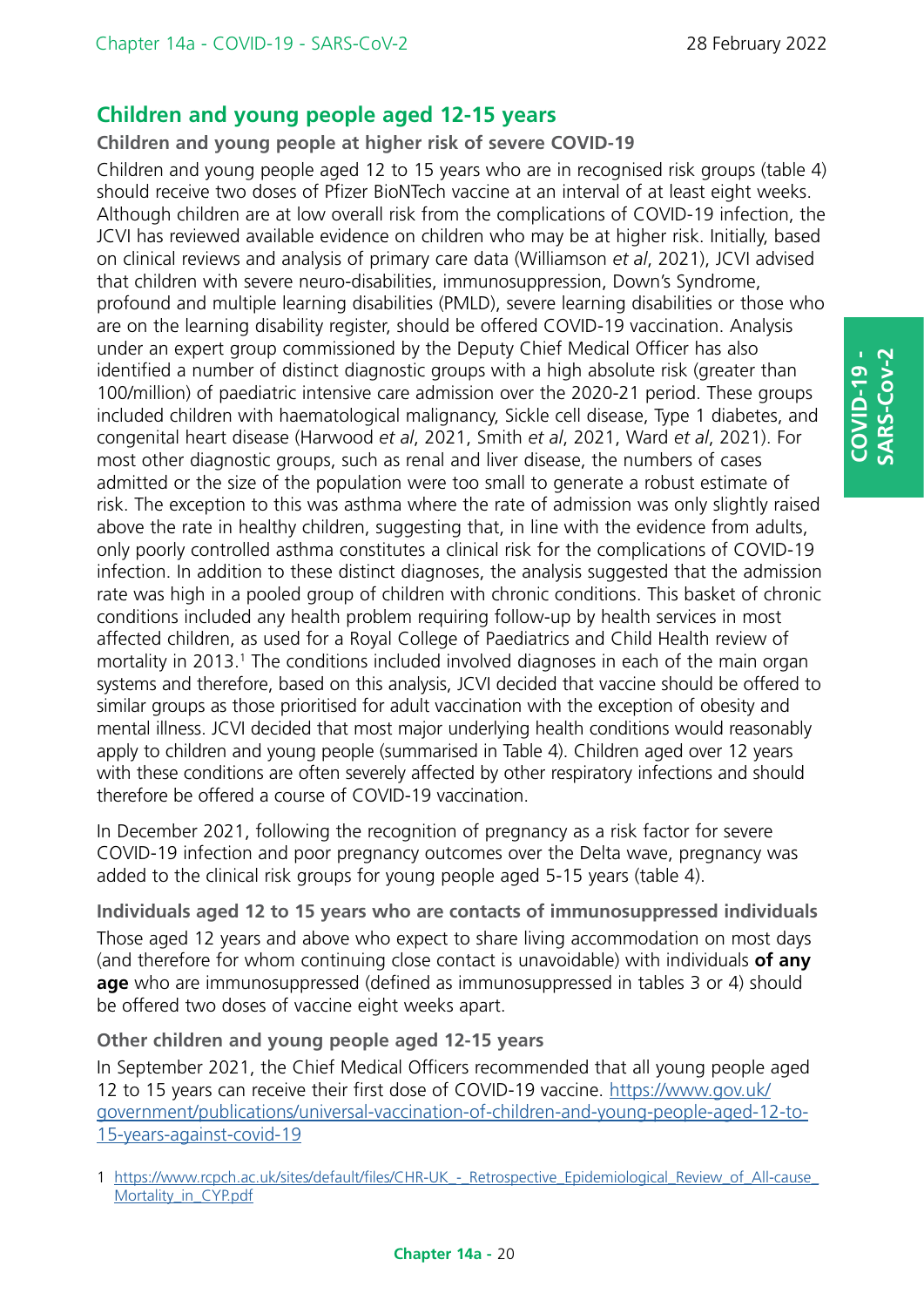JCVI have now advised that a second dose of vaccine should be offered after an interval of 12 weeks. This interval reflects the strong evidence of high levels of protection against severe disease from the first dose, although could be shortened to eight weeks when rapid protection is required, for example high incidence or circulation of a new variant in a vulnerable population. Emerging evidence also suggests that countries with longer schedules (eight to twelve weeks) may have a lower rate of myocarditis after the second dose. Although this latter evidence is limited, JCVI have taken a precautionary approach to mitigate the very rare risk of post-vaccine myocarditis.

### **Children aged 5-11 years1**

### **Children at higher risk of severe COVID-19**

Children and young people aged 5 to 11 years who are in recognised risk groups (table 4) should receive two doses of the paediatric dose (10 micrograms) of Pfizer BioNTech vaccine at an interval of at least eight weeks. This group would also include those children who are about to commence immunosuppression (see below).

**Children aged 5-11 years who are contacts of immunosuppressed individuals** Individuals aged 5-11 years who expect to share living accommodation on most days (and therefore for whom continuing close contact is unavoidable) with individuals of any age who are immunosuppressed (defined as immunosuppressed in tables 3 or 4) should be offered two doses of the paediatric dose (10 micrograms) of Pfizer BioNTech vaccine at an interval of at least eight weeks.

### **Other children aged 5-11 years**

In February 2022, the JCVI advised a one-off, non-urgent programme to offer vaccination to all children aged five to 11 years of age who are not in a clinical risk group. The immediate benefits of vaccination in this age group are likely to be small because children are at low risk from COVID-19 infection, and by February 2022 almost all children in this age group will already have been infected with COVID-19. Although Omicron infection appears to be particularly mild, and the vaccine induced protection against mild Omicron infection is short lived, the offer is intended to increase and broaden protection against severe COVID-19 in advance of a potential future wave of COVID-19. As this offer is non-urgent, JCVI has recommended that delivery of paediatric non-COVID-19 immunisation programmes across all ages should receive due attention. Coverage in these other programmes has fallen behind during the pandemic, and may thus be increasing health inequalities, so it is important that COVID-19 vaccination does not further impact on these programmes.

Two doses of the paediatric vaccine (see the section on age specific recommendations on vaccine type) should be offered with an interval of at least 12 weeks between doses. This one-off programme applies to those currently aged 5 to 11, and children will continue to become eligible as they turn five years of age until the end of August 2022. Based on current evidence, on-going eligibility in 2022/23, after the one off-programme, is expected to be for children in the academic years where children are aged 11 or 12 years. Use of the paediatric formulation is advised for commencing (and for completing) vaccination for children in this academic year. This should facilitate future delivery using a schools model, improve safety and reduce the expected risk of reactogenicity which may interrupt education.

1 Including some children aged 12 years - see section on age specific recommendations on vaccine type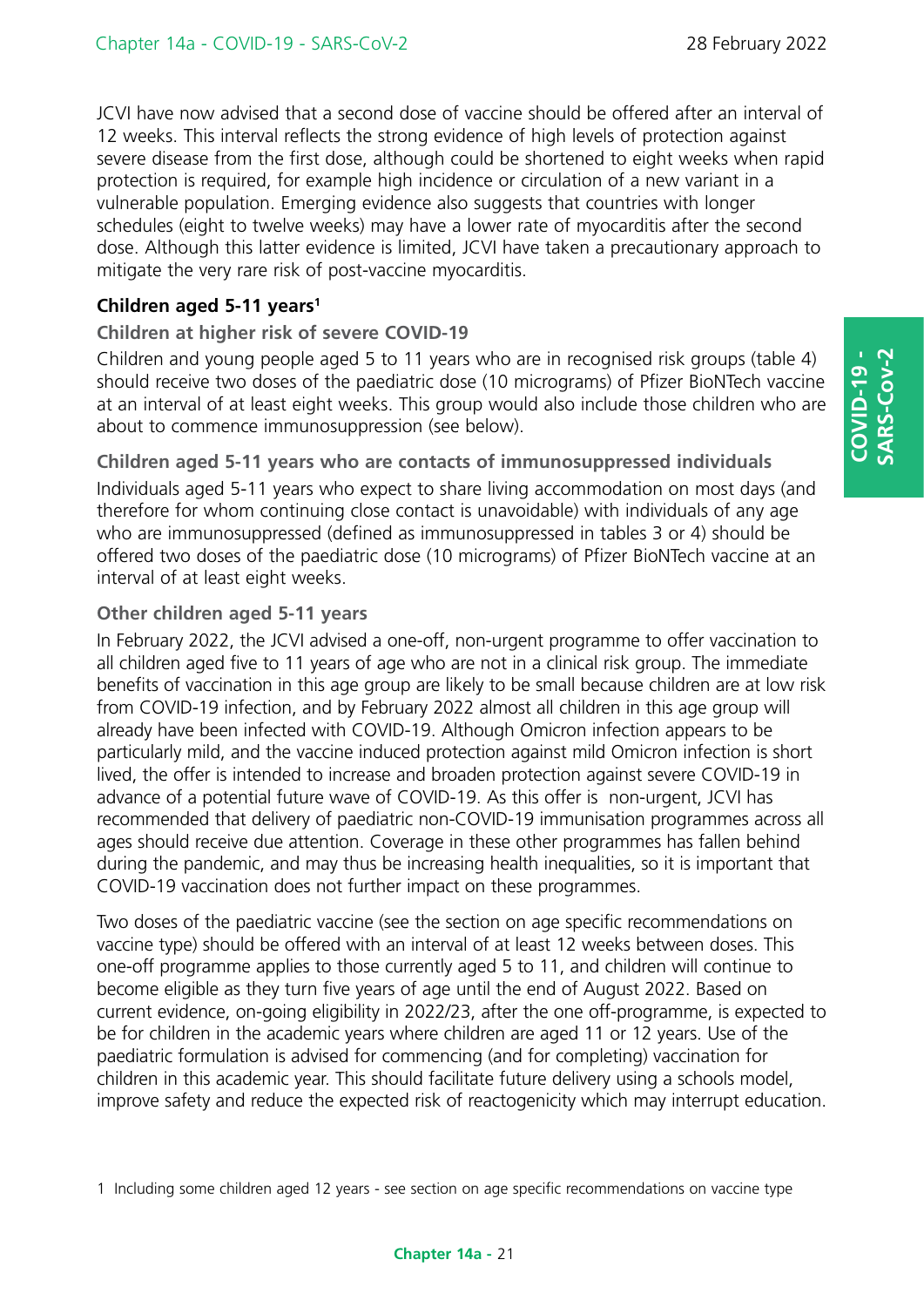| Chronic respiratory<br>disease                                      | Including those with poorly controlled asthma <sup>1</sup> that requires continuous or<br>repeated use of systemic steroids or with previous exacerbations requiring hospital<br>admission, cystic fibrosis, ciliary dyskinesias and bronchopulmonary dysplasia                                                                                                                                                                                                                                                                                                                        |
|---------------------------------------------------------------------|----------------------------------------------------------------------------------------------------------------------------------------------------------------------------------------------------------------------------------------------------------------------------------------------------------------------------------------------------------------------------------------------------------------------------------------------------------------------------------------------------------------------------------------------------------------------------------------|
| Chronic heart<br>conditions                                         | Haemodynamically significant congenital and acquired heart disease, or less<br>severe heart disease with other co-morbidity. This includes:<br>• single ventricle patients or those palliated with a Fontan (Total Cavopulmonary<br>Connection) circulation<br>• those with chronic cyanosis (oxygen saturations <85% persistently)<br>• patients with cardiomyopathy requiring medication<br>• patients with congenital heart disease on medication to improve heart<br>function<br>• patients with pulmonary hypertension (high blood pressure in the lungs)<br>requiring medication |
| Chronic conditions of<br>the kidney, liver or<br>digestive system   | Including those associated with congenital malformations of the organs,<br>metabolic disorders and neoplasms, and conditions such as severe gastro-<br>oesophageal reflux that may predispose to respiratory infection                                                                                                                                                                                                                                                                                                                                                                 |
| Chronic neurological<br>disease                                     | This includes those with<br>• neuro-disability and/or neuromuscular disease that may occur as a result of<br>conditions such as cerebral palsy, autism, epilepsy and muscular dystrophy<br>• hereditary and degenerative disease of the nervous system or muscles, other<br>conditions associated with hypoventilation<br>• severe or profound and multiple learning disabilities (PMLD), Down's<br>syndrome, those on the learning disability register<br>• neoplasm of the brain                                                                                                     |
| <b>Endocrine disorders</b>                                          | Including diabetes mellitus, Addison's and hypopituitary syndrome                                                                                                                                                                                                                                                                                                                                                                                                                                                                                                                      |
| Immunosuppression                                                   | Immunosuppression due to disease or treatment, including:<br>• those undergoing chemotherapy or radiotherapy, solid organ transplant<br>recipients, bone marrow or stem cell transplant recipients<br>• genetic disorders affecting the immune system (e.g. deficiencies of IRAK-4 or<br>NEMO, complement disorder, SCID)<br>• those with haematological malignancy, including leukaemia and lymphoma                                                                                                                                                                                  |
|                                                                     | • those receiving immunosuppressive or immunomodulating biological therapy<br>• those treated with or likely to be treated with high or moderate dose<br>corticosteroids<br>• those receiving any dose of non-biological oral immune modulating drugs e.g.<br>methotrexate, azathioprine, 6-mercaptopurine or mycophenolate<br>• those with auto-immune diseases who may require long term<br>immunosuppressive treatments<br>Children who are about to receive planned immunosuppressive therapy should<br>be considered for vaccination prior to commencing therapy.                 |
| Asplenia or dysfunction<br>of the spleen                            | Including hereditary spherocytosis, homozygous sickle cell disease and<br>thalassemia major                                                                                                                                                                                                                                                                                                                                                                                                                                                                                            |
| Serious genetic<br>abnormalities that affect<br>a number of systems | Including mitochondrial disease and chromosomal abnormalities                                                                                                                                                                                                                                                                                                                                                                                                                                                                                                                          |

### Table 4: Clinical and other risk groups for children and young people aged 5-15 years

1 Poorly controlled asthma is defined as:

- ≥2 courses of oral corticosteroids in the preceding 24 months OR
- on maintenance oral corticosteroids OR
- ≥1 hospital admission for asthma in the preceding 24 months

[https://www.brit-thoracic.org.uk/covid-19/covid-19-information-for-the-respiratory-community/#jcvi-advice-on](https://www.brit-thoracic.org.uk/covid-19/covid-19-information-for-the-respiratory-community/#jcvi-advice-on-covid-19-vaccination-for-children-aged-12-15-years-in-clinical-at-risk-groups))[covid-19-vaccination-for-children-aged-12-15-years-in-clinical-at-risk-groups\)](https://www.brit-thoracic.org.uk/covid-19/covid-19-information-for-the-respiratory-community/#jcvi-advice-on-covid-19-vaccination-for-children-aged-12-15-years-in-clinical-at-risk-groups))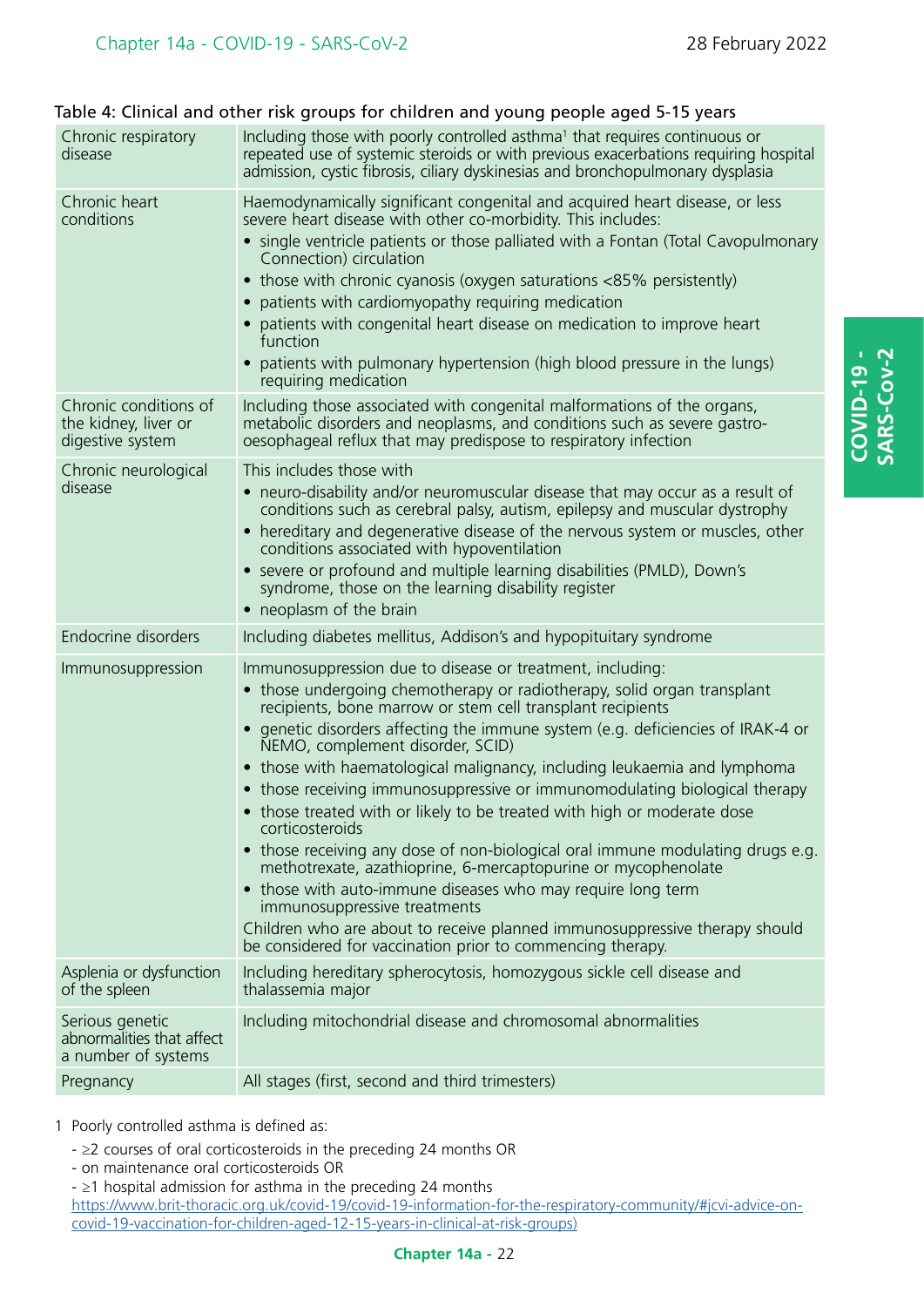### **Other risk groups**

Household contacts of people with immunosuppression

Individuals who expect to share living accommodation on most days (and therefore for whom continuing close contact is unavoidable) with individuals who are immunosuppressed (defined as immunosuppressed in tables 3 or 4).

# **Third primary dose for those aged 12 years or over**

Some individuals who are immunosuppressed due to underlying health conditions or medical treatment may not mount a full immune response to primary COVID-19 vaccination. Preliminary results from UK studies of real-world vaccine effectiveness (VE) in persons who are immunosuppressed suggest only a modest reduction in VE against symptomatic COVID-19 (Whitaker *et al*, 2021). Immunogenicity studies measuring binding or neutralising antibody and/or cellular responses have suggested that, amongst the immunosuppressed group, some individuals with more severe forms of immunosuppression make low or no detectable responses. A few published studies describing the effect of a third dose of mRNA vaccine in persons who are immunosuppressed report increased immune responses in varying proportions of persons. (Hall *et al,* 2021b, Kamar *et al,* 2021, Werbel *et al,* 2021).

Although there are no known correlates of protection against infection, symptomatic disease and severe COVID-19 (hospitalisation and deaths), JCVI considers that a small group of immunosuppressed individuals should be offered a third primary vaccination.

JCVI advises that a third vaccine dose be offered to individuals aged 12 years and over who had severe immunosuppression in proximity to their first or second COVID-19 doses in the primary schedule (Box 1). Most individuals whose immunosuppression commenced at least two weeks after the second dose of vaccination do not require an additional primary vaccination at this stage. Individuals who had received brief immunosuppression (≤40mg prednisolone per day) for an acute episode (for example, asthma / COPD / COVID-19) and individuals on replacement corticosteroids for adrenal insufficiency are not considered severely immunosuppressed sufficient to have prevented response to the primary vaccination.

In general, vaccines administered during periods of minimum immunosuppression are more likely to generate better immune responses. Therefore the third dose should be given ideally at least 8 weeks after the second dose, with special attention paid to current or planned immunosuppressive therapies. Where possible the third dose should be delayed until two weeks after the period of immunosuppression, in addition to the time period for clearance of the therapeutic agent. If not possible, consideration should be given to vaccination during a treatment 'holiday' or when the degree of immunosuppression is at a minimum. Advice for patients on chemotherapy is available at [https://www.](https://www.ukchemotherapyboard.org/publications) [ukchemotherapyboard.org/publications](https://www.ukchemotherapyboard.org/publications)

Those aged 12 years and above in this group will also require booster doses, in line with the rest of the eligible population, to extend protection from their primary course. Following the recognition of the Omicron variant in South Africa, JCVI advised that the first reinforcing dose should be offered from three months after the third primary dose. Individuals in this group are also eligible for the spring booster dose (see section on the spring booster campaign 2022).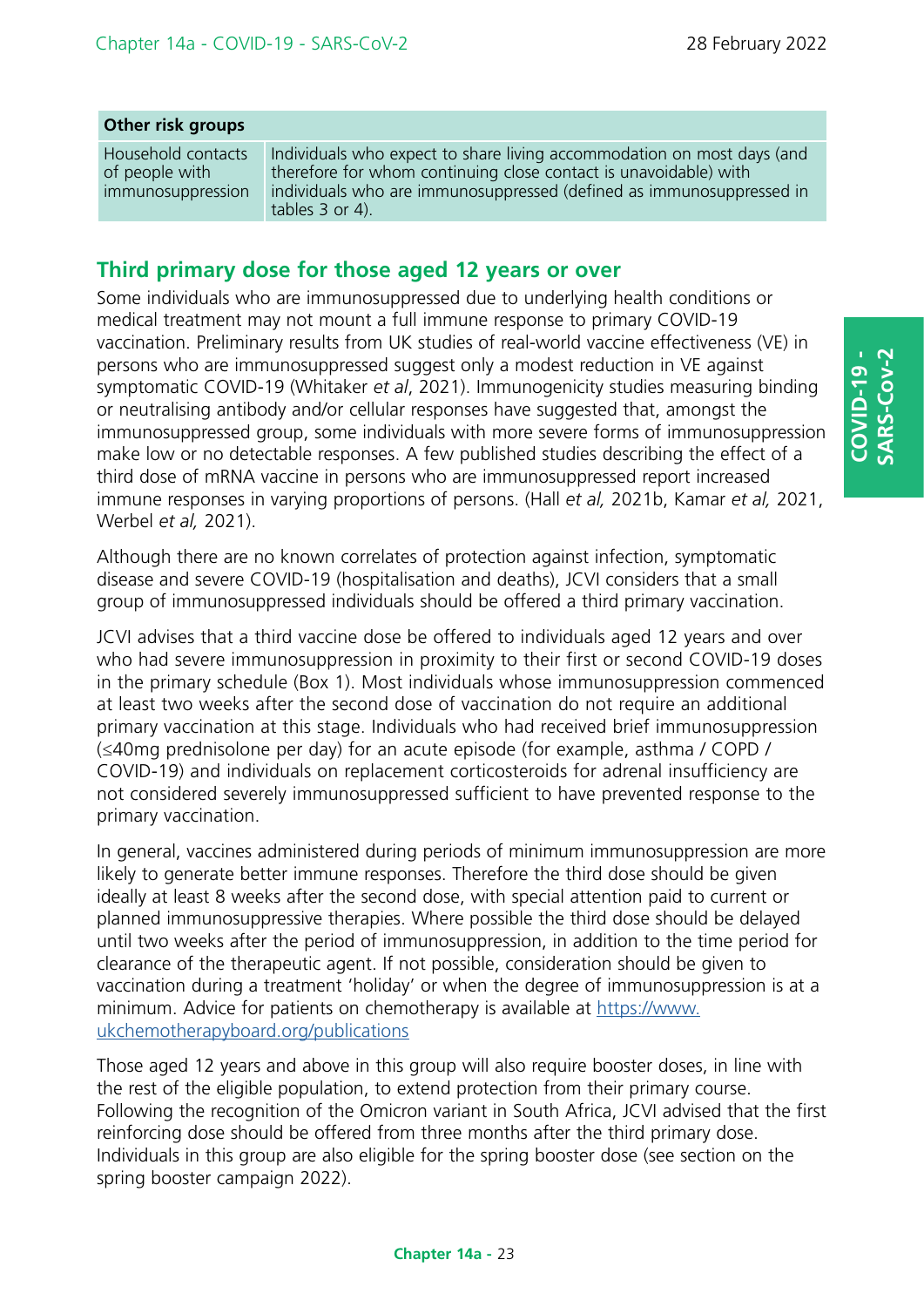Eligible individuals who have not yet received their third dose are advised to receive their third dose immediately to avoid further delay (at least eight weeks after the second primary dose). A booster dose should then given at least three months later (ideally in line with the clinical advice on optimal timing in relation to the degree of immune suppression). A further booster should then be given during the spring campaign, provided there is at least three months from the previous dose.

Individuals who completed primary vaccination later, and so received their first booster (fourth dose) during the spring campaign, do not need an additional spring dose but are expected to next become eligible during the autumn booster campaign.

# **Third primary dose for those aged 5-11 years**

JCVI advises that a third vaccine dose be offered to individuals aged 5-11 years who had severe immunosuppression in proximity to their first or second COVID-19 doses in the primary schedule (Box 2). Most individuals whose immunosuppression commenced at least two weeks after the second dose of vaccination do not require an additional primary vaccination at this stage, although specialist advice may need to be sought. Children who had received brief immunosuppression (≤2mg/kg prednisolone per day) for an acute episode of asthma and children on replacement corticosteroids for adrenal insufficiency are not considered severely immunosuppressed sufficient to have prevented response to the primary vaccination.

In general, vaccines administered during periods of minimum immunosuppression are more likely to generate better immune responses. Therefore the third dose should be given ideally at least 8 weeks after the second dose, with special attention paid to current or planned immunosuppressive therapies. Where possible the third dose should be delayed until two weeks after the period of immunosuppression, in addition to the time period for clearance of the therapeutic agent. If not possible, consideration should be given to vaccination during a treatment 'holiday' or when the degree of immunosuppression is at a minimum.

As this group have only recently become eligible for immunisation, advice on boosters for this group is still under review by JCVI.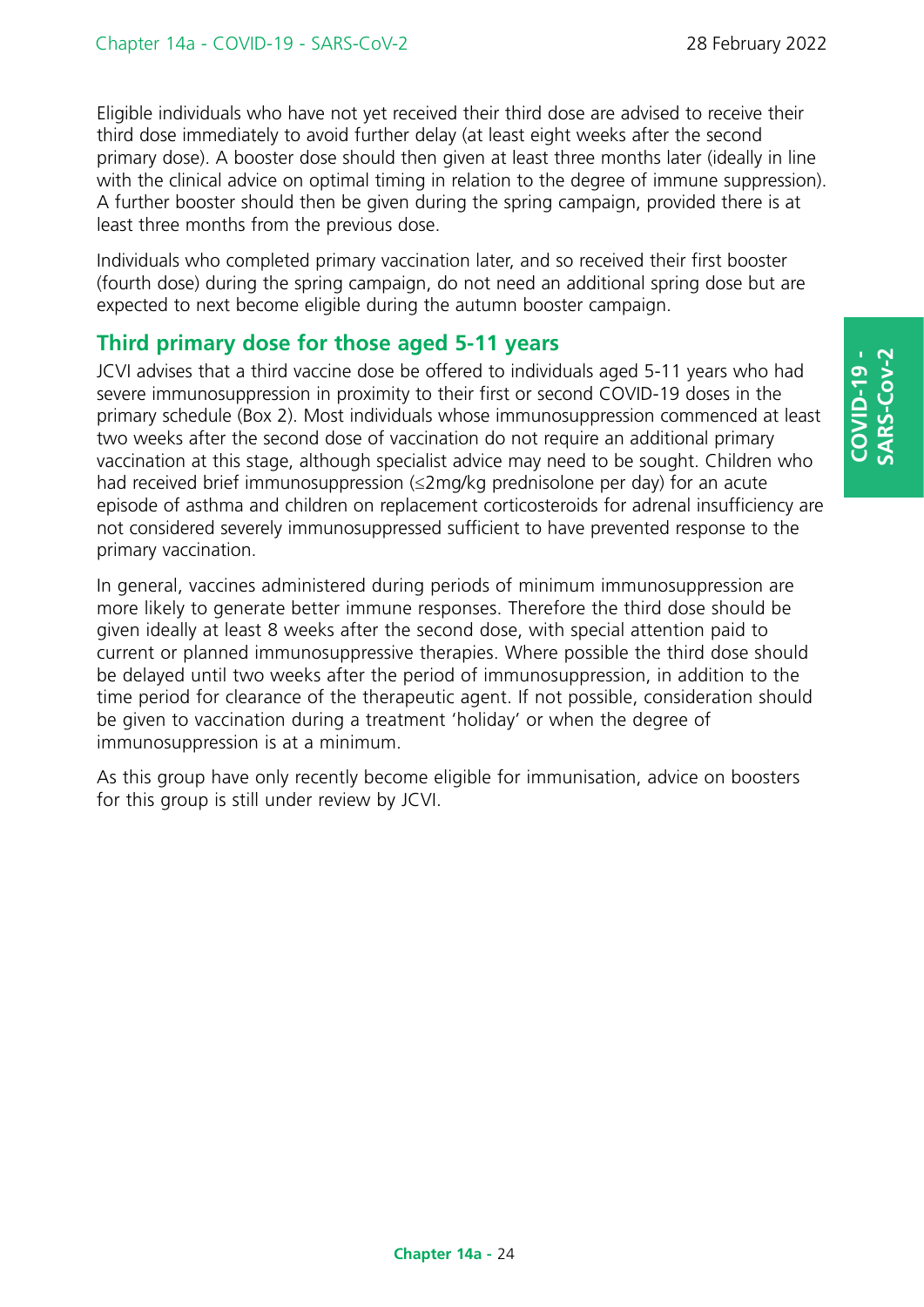### **Box 1: Criteria for a third primary dose of COVID-19 vaccine in those aged 12 years and above**

### **Individuals with primary or acquired immunodeficiency states at the time of vaccination due to conditions including:**

- acute and chronic leukaemias, and clinically aggressive lymphomas (including Hodgkin's lymphoma) who were under treatment or within 12 months of achieving cure at the time of vaccination
- individuals under follow up for a chronic lymphoproliferative disorders including haematological malignancies such as indolent lymphoma, chronic lymphoid leukaemia, myeloma, Waldenstrom's macroglobulinemia and other plasma cell dyscrasias (Note: this list is not exhaustive)
- adults and children aged 12 years and over with immunosuppression due to HIV/AIDS with a current CD4 count of <200 cells/*μ*l
- Primary or acquired cellular and combined immune deficiencies those with lymphopaenia (<1,000 lymphocytes/*µ*l) or with a functional lymphocyte disorder
- those who had received an allogeneic (cells from a donor) or an autologous (using their own cells) stem cell transplant in the 24 months before vaccination
- those who had received a stem cell transplant more than 24 months before vaccination but had ongoing immunosuppression or graft versus host disease (GVHD)
- $\bullet$  persistent agammaglobulinaemia (IgG < 3g/L) due to primary immunodeficiency (e.g. common variable immunodeficiency) or secondary to disease / therapy

### **Individuals on immunosuppressive or immunomodulating therapy at the time of vaccination including:**

- those who were receiving immunosuppressive therapy for a solid organ transplant at the time of vaccination
- those who were receiving or had received in the previous 3 months targeted therapy for autoimmune disease, such as JAK inhibitors or biologic immune modulators including B-cell targeted therapies (including rituximab but in this case the recipient would be considered immunosuppressed for a 6 month period), T-cell co-stimulation modulators, monoclonal tumour necrosis factor inhibitors (TNFi), soluble TNF receptors, interleukin (IL)-6 receptor inhibitors., IL-17 inhibitors, IL 12/23 inhibitors, IL 23 inhibitors. (Note: this list is not exhaustive)
- those who were receiving or had received immunosuppressive chemotherapy or radiotherapy for any indication in the 6 months before vaccination

### **Individuals with chronic immune-mediated inflammatory disease who were receiving or had received immunosuppressive therapy prior to vaccination including:**

- $\bullet$  high dose corticosteroids (equivalent to  $\geq 20$  ma prednisolone per day) for more than 10 days in the month before vaccination
- $\bullet$  long term moderate dose corticosteroids (equivalent to  $\geq 10$ mg prednisolone per day for more than 4 weeks) in the 3 months before vaccination
- non-biological oral immune modulating drugs, such as methotrexate >20mg per week (oral and subcutaneous), azathioprine >3.0mg/kg/day; 6-mercaptopurine >1.5mg/kg/day, mycophenolate >1g/day) in the 3 months before vaccination
- certain combination therapies at individual doses lower than above, including those on ≥7.5mg prednisolone per day in combination with other immunosuppressants (other than hydroxychloroquine or sulfasalazine) and those receiving methotrexate (any dose) with leflunomide in the 3 months before vaccination

### **Individuals who had received high dose steroids (equivalent to >40mg prednisolone per day for more than a week) for any reason in the month before vaccination**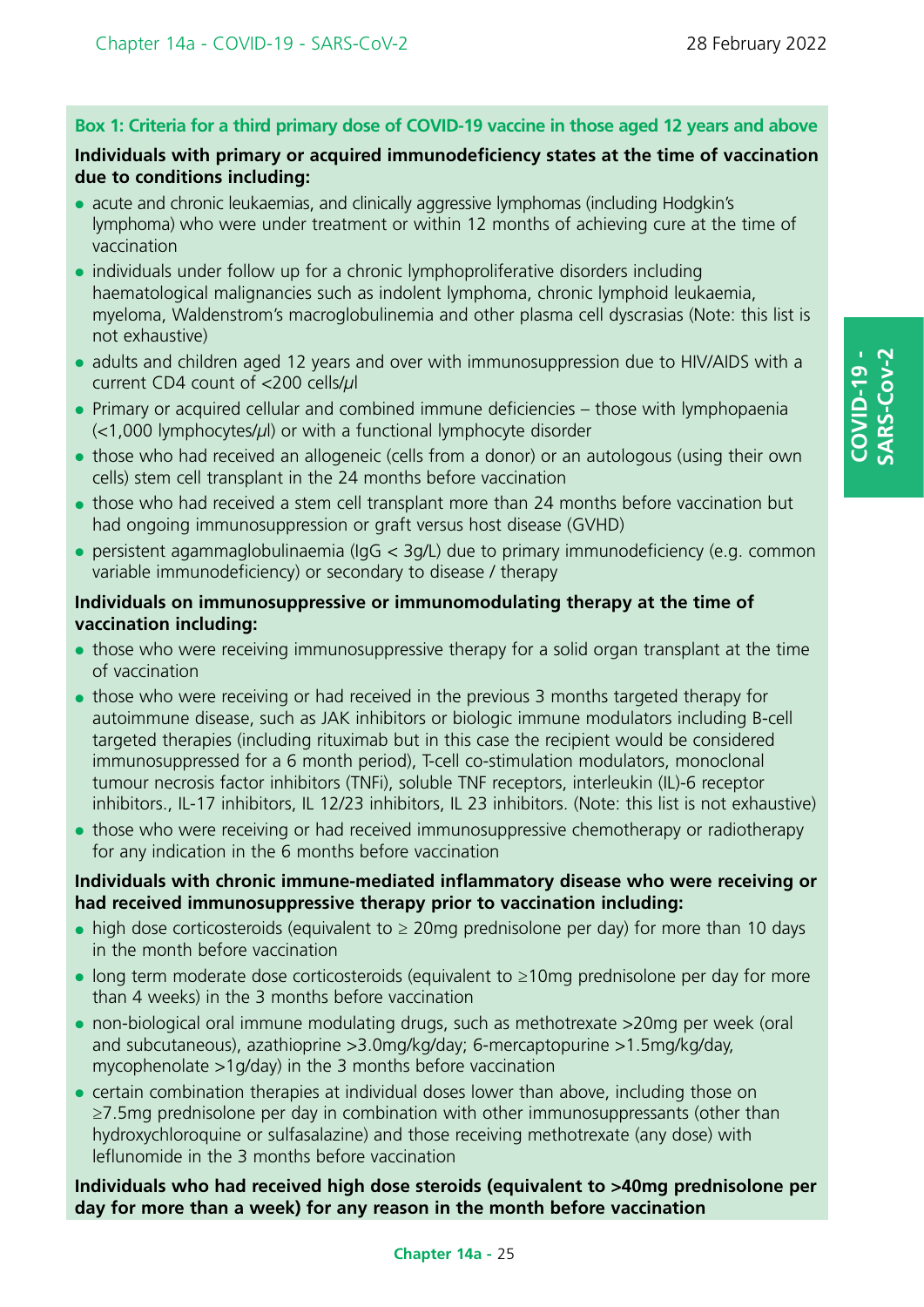### **Box 2: Criteria for a third primary dose of COVID-19 vaccine in children aged 5-11 years**

### **Individuals with primary or acquired immunodeficiency states at the time of vaccination due to conditions including:**

- acute and chronic leukaemias, and clinically aggressive lymphomas (including Hodgkin's lymphoma) who were under treatment or within 12 months of achieving cure at the time of vaccination
- individuals under follow up for a chronic lymphoproliferative disorders including haematological malignancies
- children with immunosuppression due to HIV/AIDS (children with a current CD4 count of <500 cells/*µ*l in those aged 5 years and <200 cells/*µ*l in those aged 6-11 years)
- $\bullet$  Primary or acquired cellular and combined immune deficiencies those with lymphopaenia (<1,000 lymphocytes/*µ*) or with a functional lymphocyte disorder
- those who had received an allogeneic (cells from a donor) or an autologous (using their own cells) stem cell transplant in the 24 months before vaccination
- those who had received a stem cell transplant more than 24 months before vaccination but had ongoing immunosuppression or graft versus host disease (GVHD)
- $\bullet$  persistent agammaglobulinaemia (IgG  $<$  3g/L) due to primary immunodeficiency (e.g. common variable immunodeficiency) or secondary to disease / therapy

### **Individuals on immunosuppressive or immunomodulating therapy at the time of vaccination including:**

- those who were receiving immunosuppressive therapy for a solid organ transplant at the time of vaccination
- those who were receiving or had received in the previous 3 months targeted therapy for autoimmune disease, such as JAK inhibitors or biologic immune modulators including B-cell targeted therapies (including rituximab but in this case the recipient would be considered immunosuppressed for a 6 month period), T-cell co-stimulation modulators, monoclonal tumour necrosis factor inhibitors (TNFi), soluble TNF receptors, interleukin (IL)-6 receptor inhibitors., IL-17 inhibitors, IL 12/23 inhibitors, IL 23 inhibitors. (Note: this list is not exhaustive)
- those who were receiving or had received immunosuppressive chemotherapy or radiotherapy for any indication in the 6 months before vaccination

### **Individuals with chronic immune-mediated inflammatory disease who were receiving or had received immunosuppressive therapy prior to vaccination including:**

- $\bullet$  high dose corticosteroids (equivalent to  $\geq 1$ mg prednisolone per kg per day) for more than 10 days in the month before vaccination
- $\bullet$  long term moderate dose corticosteroids (equivalent to  $\geq 0.5$  mg prednisolone per kg per day for more than 4 weeks) in the 3 months before vaccination
- any dose of non-biological oral immune modulating drugs (with the exception of hydroxchloroquine and sulfasalzine), such as methotrexate, azathioprine, 6-mercaptopurine or mycophenolate in the 3 months before vaccination. (Note: this list is not exhaustive)

### **Individuals who had received high dose steroids (equivalent to >2mg prednisolone per kg per day for more than a week) for any reason in the month before vaccination**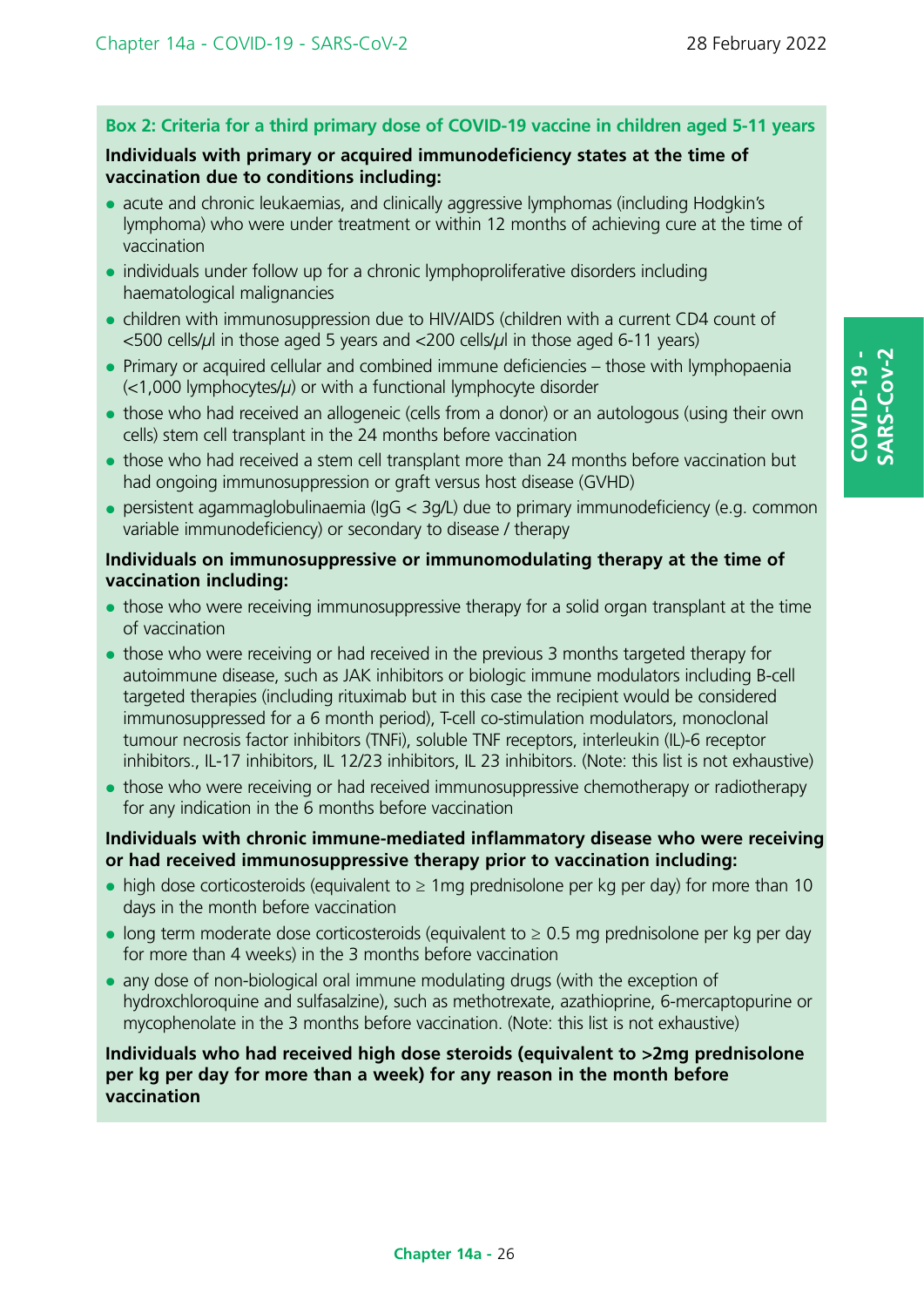# **Reinforcing immunisation**

### **Initial recommendations for reinforcing immunisation**

In September 2021, JCVI advised that the following groups should be offered a COVID-19 booster vaccine.

This included:

- those living in residential care homes for older adults
- all adults aged 50 years or over
- $\bullet$  frontline health and social care workers
- all those aged 16 to 49 years with underlying health conditions that put them at higher risk of severe COVID-19 (table 3)
- all carers aged 16 years and above
- all those aged 16 years and above who are household contacts of immunosuppressed individuals (defined as immunosuppressed in tables 3 or 4) of any age

The first groups to receive boosters were therefore those prioritised in phase 1 of the COVID-19 programme (table 2, groups 1-9), with the booster offered six months from the completion of the primary course. JCVI also advised that operational flexibility should permit boosting of all adults, regardless of age, in certain closed settings or in populations such as those experiencing homelessness.

# **Additional recommendations following the emergence of the Omicron variant**

Following the emergence of the Omicron variant in November 2021, JCVI advised accelerating the booster deployment in order of age and risk status. Individuals aged over 50 years and in risk groups were offered booster vaccination first, followed by those aged 18-49 years who were not in high risk groups, in descending age order. Reinforcing doses should not be given within three months of completion of the primary course.

In late December, JCVI advised that those aged 16-17 years, children and young people aged 12-15 who are at higher risk from COVID-19 (table 4) or those aged 12-15 years who are household contacts of immunosuppressed individuals of any age (defined as immunosuppressed in tables 3 or 4) should also be offered a booster. This group will include high risk individuals who received primary vaccination as part of the 5-11 year cohort who have now turned 12 years of age. Reinforcing doses should not be given within three months of completion of the primary course.

### **Additional considerations around reinforcing doses**

In December 2021, following the recognition of pregnancy as a risk factor for severe COVID-19 outcomes and poor pregnancy in the Delta wave, pregnancy was added to the the clinical risk groups. Women who are currently pregnant and who are also in a COVID-19 clinical risk group should already have been called for their booster. Younger women who may have received primary vaccination more recently, can be boosted from three months after completion of their primary course. Given that the booster programme is progressing at full pace to vaccinate all over 18s, JCVI agreed that actively identifying and calling in pregnant women aged under 40 years for boosting is unlikely to make a substantial difference to the timing of boosting in this group. They therefore agreed that boosters could be provided opportunistically or in line with their age cohort.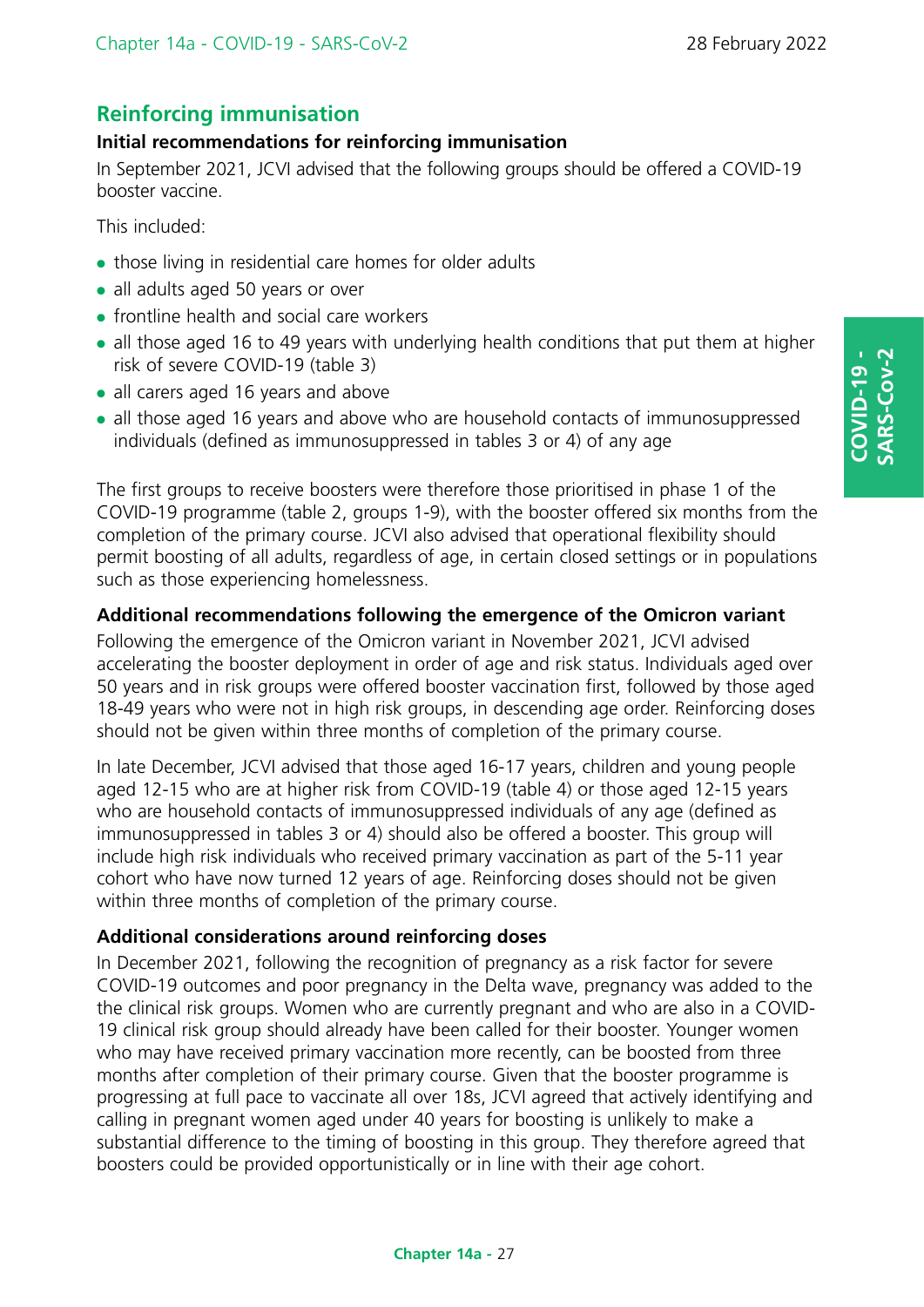JCVI advised that those aged 12 years and over with severe immunosuppression (Box 1) who have not yet received their third dose should be given their third dose now to avoid further delay. A further booster dose should be scheduled for at least three months, in line with the clinical advice on optimal timing in immunosuppressed individuals.

Boosters in children and young people aged 12 to 15 years who are not at high risk and in those aged 5-11 years will be reviewed in due course.

### **The spring booster campaign 2022**

In February 2022, recognising the small decline in observed vaccine effectiveness against hospitalisation for COVID-19 after the booster dose, JCVI recommended a spring booster campaign for individuals at higher risk of severe COVID-19. Many of the oldest adults received their booster vaccine dose in September or October 2021, and protection against severe disease is expected to continue to wane gradually by the autumn. As a precautionary strategy, an extra spring dose is being advised, to sustain protection whilst JCVI continues to review the epidemiological situation, ahead of an expected booster programme in autumn 2022.

The committee recommended that a booster dose should be given around 6 months after the last vaccine dose to:

- adults aged 75 years and over
- residents in a care home for older adults, and
- individuals aged 12 years and over who are immunosuppressed (defined as immunosuppressed in tables 3 or 4).

The vast majority of people aged over 75 will reach an interval of around six months from their previous dose between March and June 2022. Although vaccination should ideally be offered around six months from any previous dose, operational flexibility may be used. For example, individuals in care homes or housebound patients may be offered the booster alongside other residents providing there is at least three months from the previous dose. Immunosuppressed individuals who have received an additional primary dose may have received the booster (fourth) dose more recently. These latter individuals and other eligible people who received their last vaccine more recently should also be offered the booster during the spring campaign providing there is at least three months from the previous dose. This will ensure they have additional protection against a potential summer wave and will align with their peers to facilitate an autumn programme.

Someone in an eligible group who has received a full course of primary vaccination (two or three doses) but has not received their first booster by March 2022, may be given the spring booster in the campaign provided there is at least three months from the previous dose. An additional dose is not then recommended before the autumn. The vaccines offered should follow the age-appropriate advice as for other reinforcing doses (see below).

### **Age specific recommendations on vaccine type**

**Children aged 5-11 years (including some who have turned 12 years)** 

For children aged 5-11 years, a childhood dose of Pfizer BioNTech (Comirnaty® 10 micrograms) is recommended. The paediatric formulation should be used, although 10 micrograms (0.1ml) of the diluted adult/adolescent vaccine may be an alternative when protection is required rapidly and the paediatric formulation is not available. The use of a fractional adult/adolescent vaccine would be off-label and can be considered on a case by case basis.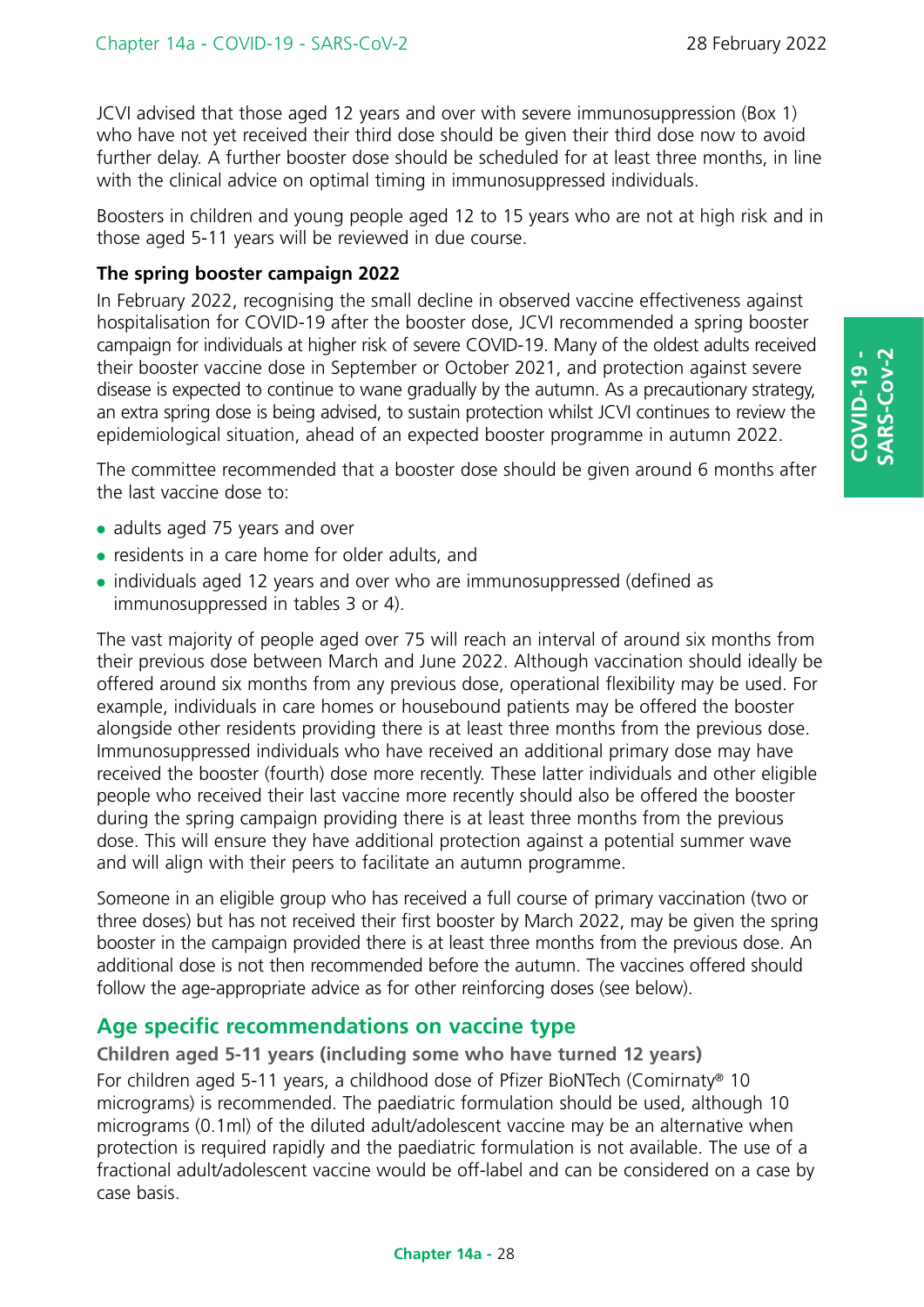In the USA, the safety experience with the paediatric Pfizer BioNTech vaccine (Comirnaty® 10mcg) suggests a lower rate of reactions than after the adult dose in older children, with a very low rate of reported myocarditis (1-2 cases per million doses). JCVI have therefore advised that children the lower dose of vaccine is therefore preferred for those aged 12 years alongside those aged 11 years in the same academic year (year 7 in England and Wales, year 8 in Northern Ireland and year S1 in Scotland). Using the same vaccine dose for pupils in the same academic year should help simplify any school-based immunisations and increase overall safety. .

Children aged 5-11 years who have commenced immunisation with the paediatric dose of Pfizer BioNTech and then turn 12 years of age should also complete vaccination with the paediatric dose. An adult/adolescent dose is an acceptable alternative if this is the only supply available. Children aged 5-11 years who are given a fractional dose of the adult preparation may complete with the paediatric formulation or vice versa.

### **Children and young people aged 12-17 years**

An adult/adolescent (30 micrograms) dose of the Pfizer BioNTech vaccine (Comirnaty®) has approval for use from 12 years old and currently has the most extensive safety data in those aged 12-17 years. This vaccine is therefore the preferred vaccine for children and young people. Although Moderna vaccine is also approved in children, Pfizer is currently preferred due to a lower reported rate of myocarditis.<sup>1</sup> Children aged 12 years of age who have commenced vaccination with the 30 microgram dose who are being vaccinated alongside their peers from the same same academic year may complete with the 10 microgram dose (see above).

Young people aged 16-17 years who have had a first dose of AstraZeneca vaccine, and are eligible for a second dose, can complete with the same vaccine or with an mRNA product (see contraindications and precautions).

### **Healthy adults aged 18-39 years**

Evidence suggests that the risk of serious COVID-19 disease is strongly related to age, and the risk of COVID-19 mortality, hospitalisation and ICU admission is lower in younger adults. Based on the current epidemiological situation, and taking into account projected vaccine supply, JCVI are advising a preference for an mRNA vaccine, rather than AstraZeneca vaccine, to be offered to healthy people under 40 years of age, including health and social care workers, unpaid carers and household contacts of immunosuppressed individuals. This advice may change if there is a change in the epidemiology or an interruption in the supply of the mRNA (Pfizer BioNTech or Moderna) vaccines. Within this age group, those who are older (over 30 years of age), male, from certain minority ethnic backgrounds, in certain occupations at high risk of exposure, and those who are obese, remain at high risk of COVID-19. In the absence of a suitable alternative these individuals should still be offered the AstraZeneca vaccine, and may choose to receive the vaccine, provided they have been informed and understand the relative risks and benefits. They should be given the latest version of the COVID-19 vaccination and blood clotting leaflet [\(https://www.gov.uk/](https://www.gov.uk/government/publications/covid-19-vaccination-and-blood-clotting) [government/publications/covid-19-vaccination-and-blood-clotting\)](https://www.gov.uk/government/publications/covid-19-vaccination-and-blood-clotting). Those who have already received a dose of AstraZeneca vaccine can complete with the same vaccine or with an mRNA product (see contraindications and precautions).

1 [https://www.gov.uk/government/publications/coronavirus-covid-19-vaccine-adverse-reactions/coronavirus](https://www.gov.uk/government/publications/coronavirus-covid-19-vaccine-adverse-reactions/coronavirus-vaccine-summary-of-yellow-card-reporting)[vaccine-summary-of-yellow-card-reporting](https://www.gov.uk/government/publications/coronavirus-covid-19-vaccine-adverse-reactions/coronavirus-vaccine-summary-of-yellow-card-reporting)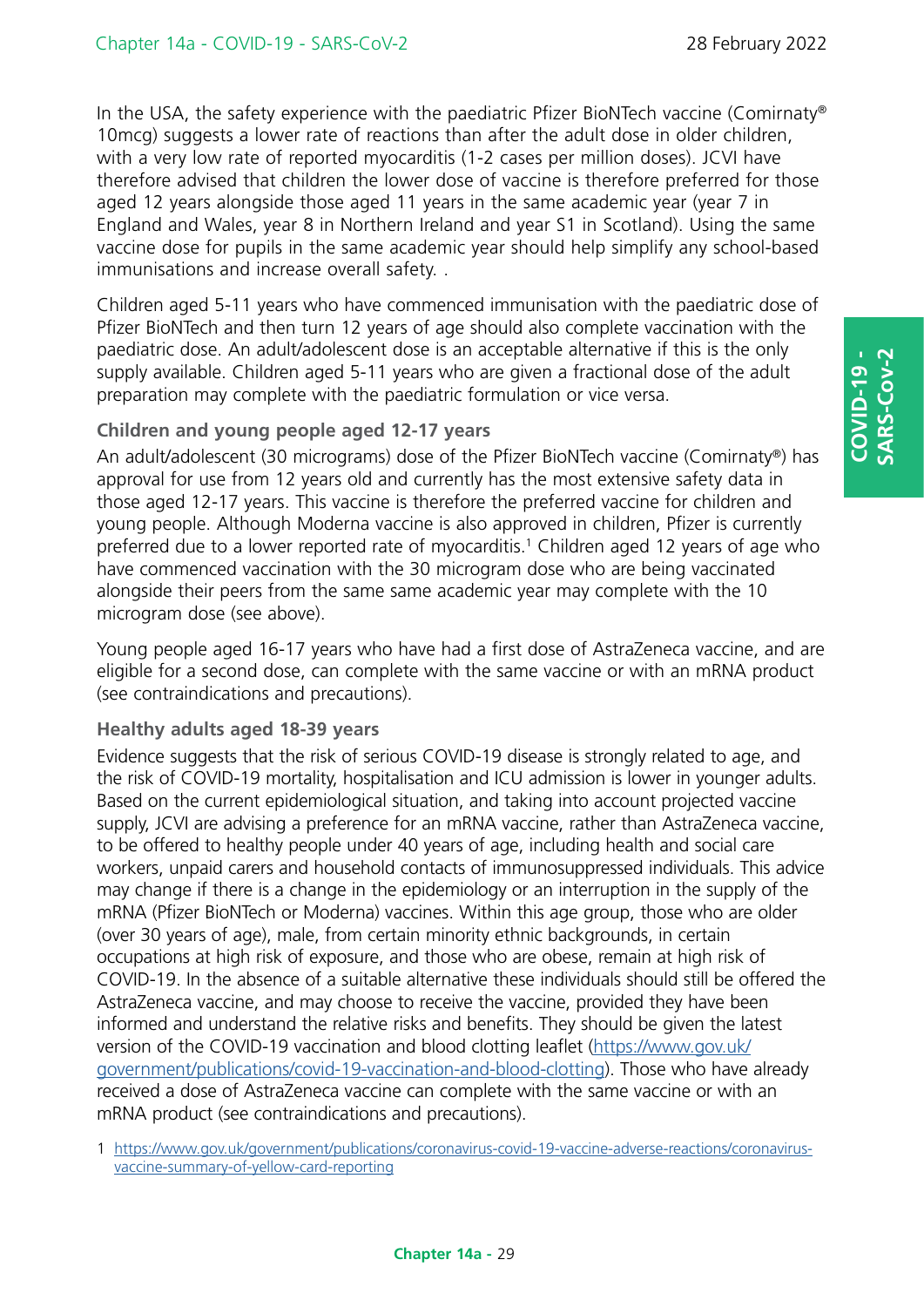# **Aged 40 years and over or in high risk groups**

Individuals aged 40 years and over, those who are clinically extremely vulnerable and those in clinical risk groups (see table 3) are at high risk of the complications of COVID-19. The JCVI, MHRA and WHO consider that any risk from the rare side effects seen after AstraZeneca vaccine are outweighed by the benefits of vaccination. These individuals can therefore be offered vaccination with any of the available products, unless otherwise contra-indicated.

### **Pregnant women in eligible groups**

Pfizer BioNTech and Moderna vaccines are the preferred vaccines for eligible pregnant women (for those under 18 years, Pfizer BioNTech vaccine (Comirnaty®) is preferred), because of more extensive experience of their use in pregnancy. Pregnant women who have already received a dose of AstraZeneca vaccine can complete with the same vaccine or with an mRNA product (see contraindications and precautions).

**Third primary doses for those aged 5 years and over with severe immunosuppression** For those aged over 18 years, JCVI advises a preference for mRNA vaccines - Pfizer BioNTech (Comirnaty®) or Moderna (Spikevax®) - for the third primary dose. Pfizer BioNTech (Comirnaty®) is preferred for 5-17 year olds. AstraZeneca COVID-19 vaccine (Vaxzevria®) is an option for individuals aged 16 years and above who have received this vaccine previously where mRNA vaccines are clinically contra-indicated. In exceptional circumstances, persons aged 40 years or over who received a mRNA COVID-19 vaccine previously may be offered a third dose of AstraZeneca Vaxzevria vaccine following a decision by a health professional on a case-by-case basis.

### **Reinforcing vaccination**

The JCVI have advised that a full dose (30 micrograms) of Pfizer-BioNTech vaccine or a half dose (50 micrograms) of the Moderna COVID-19 vaccine should be offered for boosting irrespective of the vaccine used for the primary course. Both vaccines are suitable for boosting adults aged 18 years or over, with Pfizer BioNTech preferred for those aged under 18 years. Both vaccines have been shown to give good immune responses in those already primed. (Munro *et al*, 2021, Choi *et al*, 2021). The half dose of Moderna and is expected to have a lower rate of side effects (including myocarditis) than a full dose.

Where mRNA vaccines are clinically contra-indicated, AstraZeneca vaccine may be considered in those who had received at least one dose of this vaccine previously. In exceptional circumstances, persons aged 40 years or over who received a mRNA COVID-19 vaccine previously may be offered boosting with AstraZeneca Vaxzevria vaccine following a decision by a health professional on a case-by-case basis. Where individuals inadvertantly received a third dose or booster of AstraZeneca vaccine, JCVI does not advise re-vaccination.

# **Other considerations**

### **Previous incomplete vaccination**

If the course is interrupted or delayed, it should be resumed using the same vaccine but the first dose should not be repeated. Evidence suggests that those who receive mixed schedules, including mRNA and adenovirus vectored vaccines, make a good immune response, (Liu *et al*, 2021) although rates of side effects with a heterologous second dose are higher. (Shaw *et al*, 2021). Accumulating evidence now supports the use of heterologous schedules for primary immunisation, and these are now recognised by the European Medicines Agency. [https://www.ema.europa.eu/en/news/ema-ecdc](https://www.ema.europa.eu/en/news/ema-ecdc-recommendations-heterologous-vaccination-courses-against-covid-19)[recommendations-heterologous-vaccination-courses-against-covid-19](https://www.ema.europa.eu/en/news/ema-ecdc-recommendations-heterologous-vaccination-courses-against-covid-19) For individuals who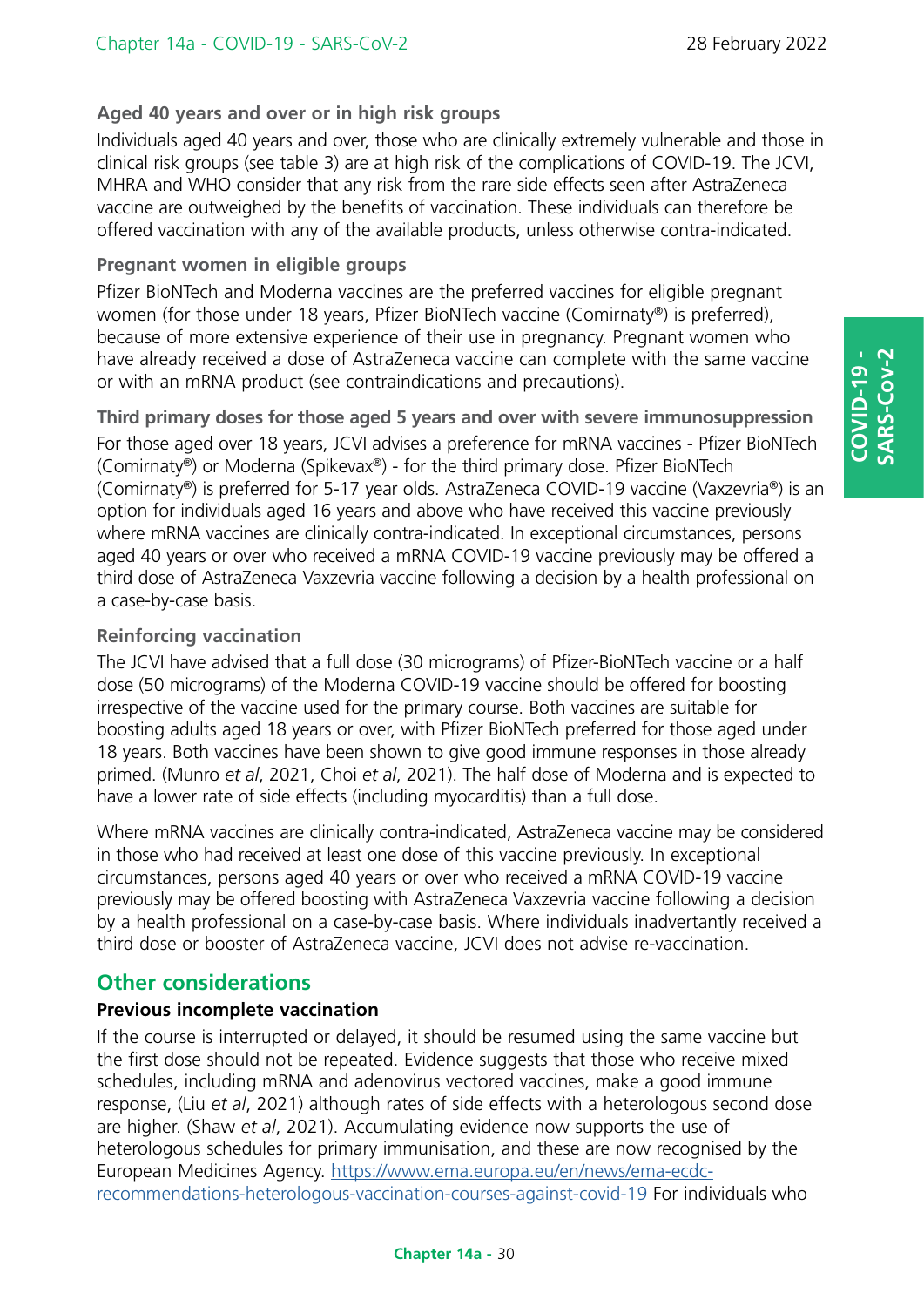started the schedule and who attend for vaccination where the same vaccine is not available or suitable, or if the first product received is unknown or not available, one dose of the locally available product should be given to complete the primary course. Individuals who experienced severe expected reactions after a first dose of AstraZeneca or Pfizer BioNTech vaccines should be informed about the higher rate of such reactions when they receive a second dose of an alternate vaccine. (Powell *et al*, 2021)

Children aged 5-12 years who have commenced immunisation with the paediatric dose of Pfizer BioNTech should complete vaccination with the paediatric dose (although an adult/ adolescent dose is an alternate in those who turn 12 years of age between doses). Those who present for the second dose over the age of 12 years should be given an adult/ adolescent dose of vaccine.

### **Individuals vaccinated overseas or as part of clinical trials**

Individuals who have been vaccinated abroad are likely to have received an mRNA or vector vaccine based on the spike protein, or an inactivated whole viral vaccine. Specific advice on vaccination of those who received COVID-19 vaccine overseas is available from UKHSA. [https://www.gov.uk/government/publications/covid-19-vaccinations-received-overseas.](https://www.gov.uk/government/publications/covid-19-vaccinations-received-overseas)

Individuals who have participated in a clinical trial of either primary or booster COVID-19 vaccination should be provided with written advice on whether and when they should be safely vaccinated in the routine programme. Advice should also be provided from the trial investigators on whether any individual could receive additional doses for the purposes of vaccine certification. Trial participants who are eligible for boosters should be offered vaccination in line with the general population, at least three months after the dose considered as the final primary dose or the final revaccination (if the latter is required for certification purposes).

### **Co-administration with other vaccines**

Although no data for co-administration of COVID-19 vaccine with other vaccines exists, in the absence of such data first principles would suggest that interference between inactivated vaccines with different antigenic content is likely to be limited (see Chapter 11). Based on experience with other vaccines, any potential interference is most likely to result in a slightly attenuated immune response to one of the vaccines. There is no evidence of any safety concerns, although it may make the attribution of any adverse events more difficult. Similar considerations apply to co-administration of inactivated (or non-replicating) COVID-19 vaccines with live vaccines such as MMR. In particular, live vaccines which replicate in the mucosa, such as live attenuated influenza vaccine (LAIV) are unlikely to be seriously affected by concomitant COVID-19 vaccination.

As all of the early COVID-19 vaccines are considered inactivated (including the non-replicating adenovirus vaccine), where individuals in an eligible cohort present having recently received one or more inactivated or another live vaccine, COVID-19 vaccination should still be given. The same applies for most other live and inactivated vaccines where COVID-19 vaccination has been received first or where a patient presents requiring two or more vaccines. It is generally better for vaccination to proceed to avoid any further delay in protection and to avoid the risk of the patient not returning for a later appointment. This includes but is not limited to vaccines commonly administered around the same time or in the same settings (including influenza and pneumococcal polysaccharide vaccine in those aged over 65 years, pertussis-containing vaccines and influenza vaccines in pregnancy, and LAIV, HPV, MenACWY and Td-IPV vaccines in the schools programmes). The only exceptions to this are the shingles vaccines, where a seven day interval should ideally be observed. This is based on the potential for an inflammatory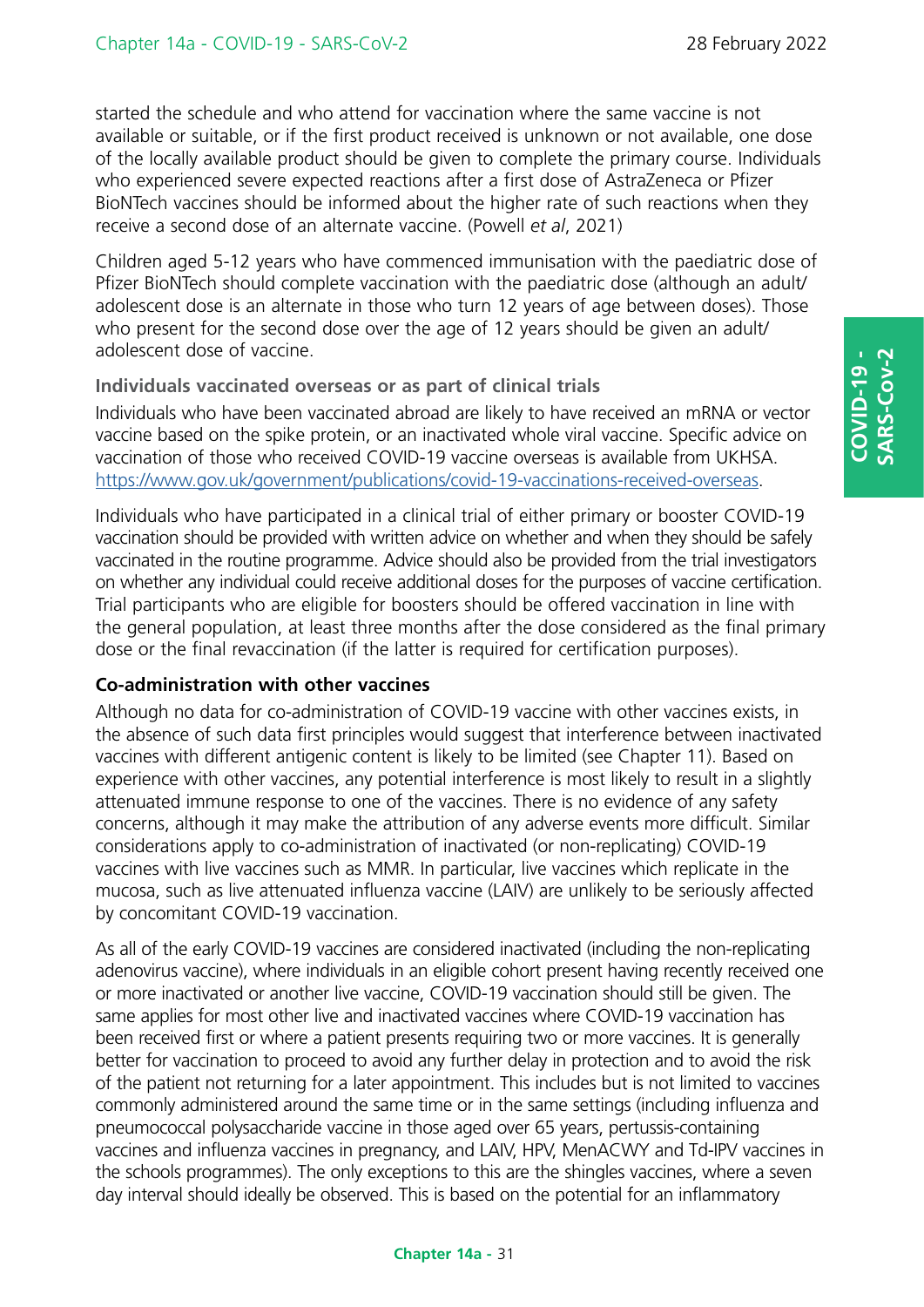response to COVID-19 vaccine to interfere with the response to the live virus in the older population and because of the potential difficulty of attributing systemic side effects to the newer adjuvanted shingles vaccine.

A UK study of co-administration of AstraZeneca and Pfizer BioNTech COVID-19 vaccines with inactivated influenza vaccines confirmed acceptable immunogenicity and reactogenicity (Lazarus *et al*, 2021). Where co-administration does occur, patients should be informed about the likely timing of potential adverse events relating to each vaccine. If the vaccines are not given together, they can be administered at any interval, although separating the vaccines by a day or two will avoid confusion over systemic side effects.

Monoclonal antibodies to SARs-CoV-2 have recently been licensed for the treatment and prophylaxis of COVID-19 infection. Primate data suggests that administration of the AstraZeneca combination monoclonal antibody product did not interfere with the subsequent response to active vaccination. Based on this limited evidence, therefore, no specific interval is required between receipt of these products and COVID-19 vaccination, or vice versa. As the use of these products is likely to be prioritised to those who are less able to respond to vaccination, for example immunosuppressed individuals, additional doses of vaccine may be required as outlined above.

# **Specific population groups**

### **Pregnancy**

There is no known risk associated with giving inactivated, recombinant viral or bacterial vaccines or toxoids during pregnancy or whilst breastfeeding (Kroger *et al*, 2013). Since inactivated vaccines cannot replicate, they cannot cause infection in either the mother or the fetus. Although AstraZeneca COVID-19 vaccine contains a live adenovirus vector, this virus is not replicating so will not cause infection in the mother or the fetus. As with most pharmaceutical products, large clinical trials of COVID-19 vaccine in pregnancy have not been carried out.

Developmental and reproductivity testing of the Pfizer BioNTech, Moderna and AstraZeneca vaccines in animals have not raised any concerns. Adenovirus vectors, similar to those used in the AstraZeneca COVID-19 vaccine, have been widely used to vaccinate women against Ebola without raising any concern; formal trials of these vaccines in pregnancy are due to proceed.

Although clinical trials on the use of COVID-19 vaccines during pregnancy are not advanced, the available data do not indicate any harm to pregnancy. JCVI has therefore advised that women who are pregnant should be offered primary and reinforcing immunisation at the same time as non-pregnant women, based on their age and risk status. There is extensive postmarketing experience of the use of the Pfizer BioNTech and Moderna vaccines in the USA with no safety signals so far.<sup>1</sup> Although data systems and collection periods differ between the UK countries, around 80,000 women in England, 25,000 in Scotland and 4,500 in Wales have received at least one dose of COVID-19 vaccine whilst pregnant. Initial analysis of birth outcomes in women who had received at least one dose of the vaccine and delivered between January to November in England showed a similar or higher rate of good birth outcomes than in unvaccinated women. [https://www.gov.uk/government/publications/covid-19-vaccine-weekly](https://www.gov.uk/government/publications/covid-19-vaccine-weekly-surveillance-reports)[surveillance-reports.](https://www.gov.uk/government/publications/covid-19-vaccine-weekly-surveillance-reports)

Routine questioning about last menstrual period and/or pregnancy testing is not required before offering the vaccine. Women who are planning pregnancy or in the immediate postpartum should be vaccinated with a suitable product for their age and risk status.

1 <https://www.cdc.gov/coronavirus/2019-ncov/vaccines/safety/vsafepregnancyregistry.html>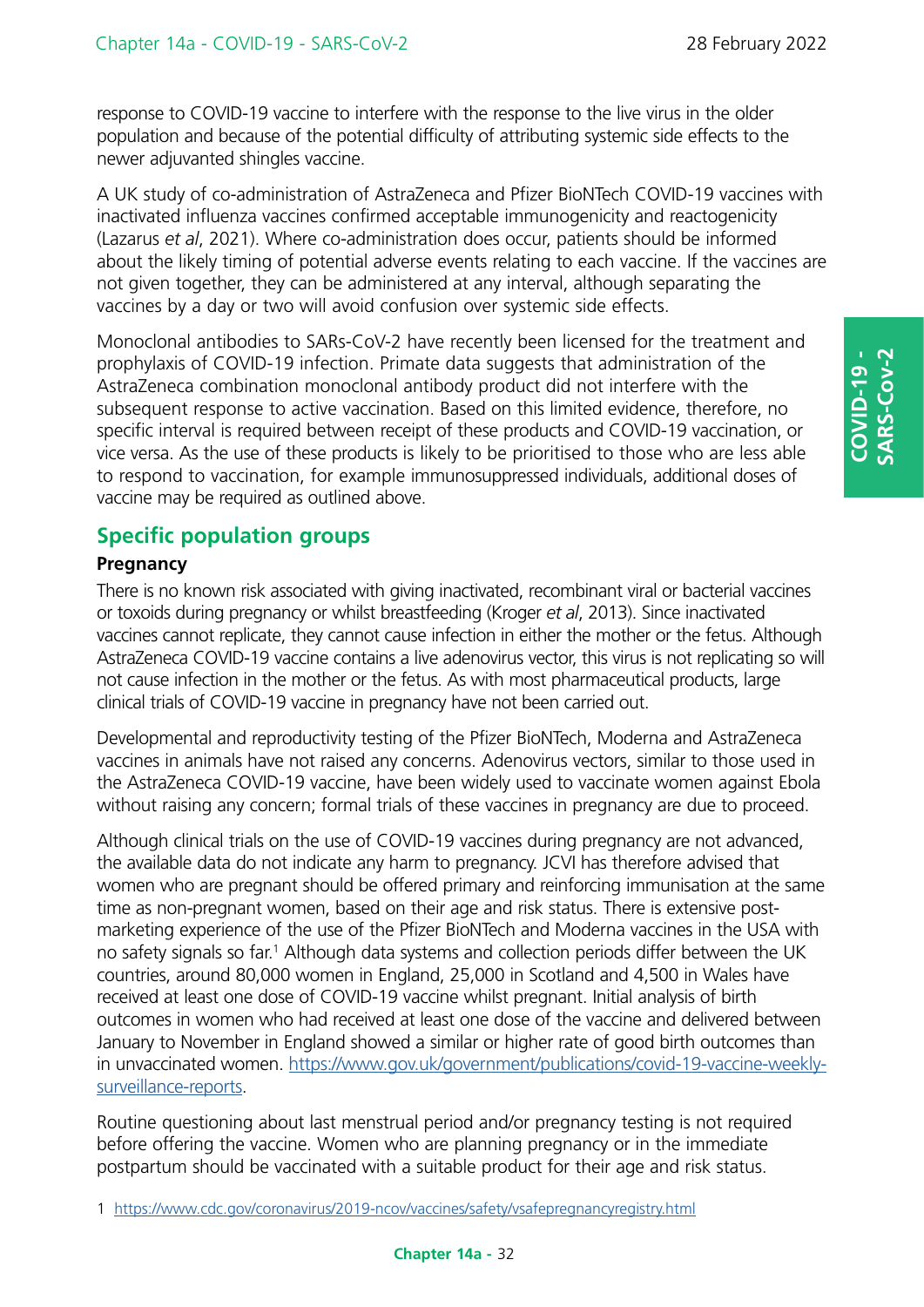If a woman finds out she is pregnant after she has started a course of vaccine, she should complete vaccination at the recommended interval.

Termination of pregnancy following inadvertent immunisation should not be recommended. Surveillance of the inadvertent administration of COVID-19 vaccines in early pregnancy is being conducted for the UK by the UK Health Security Agency Immunisation and Vaccine Preventable Diseases Division, to whom such cases should be reported.<sup>1</sup> This surveillance is being undertaken to document safety in women who unknowingly receive a vaccine in early pregnancy to provide better information to inform women and health professionals. As above, any women who are inadvertently vaccinated in early pregnancy should complete vaccination at the recommended interval.

### **Breastfeeding**

There is no known risk associated with being given a non-live vaccine whilst breastfeeding. JCVI advises that breastfeeding women should be offered any suitable COVID-19 vaccine. Emerging safety data is reassuring: mRNA was not detected in the breast milk of recently vaccinated women (Golan *et al*, 2021) and protective antibodies have been detected in breast milk (Gray *et al*, 2021)

The developmental and health benefits of breastfeeding are clear and should be discussed with the woman, along with her clinical need for immunisation against COVID-19.

### **Children**

SARS-CoV-2 vaccine trials have been conducted in those aged 12-15 years using the adult/ adolescent dose of both Pfizer BioNTech and Moderna vaccines. A 10 microgram dose of Pfizer BioNTech vaccines formulated for children, has recently completed clinical trials and has now been approved by the MHRA for use in children aged 5-11 years.

Children and young people have a very low risk of COVID-19, severe disease or death due to SARS-CoV-2 compared to adults. Vaccination of school children aged 12-15 years may to help avoid school absences and disruption to face-to-face education.<sup>2</sup>

Children under 16 years of age are at low risk of COVID-19 mortality, and risk of hospital admission is largely confined to those in clinical risk groups. Some children, such as those with profound and multiple LD (PMLD) and severe LD, and including children with Down's syndrome and cerebral palsy are at higher risk of hospitalisation for COVID-19 (Williamson *et al*, 2021). Analysis undertaken by an expert group recently concluded that rates of intensive care admission exceeded 100 per million over the first year of the pandemic in children with a broad range of underlying conditions. Children aged over 5 years with these conditions are therefore recommended to have two doses of Pfizer BioNTech COVID-19 vaccine (see section on children and tables 3 and 4).

### **Immunosuppression and HIV**

Individuals who have immunosuppression and HIV infection (regardless of CD4 count) should be given COVID-19 vaccine in accordance with the recommendations and contraindications above. Although AstraZeneca COVID-19 vaccine contains a live adenovirus vector, this virus is not replicating and is considered safe in immunosuppressed people. Other adenovirus vector vaccines have been trialled in populations with high prevalence of HIV and shown no serious adverse events (Kennedy *et al*, 2017). Although individuals with stable treated HIV infection

2 [https://www.gov.uk/government/publications/universal-vaccination-of-children-and-young-people-aged-12](https://www.gov.uk/government/publications/universal-vaccination-of-children-and-young-people-aged-12-to-15-years-against-covid-19) [to-15-years-against-covid-19](https://www.gov.uk/government/publications/universal-vaccination-of-children-and-young-people-aged-12-to-15-years-against-covid-19)

<sup>1</sup> [https://www.gov.uk/guidance/vaccination-in-pregnancy-vip](https://www.gov.uk/guidance/vaccination-in-pregnancy-vip.)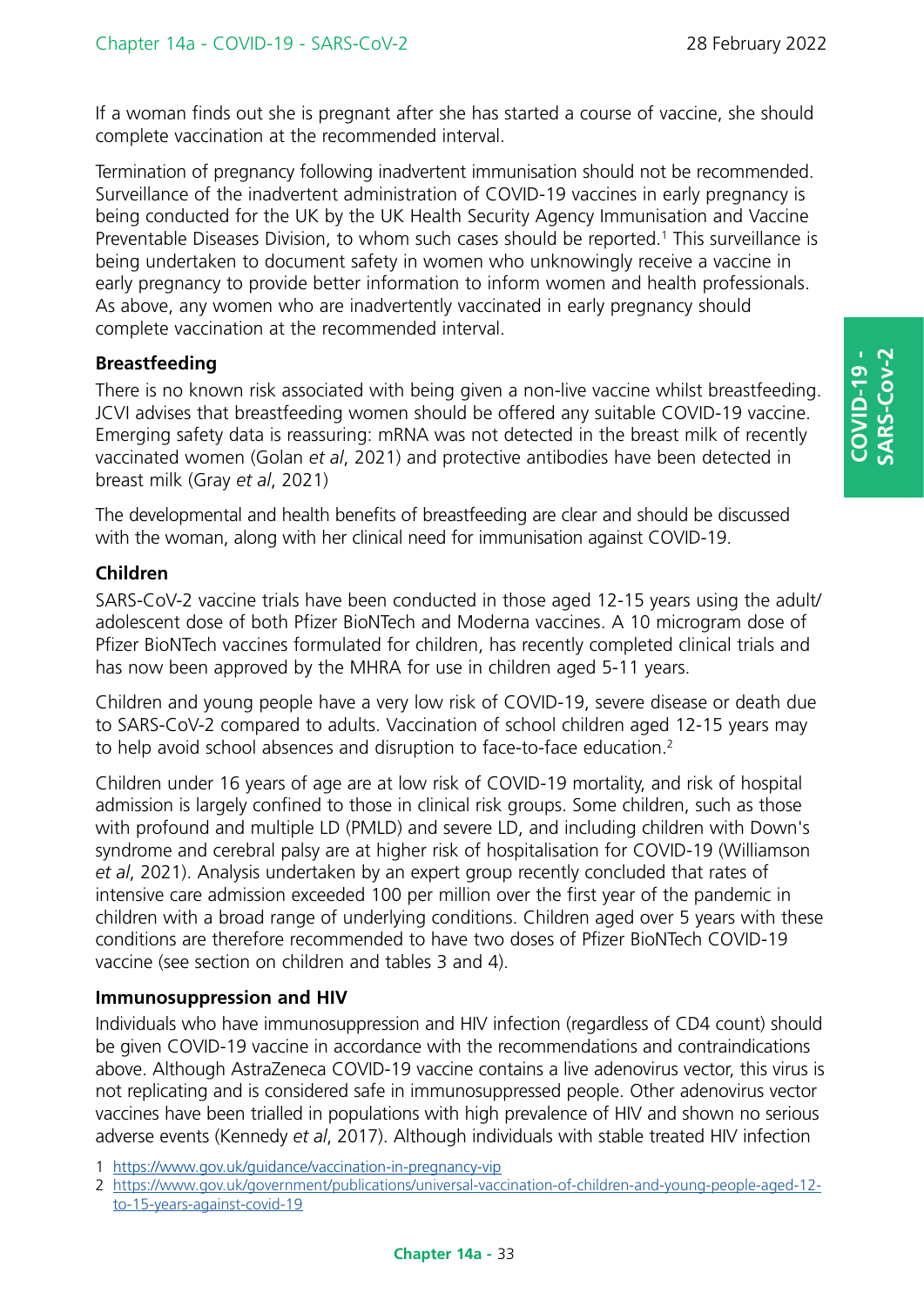were not excluded from the phase 3 trial of the Pfizer and Moderna mRNA vaccines, data on safety and effectiveness in this group have not been presented. A study of the AstraZeneca vaccines in people living with HIV infection is underway.

Individuals with immunosuppression may not make a full immune response to vaccination. As there is limited evidence on the response in immunosuppressed individuals there is also very little evidence upon which to base advice on the optimal timing of delivery. A recent study suggested immune responses were better, however, in patients with cancer who received their chemotherapy at least two weeks earlier (Monin-Aldama *et al*, 2021). Specialists may advise their patients based on their knowledge and understanding of their immune status and likely immune response to vaccination, but should also consider the risk from COVID-19 and the patient's likelihood of exposure. The small number of patients (aged 5 years or above) who are about to receive planned immunosuppressive therapy should be considered for vaccination prior to commencing therapy (ideally at least two weeks before), when their immune system is better able to make a response. Where possible, it would also be preferable for the 2-dose schedule to be completed prior to commencing immunosuppression. This would entail offering the second dose at the recommended minimum for that vaccine (three or four weeks from the first dose) to provide maximum benefit that may not be received if the second dose was given during the period of immunosuppression. Any decision to defer immunosuppressive therapy or to delay possible benefit from vaccination until after therapy should not be taken without due consideration of the risks from COVID-19 and from their underlying condition.

Emerging evidence suggests that many patients with immunosuppression are protected after two doses of vaccination. (Whitaker *et al*, 2021). Individuals aged 5 years or over who are household contacts of immunosuppressed patients of any age should be offered vaccine to reduce the risks of exposure.

Despite the overall reassuring evidence, some individuals with more severe immunosuppression do not make a good immune response to a complete primary course of vaccine and may therefore remain at high risk. This includes, but is not limited to, individuals on immunosuppression for solid organ transplants (Prendecki *et al*, 2021), those with haematological cancers who are within six months of completing curative therapy (Lim *et al*, 2021), and those on certain monoclonal antibody therapies (Mahil *et al*, 2021). Post-vaccination testing for spike antibody may therefore be considered by specialists managing individuals with severe immunosuppression. Individuals can then be advised whether to take precautions to reduce their chance of exposure, taking into account their underlying immune defect and any test results. Although the immune correlates of protection are currently unknown, antibody levels taken 28-42 days after the second, third or booster dose may be reassuring if positive and/or similar to those seen with the same assay used in immunocompetent older individuals. Low levels of detectable antibody may indicate poor protection against mild infection, although protection against severe disease may still be present due to T and B cell immunological memory.

Individuals who have received a bone marrow transplant after vaccination should be considered for a re-immunisation programme for all routine vaccinations and for COVID-19 (see chapter 7). JCVI has also recommended that individuals with severe immunosuppression (Boxes 1 and 2) should be offered a third primary dose of vaccine (see above).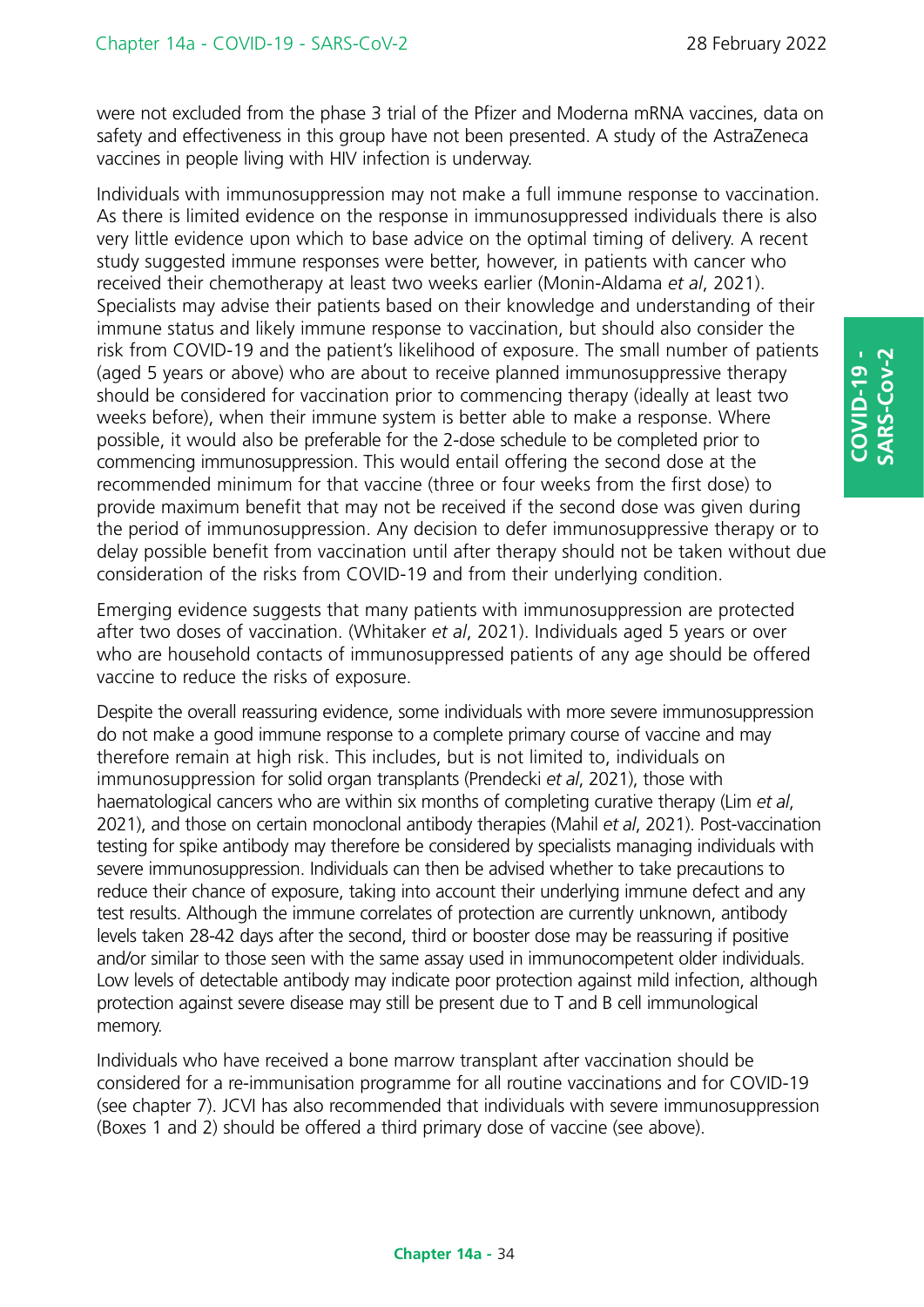# **Contraindications**

There are very few individuals who cannot receive the Pfizer BioNTech, Moderna or AstraZeneca COVID-19 vaccines. Where there is doubt, rather than withholding vaccination, appropriate advice should be sought from the relevant specialist, or from the local immunisation or health protection team.

The following are relative contra-indications to receiving a COVID-19 vaccine:

- individuals who have had a previous systemic anaphylaxis reaction to a COVID-19 vaccine
	- individuals who received Astra-Zeneca vaccine may be given an alternate vaccine in any setting, with observation for 30 minutes
	- there is now evidence that many individuals with initial apparent allergic reaction to an mRNA vaccine can tolerate a second dose of the same vaccine. Where there were no objective signs of anaphylaxis and symptoms rapidly resolved (with no more than 1 dose of IM adrenaline), a further dose of the same vaccine can be given in any vaccination setting. If the reaction might have been anaphylaxis, obtain expert advice; if a decision is made to administer the same vaccine, then this should be done under medical supervision in the hospital setting. See flowchart, page 31 for further information.
- individuals with a prior allergic reaction to any component (excipient) of the COVID-19 vaccine e.g. polyethylene glycol
	- published data now show that some individuals with prior allergic reaction to PEGcontaining medicines (eg. PEG-asparaginase) can tolerate the Pfizer BioNTech vaccine (although the historical reaction may have been due to a non-PEG component) (Mark *et al*, 2021). Expert advice should be obtained and if a decision is made to administer an mRNA vaccine, then this should only be done in hospital under medical supervision

# **Precautions**

Minor illnesses without fever or systemic upset are not valid reasons to postpone immunisation. If an individual is acutely unwell, immunisation may be postponed until they have fully recovered. This is to avoid confusing the differential diagnosis of any acute illness (including COVID-19) by wrongly attributing any signs or symptoms to the adverse effects of the vaccine.

### **Individuals with a past history of COVID-19 infection**

There is no convincing evidence of any safety concerns from vaccinating individuals with a past history of COVID-19 infection, or with detectable COVID-19 antibody.

Vaccination of individuals who may be infected or asymptomatic or incubating COVID-19 infection is unlikely to have a detrimental effect on the illness, although individuals with suspected COVID-19 infection should not attend vaccination sessions to avoid infecting others. As clinical deterioration can occur up to two weeks after infection, vaccination of adults and high risk children should ideally be deferred until clinical recovery to around four weeks after onset of symptoms or four weeks from the first confirmed positive specimen to avoid confusing the differential diagnosis. There is no need to defer immunisation in individuals after recovery from a recent episode with compatible symptoms who were not tested unless there are strong clinical and epidemiological features to suggest the episode was COVID-19 infection. The four week interval may be reduced to ensure operational flexibility when rapid protection is required, for example high incidence or circulation of a new variant in a vulnerable population. Currently, the JCVI consider that, in care home residents and the housebound, there may be an advantage in offering vaccination to some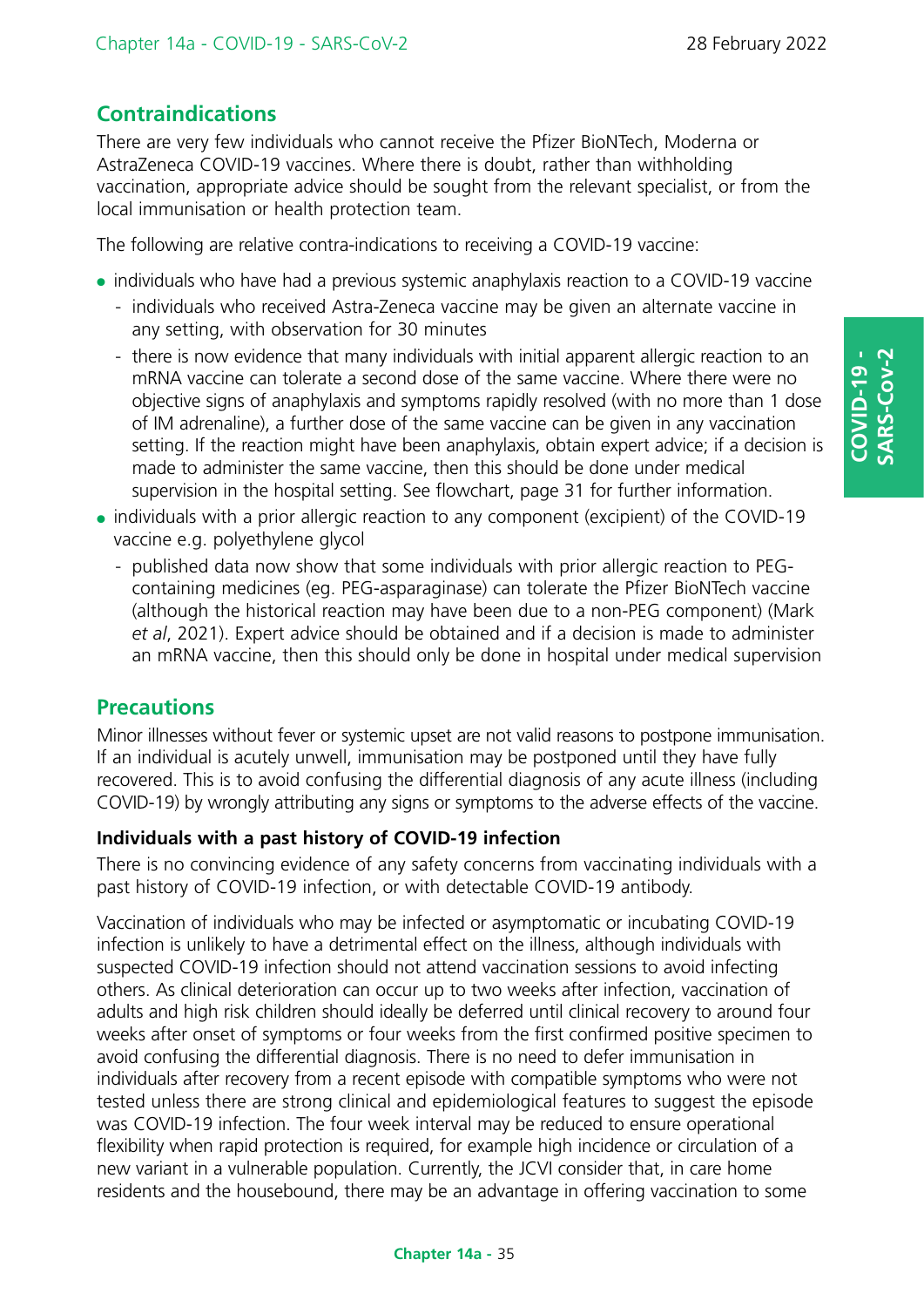individuals with recent confirmed COVID-19, without a four-week deferral, where individuals are clinically stable and when infection control procedures can be maintained. These populations are likely to be highly vulnerable and will facilitate vaccination without the need for multiple visits.

In younger people, after natural infection or a single dose of vaccine, protection from serious complications of COVID-19 infection is likely to be high for a period of months. Limited evidence suggests that countries with longer intervals between primary doses (eight to twelve weeks) may have a lower rate of myocarditis after the second dose. Based on extrapolation from this limited evidence, JCVI have taken a precautionary approach to mitigate the very rare risk of post-vaccine myocarditis. Therefore vaccination should ideally be deferred until twelve weeks from onset (or sample date) in children and young people under 18 years who are not in high risk groups. This interval may be reduced to eight weeks in healthy under 18 year olds when rapid protection is required, for example high incidence or circulation of a new variant in a vulnerable population. Current advice in PIMS-TS cases also suggests that an interval of 12 weeks should be observed, although earlier administration can be considered in those at high risk of infection and/or who are fully recovered. There is no need to defer immunisation in individuals after recovery from a recent episode with compatible symptoms who were not tested unless there are strong clinical and epidemiological features to suggest the episode was COVID-19 infection.

Having prolonged COVID-19 symptoms is not a contraindication to receiving COVID-19 vaccine but if the patient is seriously debilitated, still under active investigation, or has evidence of recent deterioration, deferral of vaccination may be considered to avoid incorrect attribution of any change in the person's underlying condition to the vaccine.

### **Individuals with a history of allergy**

A very small number of individuals have experienced anaphylaxis when receiving a COVID-19 vaccine. Anyone with a history of allergic reaction to an excipient in the COVID-19 vaccine should not receive that vaccine (except with expert advice), but those with any other allergies (such as a food allergy) – including those with prior anaphylaxis – can have the vaccine.

The Pfizer BioNTech and Moderna mRNA vaccines contain polyethylene glycol (PEG). PEGs (also known as macrogols) are a group of known allergens commonly found in medicines, many household products and cosmetics. Medicines containing PEG include some tablets, laxatives, depot steroid injections, and some bowel preparations used for colonoscopy. Known allergy to PEG is rare. Evidence now shows that PEG allergy is implicated in only a minority of allergic reactions reported after COVID-19 vaccines.

The rate of anaphylaxis reported to date after the AstraZeneca vaccine is in line with the expected rate of anaphylaxis to non-COVID vaccines. The AstraZeneca vaccine does not contain PEG but does contain a related compound called polysorbate 80. Rarely, people with PEG allergy may also be allergic to polysorbate 80. However, polysorbate 80 is widely used in medicines and foods, and is present in many medicines including monoclonal antibody preparations. Some injected influenza vaccines (including the main vaccine used in over 65 year olds) contain polysorbate 80. Individuals who have tolerated injections that contain polysorbate 80 (including the adjuvanted influenza vaccine, Fluad® and the GlaxoSmithKline vaccine Fluarix®) are likely to tolerate the AstraZeneca vaccine. Advice on the management of patients with allergy is summarised in table 5.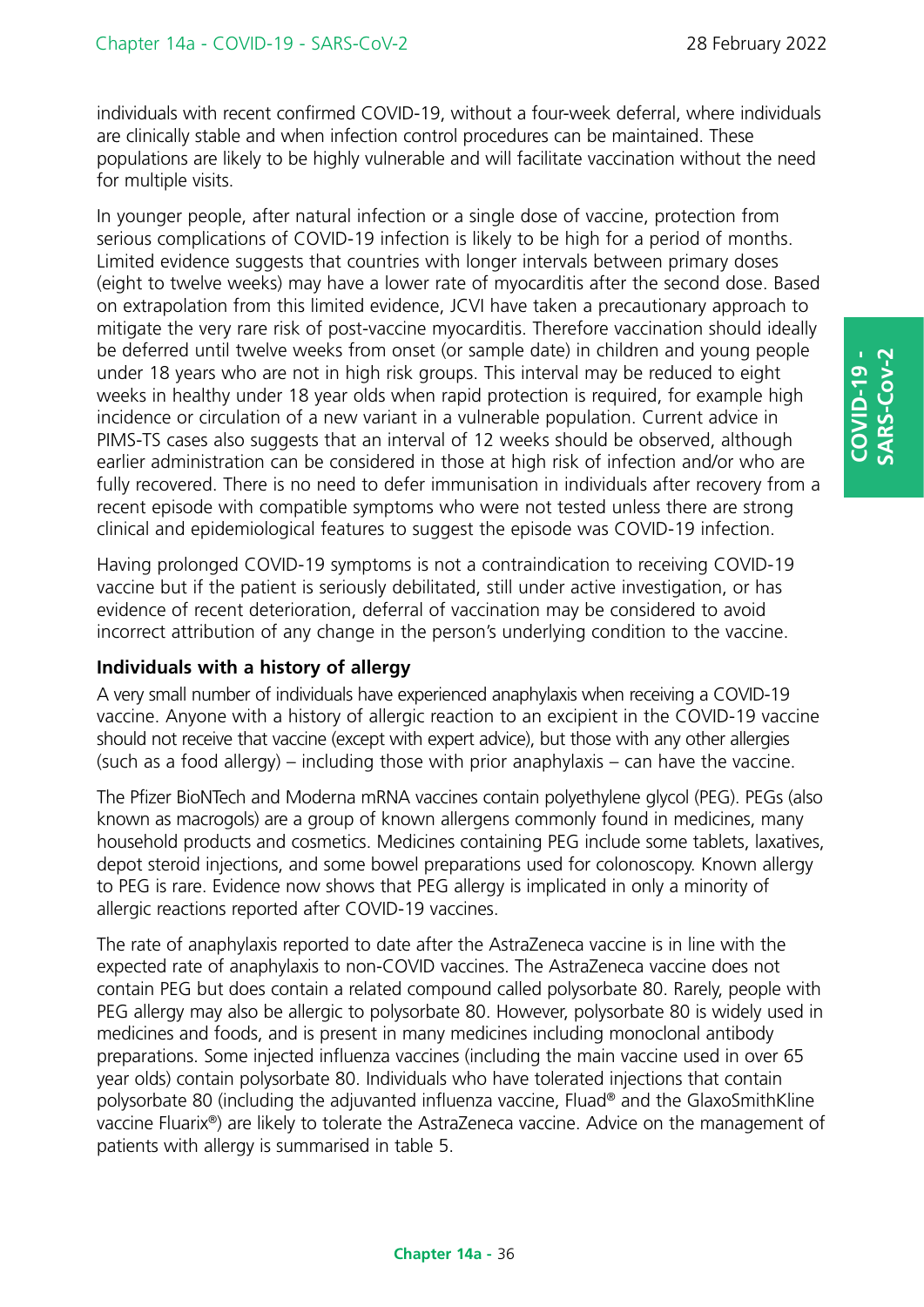Following COVID-19 vaccine administration, individuals should be observed for any immediate reactions whilst they are receiving any verbal post vaccination information and exiting the centre. Facilities for management of anaphylaxis should be available at all vaccination sites (see chapter 8). Advice has also been issued by the Resuscitation Council.<sup>1</sup>

There is no routine requirement for observation following COVID-19 Vaccine AstraZeneca. According to the Summaries of Product Characteristics, it is recommended that all recipients of the Pfizer BioNTech and Moderna vaccines are kept for observation and monitored for a minimum of 15 minutes. In recognition of the need to accelerate delivery of the programme in response to the emergence of the Omicron variant, the UK Chief Medical Officers have recommended suspension of this requirement. [https://www.gov.uk/government/publications/](https://www.gov.uk/government/publications/suspension-of-the-15-minute-wait-for-vaccination-with-mrna-vaccine-for-covid-19-uk-cmos-opinion) [suspension-of-the-15-minute-wait-for-vaccination-with-mrna-vaccine-for-covid-19-uk-cmos](https://www.gov.uk/government/publications/suspension-of-the-15-minute-wait-for-vaccination-with-mrna-vaccine-for-covid-19-uk-cmos-opinion)[opinion](https://www.gov.uk/government/publications/suspension-of-the-15-minute-wait-for-vaccination-with-mrna-vaccine-for-covid-19-uk-cmos-opinion). This temporary suspension in individuals without a history of allergy has also been agreed by the Commission on Human Medicines.

The MHRA will continue to closely monitor anaphylaxis post-COVID-19 vaccination; reporting of adverse events via the Yellow Card Scheme is strongly encouraged [\(www.coronavirus](www.coronavirus-yellowcard.mhra.gov.uk)[yellowcard.mhra.gov.uk](www.coronavirus-yellowcard.mhra.gov.uk)).

Vaccinated individuals should be informed about how to access immediate healthcare advice in the event of displaying any symptoms. In some settings, for example domiciliary vaccination, this may require a responsible adult to be present for at least 15 minutes after vaccination. Patients with a personal history of allergy should be managed as in table 5. No specific management is required for patients with a family history of allergies.

As fainting can occur following vaccination, all those vaccinated with any of the COVID-19 vaccines should not drive for 15 minutes after vaccination.

<sup>1</sup> <www.resus.org.uk/about-us/news-and-events/rcuk-publishes-anaphylaxis-guidance-vaccination-settings>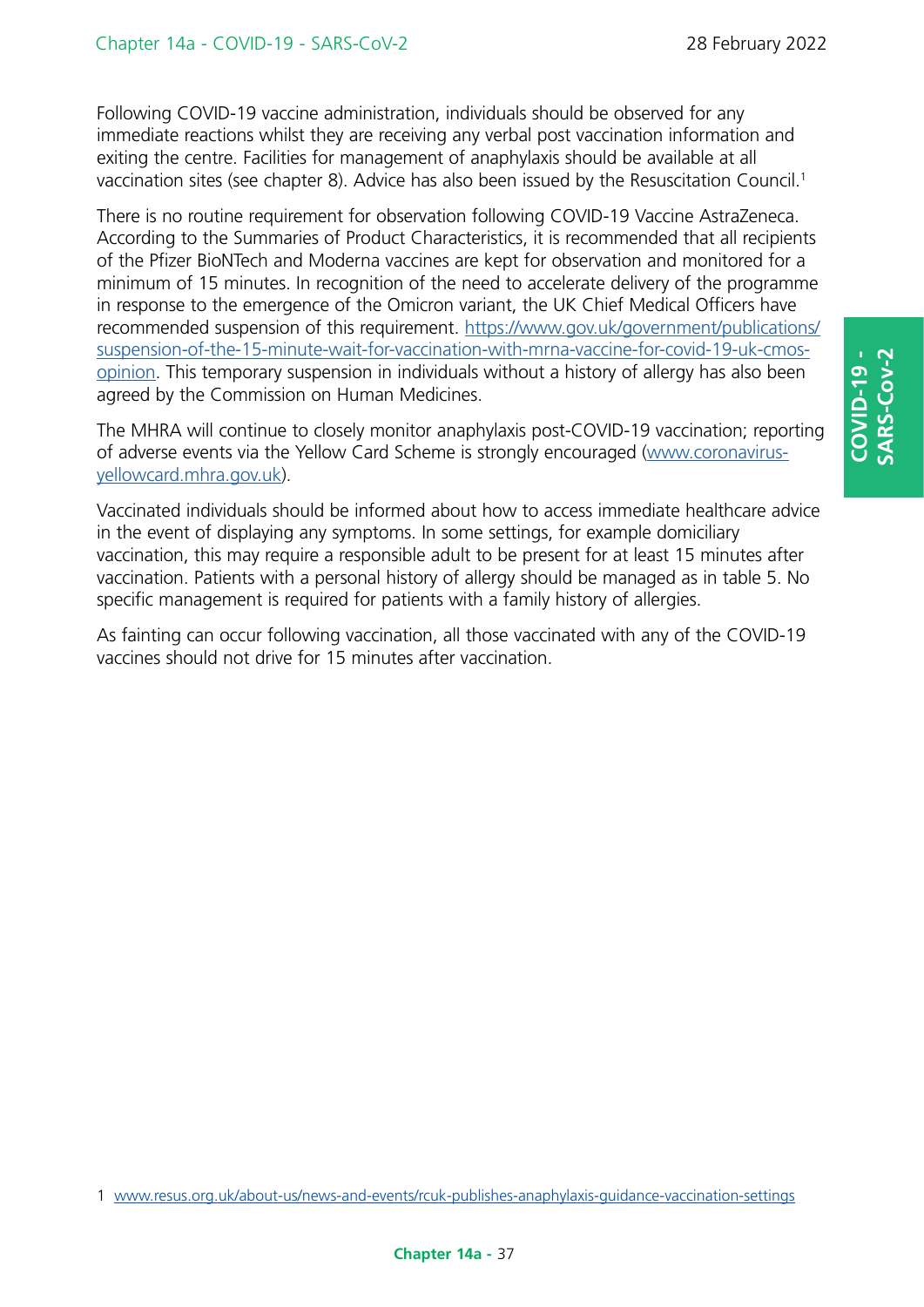**COVID-19 - SARS-Cov-2**

CVID-19

Table 5: Management of patients with a history of allergy

|                               | <b>Proceed with vaccination</b><br>(no special precautions)                                                                                                                                                                                                                                                                                  | <b>Special precautions</b>                                                                                                                                                                                                                                                                                                                                                                                                        | <b>Vaccination</b><br>contra-indicated                                                                                                                                                                                                                                                                            |
|-------------------------------|----------------------------------------------------------------------------------------------------------------------------------------------------------------------------------------------------------------------------------------------------------------------------------------------------------------------------------------------|-----------------------------------------------------------------------------------------------------------------------------------------------------------------------------------------------------------------------------------------------------------------------------------------------------------------------------------------------------------------------------------------------------------------------------------|-------------------------------------------------------------------------------------------------------------------------------------------------------------------------------------------------------------------------------------------------------------------------------------------------------------------|
| <b>ATIENT CHARACTERISTICS</b> | • previous allergic reaction<br>(including anaphylaxis) to<br>a food, insect sting and<br>most medicines (where<br>trigger has been identified)<br>• previous non-systemic<br>reaction to a vaccine<br>• hypersensitivity to non-<br>steroidal anti-inflammatory<br>drugs e.g. aspirin,<br>ibuprofen<br>mastocytosis                         | • prior non-anaphylaxis allergic<br>reaction to COVID-19 vaccine<br>• history of immediate<br>anaphylaxis to multiple,<br>different drug classes, with<br>the trigger unidentified (this<br>may indicate PEG allergy)<br>history of anaphylaxis to a<br>vaccine, injected antibody<br>preparation or a medicine<br>likely to contain PEG (e.g.<br>depot steroid injection,<br>laxative)<br>• history of idiopathic<br>anaphylaxis | • prior anaphylaxis reaction<br>to COVID-19 vaccine<br>• prior systemic allergic<br>reaction to a component<br>of the vaccine<br>(for known PEG allergy<br>see text above)                                                                                                                                        |
| <b>ACTIONS</b>                | proceed with vaccination<br>in any setting<br>• some individuals may be<br>reassured by being<br>observed for 15 minutes<br>(may not be required if<br>previously tolerated the<br>same vaccine)<br>• some patients (e.g. those<br>with mastocytosis) may<br>benefit from pretreatment<br>with anti-histamine to<br>reduce allergic symptoms | • consider possibility of PEG<br>allergy and seek allergy advice<br>if needed<br>• a person has previously<br>tolerated a dose of the same<br>vaccine, it is safe to<br>administer in any setting.<br>Otherwise<br>- consider giving vaccine and<br>observe for 30 minutes                                                                                                                                                        | • refer to allergist or other<br>appropriate specialist<br>• consider administration<br>of the implicated mRNA<br>vaccine under medical<br>supervision in hospital,<br>or, where reaction was to<br>AstraZeneca vaccine give<br>alternative vaccine in any<br>setting<br>• consider observation for<br>30 minutes |

Patients with undiagnosed PEG allergy often have a history of immediate onset-unexplained anaphylaxis or anaphylaxis to multiple classes of drugs. Such individuals should not be vaccinated with the Pfizer BioNTech or Moderna vaccines, except on the expert advice of an allergy specialist or where at least one dose of the same vaccine had been tolerated previously. A non-mRNA vaccine (such as AstraZeneca) can be used as an alternative (unless otherwise contraindicated), particularly if they previously tolerated the adjuvanted influenza vaccine. The vaccine should be administered in a setting with full resuscitation facilities (e.g. a hospital), and a 30 minute observation period is recommended. Advice for children with cancer who may be receiving PEG containing drugs is available at [https://www.cclg.org.uk/](https://www.cclg.org.uk/Coronavirus-advice) [Coronavirus-advice](https://www.cclg.org.uk/Coronavirus-advice).

The British Society for Allergy and Clinical Immunology (BSACI) has advised that individuals who have a reaction to the first dose of a COVID-19 vaccine may be able to receive a second dose of vaccine, as in the flowchart below. Many individuals have tolerated subsequent doses of the same vaccine, and this is preferred as it avoids an individual being wrongly labelled as allergic for life.

Individuals with non-allergic reactions (vasovagal episodes, non-urticarial skin reaction or non-specific symptoms) to the first dose of a COVID-19 vaccine can receive the second dose of vaccine in any vaccination setting. Observation for 15 minutes is recommended.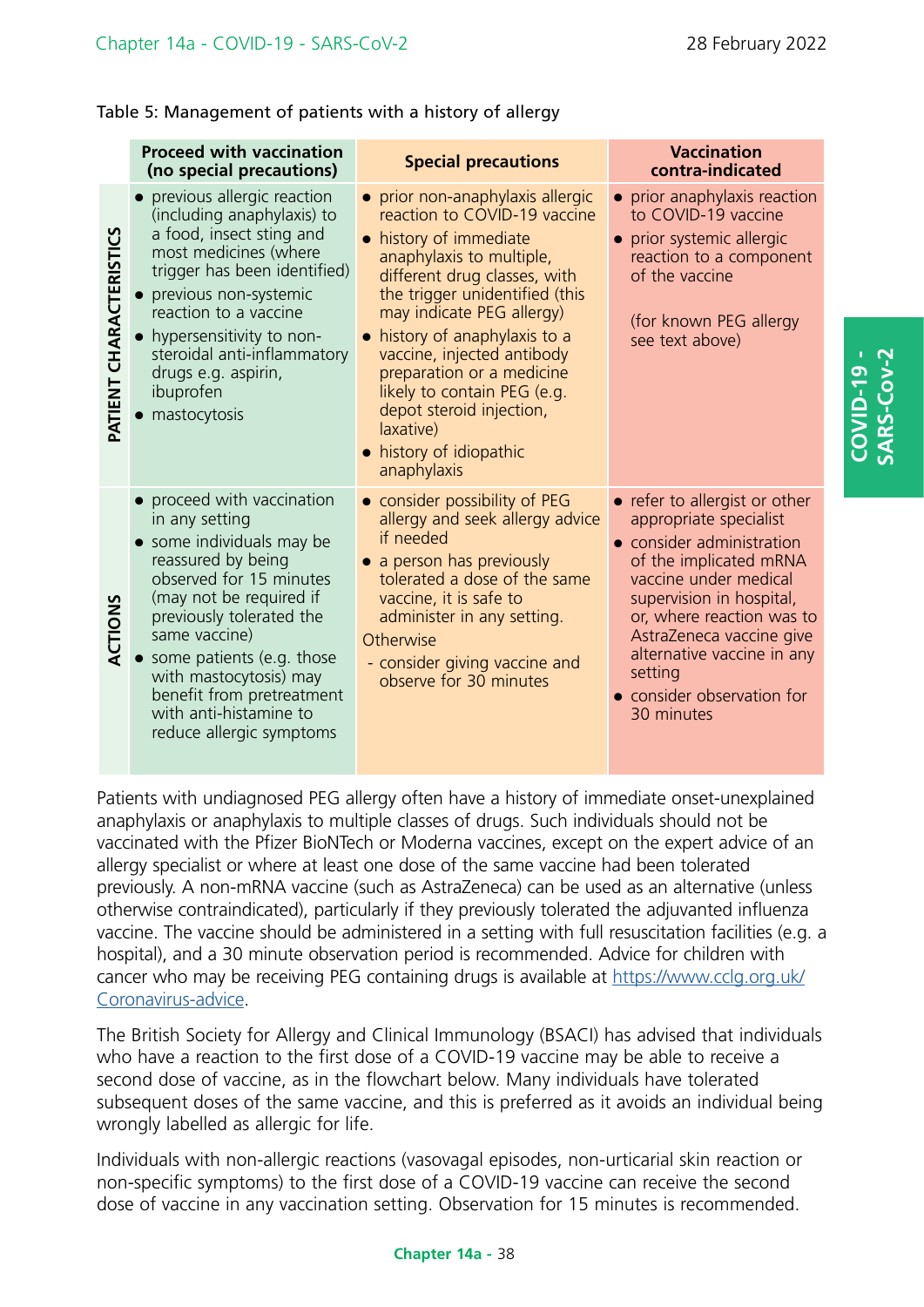Flowchart for managing patients who have allergic reactions to a previous dose of COVID-19 vaccine



- 1 Consider pre-treatment with non-sedating antihistamine, at least 30mins prior to vaccination.
- 2 If reaction was to AstraZeneca vaccination, complete or boost with an mRNA vaccine. If reaction was to an mRNA vaccine, give the same or alternative mRNA vaccine in hospital setting.

### **Thrombosis and thrombocytopenia syndrome (TTS) occurring after COVID-19 vaccination**

A recently recognised condition involving serious thromboembolic events accompanied by thrombocytopenia, has been reported after AstraZeneca vaccination.

There is no evidence of any underlying risk factors in the individuals affected by this condition who have mainly been previously healthy. The condition is rare, tends to present with unusual forms of clotting and the mechanism is believed to be an idiosyncratic reaction related to an immune response to the AstraZeneca vaccine. This may be related to the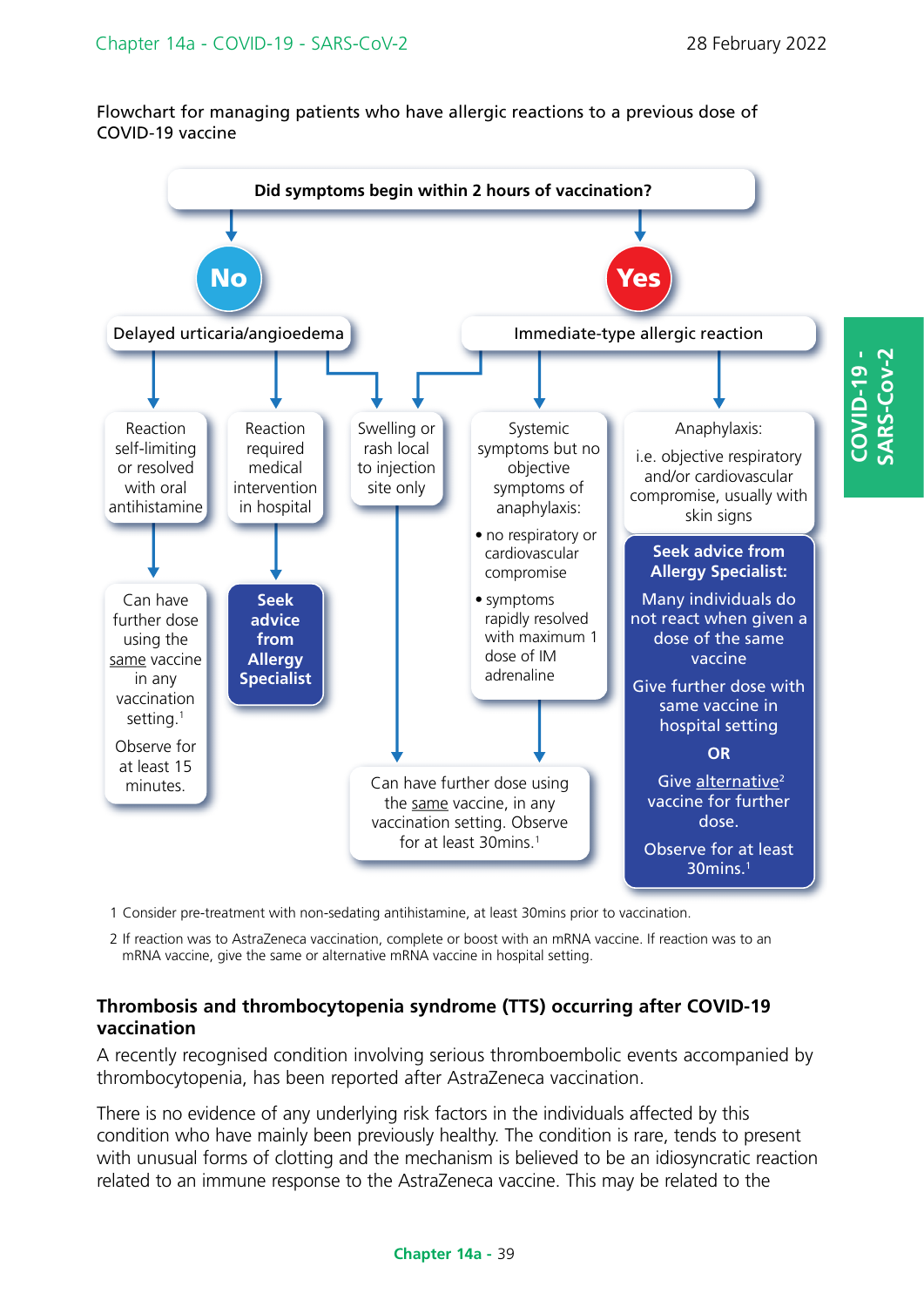recipient's polymorphisms in genes encoding Fc receptors in the immune system and is an area of active research. Because of this likely immune mechanism, there is no reason to believe that individuals with a past history of clots or of certain thrombophilic conditions would be at increased risk of this very rare condition. Similarly, although pregnancy increases the risk of clotting conditions, there is no evidence that pregnant women, those in the postpartum or women on the contraceptive pill are at higher risk of the specific condition of thrombosis in combination with thrombocytopenia after the AstraZeneca vaccine. There have been no confirmed cases reported in pregnant women to date. Caution should be used, however, when vaccinating individuals who have a history of a previous episode of heparin induced thrombocytopenia and thrombosis (HITT or HIT type 2).

Individuals who experience a clotting episode with concomitant thrombocytopenia following the first dose of AstraZeneca vaccine should be properly assessed. If they are considered to have the reported condition, further vaccination should be deferred until their clotting has completely stabilised. A number of patients with confirmed TTS (n=23) in the UK have now tolerated a second dose of Pfizer BioNTech, with a smaller number having tolerated Moderna (n=2) or AstraZeneca (n=1) vaccines (Lacy J *et al*, 2021). A recent study documented decline in anti-PF4 antibody by 12 weeks following the first dose of vaccine; follow up of 5 patients with confirmed TTS who received Pfizer BioNTech for the second dose at an minimum interval of 10 weeks had no further episodes (Schönborn *et al*, 2021). Current evidence would therefore support a decision to complete the primary course or boost patients with a history of TTS with an mRNA vaccine, provided at least 12 weeks has elapsed from the implicated dose.

Individuals who have received the first dose of AstraZeneca vaccine without developing this rare condition are advised to receive the second dose of the same vaccine at the currently recommended interval. To date, there is no signal of an increased risk of this condition after the second dose and the rate of other reactions is lower at the second dose than after the first dose of this vaccine. Using an alternative product for the second dose is more likely to lead to common side effects.

Based on current evidence JCVI is advising a preference for an alternative vaccine for healthy people under 40 years of age, including health and social care workers, unpaid carers and household contacts of immunosuppressed individuals.

Individuals with past clotting episodes and those diagnosed with thrombophilia, whether or not they are on long term anti-coagulation, remain at risk of COVID-19 disease. There is no evidence that those with a prior history of thrombosis or known risk factors for thrombosis are more at risk of developing this immune-mediated condition of thrombosis in combination with thrombocytopenia after the AstraZeneca vaccine. For most of these individuals, the risk of recurrent thrombosis due to COVID-19 infection, remains far greater than the risk of this syndrome. Therefore individuals aged 40 years and over with such a history should be vaccinated with any of the available vaccines (provided they are not otherwise contra-indicated).The same consideration applies to those who experience common clotting episodes after the first dose of AstraZeneca vaccine but without concomitant thrombocytopenia.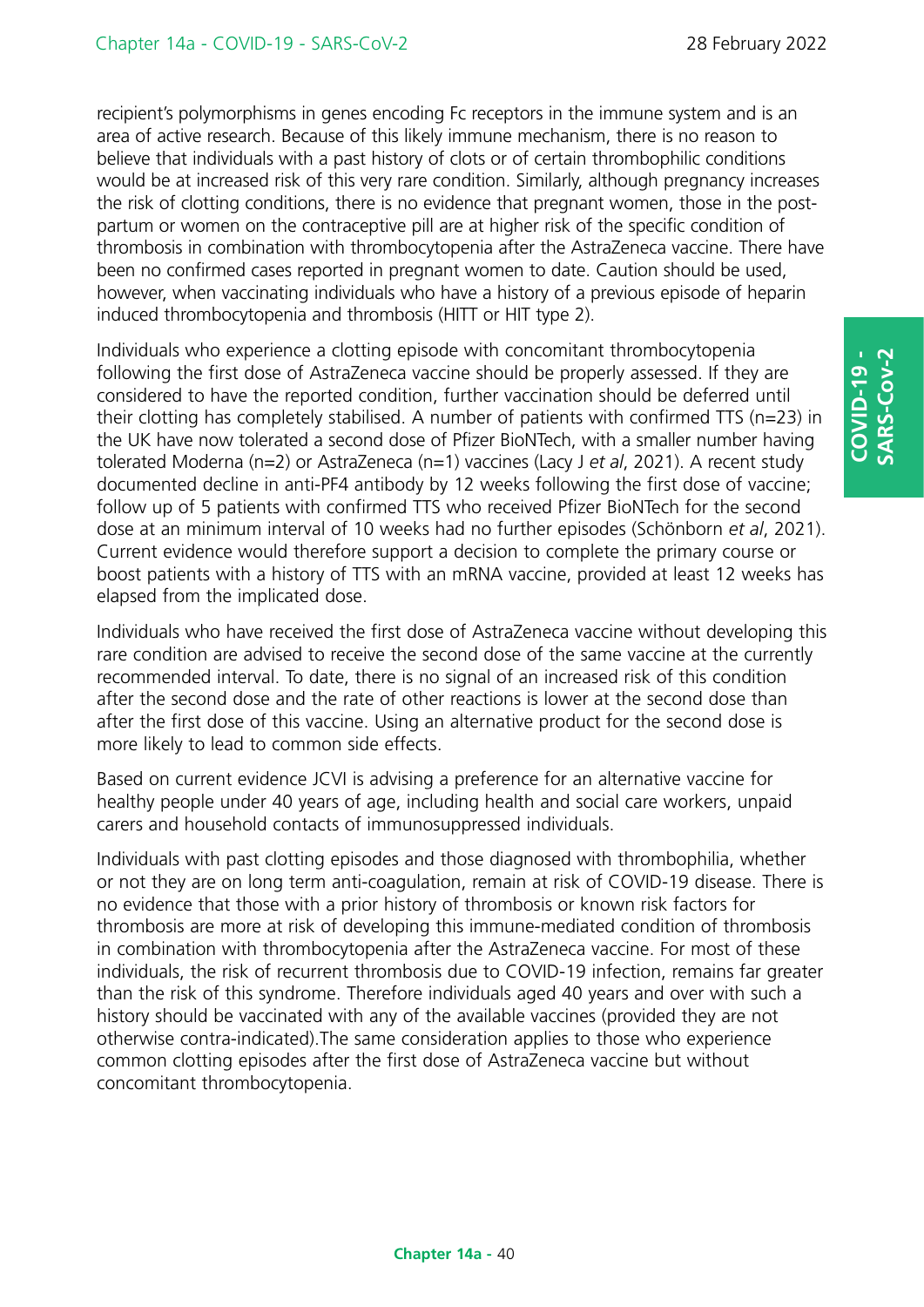### **Other rare conditions**

### **Myocarditis and pericarditis**

Cases of myocarditis and pericarditis have been reported rarely after COVID-19 vaccination. If an individual develops myocarditis or pericarditis following the first COVID-19 vaccination they should be assessed by an appropriate clinician to determine whether it is likely to be vaccine related [https://www.gov.uk/government/publications/myocarditis-and-pericarditis](https://www.gov.uk/government/publications/myocarditis-and-pericarditis-after-covid-19-vaccination/myocarditis-and-pericarditis-after-covid-19-vaccination-guidance-for-healthcare-professionals)[after-covid-19-vaccination/myocarditis-and-pericarditis-after-covid-19-vaccination-guidance](https://www.gov.uk/government/publications/myocarditis-and-pericarditis-after-covid-19-vaccination/myocarditis-and-pericarditis-after-covid-19-vaccination-guidance-for-healthcare-professionals)[for-healthcare-professionals](https://www.gov.uk/government/publications/myocarditis-and-pericarditis-after-covid-19-vaccination/myocarditis-and-pericarditis-after-covid-19-vaccination-guidance-for-healthcare-professionals). As the mechanism of action and risk of recurrence of myocarditis and pericarditis are being investigated, the current advice is that an individual's second or subsequent doses should be deferred pending further investigation and careful consideration of the risks and benefits. For those that experience myocarditis or pericarditis within two weeks of the first dose of an mRNA vaccine, testing for N antibody may indicate prior exposure to COVID-19. These individuals are likely to be well protected and therefore the benefit from a second or subsequent dose is likely to be more limited. Where N antibody is negative or in other circumstances where a further dose is considered necessary, for example in those higher risk of the complications of COVID-19 infection. A second or booster dose of Pfizer BioNTech vaccine should be considered once the patient has fully recovered. Emerging evidence suggests that an interval of at least 12 weeks should be observed from the previous dose. Pfizer BioNTech is preferred over Moderna due to a slightly higher rate of myocarditis reported after the latter vaccine; AstraZeneca should not be offered to those who have previously received an mRNA vaccine given the more serious nature of thrombosis and thrombocytopenia syndrome.

### **Guillain-Barré syndrome**

Very rare reports have been received of GBS following COVID-19 vaccination, so healthcare professionals should be alert to the signs and symptoms of GBS to ensure correct diagnosis and to rule out other causes, in order to initiate adequate supportive care and treatment.

Individuals who have a history of GBS should be vaccinated as recommended for their age and underlying risk status. Cases of GBS reported following vaccination may occur by chance (the background rate of GBS is 2 per 100,000 per year in the population) and no causal mechanism with COVID-19 vaccination has been proven. There is evidence to suggest that having had a prior diagnosis of GBS does not predispose an individual to further episodes of GBS when immunised with other vaccines (Baxter *et al*, 2012) and for the Pfizer BioNTech COVID-19 vaccine (Ben David *et al*, 2021). In those who are diagnosed with GBS after the first dose of vaccine, the balance of risk benefit is in favour of completing a full COVID-19 vaccination schedule. On a precautionary basis, however, where GBS occurs within six weeks of an Astra Zeneca vaccine, for any future doses Pfizer or Moderna COVID-19 vaccines are preferred. Where GBS occurs following either of the mRNA vaccines, further vaccination can proceed as normal, once recovered.

### **Thrombocyopenia**

Cases of thrombocytopenia (without accompanying thrombosis) have been reported rarely in the first four weeks after receiving AstraZeneca vaccination. Some of these cases have occurred in individuals with a history of immune thrombocytopenia (ITP). Previous ITP is not a contra-indication for vaccination but platelet monitoring is advised for patients with a history of ITP who receive AstraZeneca vaccine. Although evidence suggests a raised risk ITP after the AstraZeneca vaccine (Simpson *et al*, 2021), ITP has also been reported with other COVID-19 vaccines (Lee *et al*, 2021). Guidance produced by the UK ITP Forum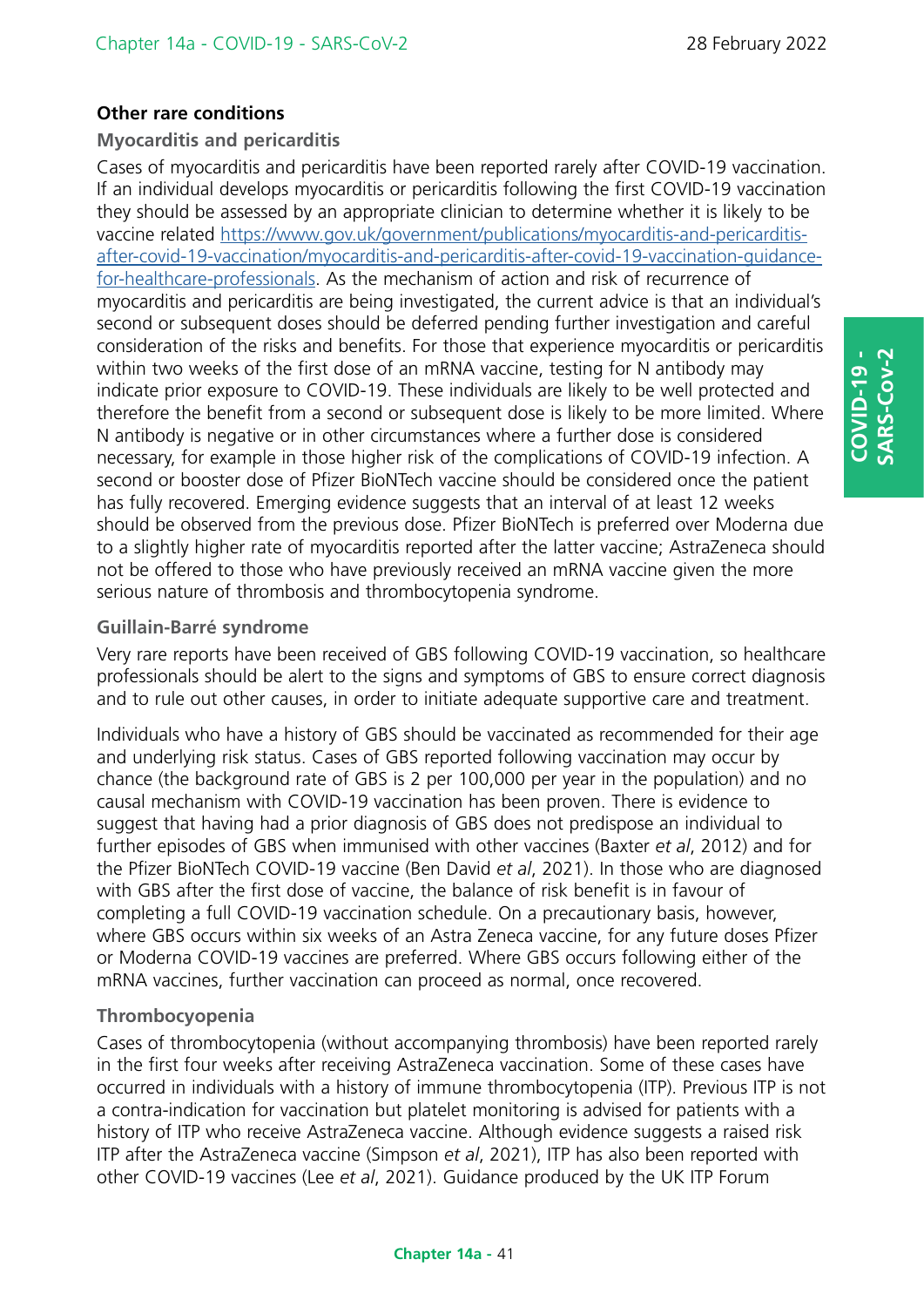Working Party therefore advises discussing the potential for a fall in platelet count in patients with a history of ITP receiving any COVID-19 vaccine and recommends a platelet count check 2-5 days after vaccination ([https://b-s-h.org.uk/about-us/news/covid-19](https://b-s-h.org.uk/about-us/news/covid-19-updates/) [updates/](https://b-s-h.org.uk/about-us/news/covid-19-updates/)). Individuals who experience ITP in the four weeks after the first dose of AstraZeneca vaccine should be assessed by a haematologist and the risk benefit of further vaccination and with which product should be considered on an individual basis. If receiving further vaccination, the platelet count should be monitored.

### **Capillary leak syndrome**

Extremely rare reports of capillary leak syndrome have been reported after AstraZeneca vaccine in individuals with a prior history of this condition. Individuals with a history of capillary leak syndrome, should be carefully counselled about the risks and benefits of vaccination and may be offered an alternative product.

# **Reporting anaphylaxis and other allergic reactions**

Anaphylaxis is a very rare, recognised side effect of most vaccines and suspected cases should be reported via the Coronavirus Yellow Card Scheme [\(www.coronavirus-yellowcard.mhra.gov.uk](https://coronavirus-yellowcard.mhra.gov.uk/)). [Chapter 8 of the Green Book g](https://www.gov.uk/government/publications/vaccine-safety-and-adverse-events-following-immunisation-the-green-book-chapter-8)ives detailed guidance on distinguishing between faints, panic attacks and the signs and symptoms of anaphylaxis. If a case of suspected anaphylaxis meets the clinical features described in Chapter 8, this should be reported via the Yellow Card Scheme as a case of 'anaphylaxis'. Cases of less severe allergic reactions (i.e. not including the clinical features of anaphylaxis) should not be reported as anaphylaxis but as 'allergic reaction'.

As these vaccines are labelled with a black triangle, all adverse reactions occurring in individuals of any age after vaccination should be reported to the MHRA using the Yellow Card Scheme. Anyone can report a suspected adverse reaction to the Medical and Healthcare products Regulatory Agency (MHRA) using the Yellow Card reporting scheme ([www.yellowcard.gov.uk\)](https://coronavirus-yellowcard.mhra.gov.uk/). Any adverse reaction should also be documented in accordance with local procedures.

# **Management of suspected cases and contacts**

There is currently limited evidence to support the use of COVID-19 vaccines as postexposure prophylaxis or to interrupt transmission during outbreaks. The use of vaccine to provide direct protection to vulnerable individuals in prolonged community outbreaks should be discussed with the local health protection teams.

Current recommendations for testing and contact tracing and guidance on infection control is regularly updated and can be found in the following links:

<https://www.gov.uk/coronavirus>

<https://www.gov.scot/collections/coronavirus-covid-19-guidance/>

<https://www.hps.scot.nhs.uk/a-to-z-of-topics/covid-19/>

<https://phw.nhs.wales/topics/latest-information-on-novel-coronavirus-covid-19/>

[https://www.publichealth.hscni.net/covid-19-coronavirus/guidance-hsc-staff-healthcar](https://www.publichealth.hscni.net/covid-19-coronavirus/guidance-hsc-staff-healthcare-workers-and-care-providers)eworkers-and-care-providers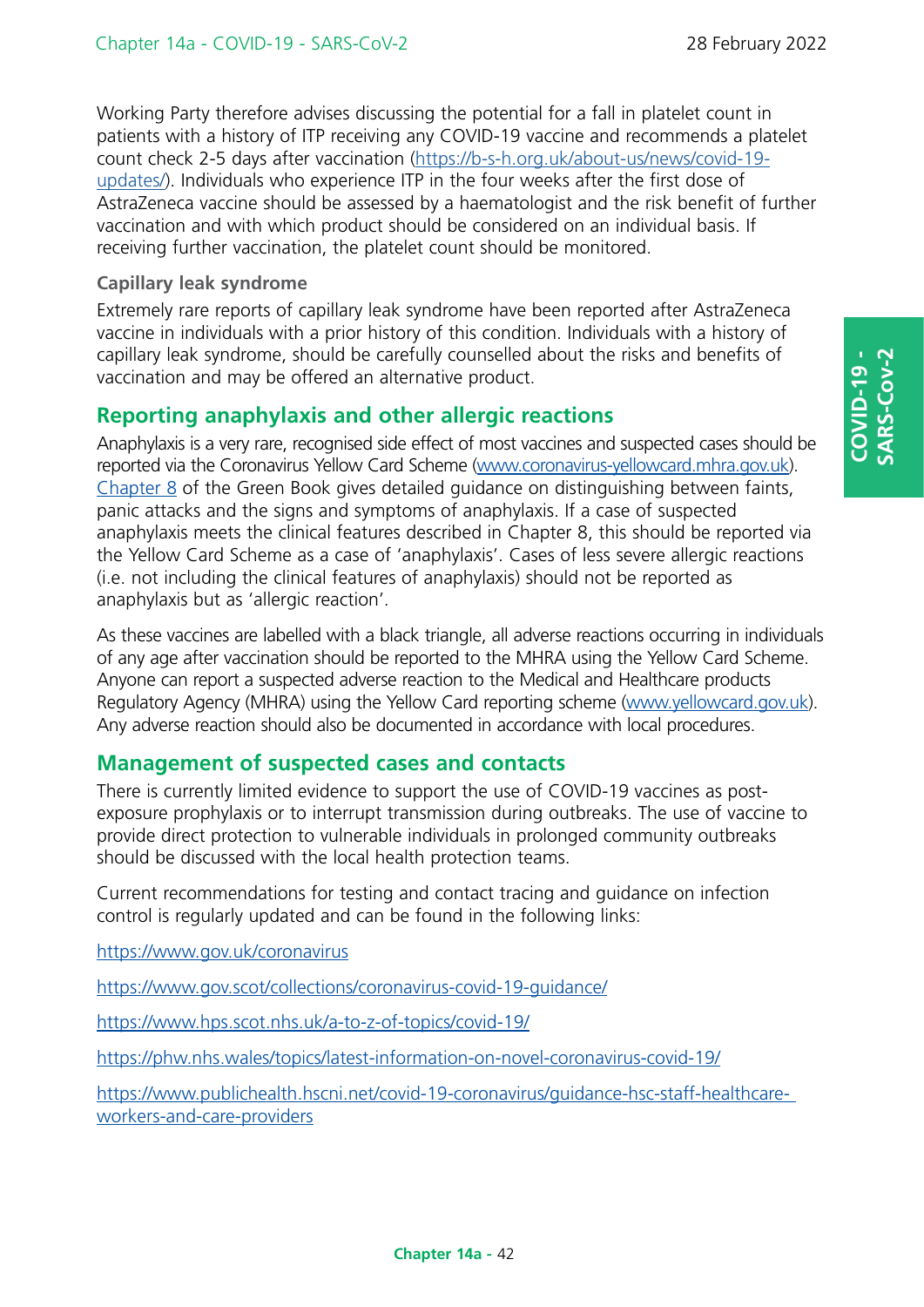# **Additional resources**

### **Supplies**

COVID-19 vaccines for those authorised by the NHS to deliver the programme will be made available for ordering on the ImmForm website <https://portal.immform.phe.gov.uk/> telephone 0207 183 8580 or through the Foundry ordering platform in England.

Arrangements in Scotland, Wales and Northern Ireland may be different, please contact Public Health Agencies in each respective administration for local details.

### **Key links**

The full specification for those diagnoses, and associated clinical codes, eligible for COVID-19 vaccination has been developed and is available on the PRIMIS website [https://www.](https://www.nottingham.ac.uk/primis/covid-19/covid-19.aspx) [nottingham.ac.uk/primis/covid-19/covid-19.aspx.](https://www.nottingham.ac.uk/primis/covid-19/covid-19.aspx) Access to the link is available to NHS professionals and requires online registration.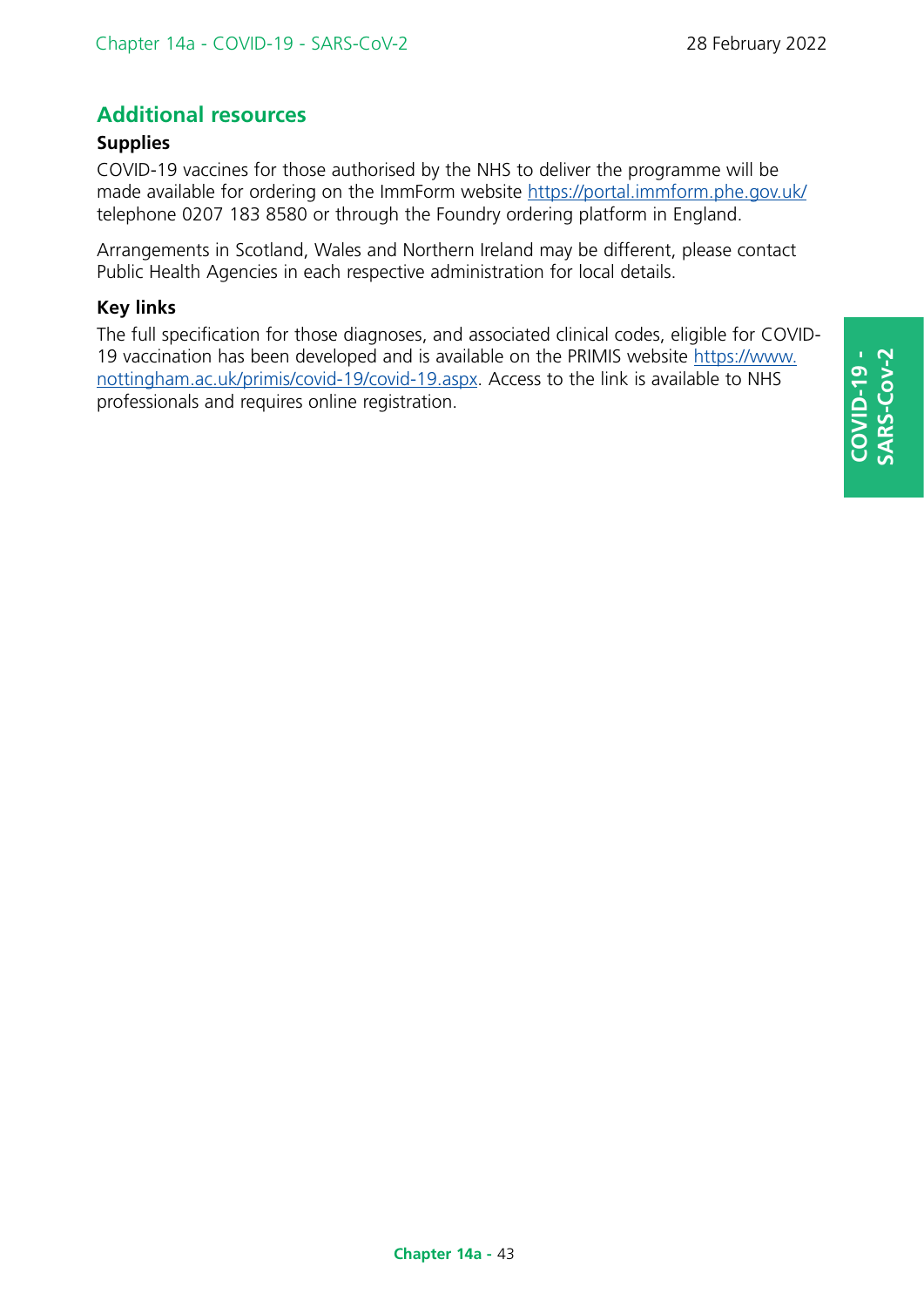### **References**

Addetia A, Crawford KHD, Dingens A, *et al* (2020) Neutralizing antibodies correlate with protection from SARS-CoV-2 in humans during a 1 fishery vessel outbreak with high attack rate. J Clin Microbiol 58(11): e2107-20

Advisory Committee on Immunization Practices (2019). General Best Practice Guidelines for Immunization: Best Practices Guidance of the Advisory Committee on Immunization Practices (ACIP). Special Situations <https://www.cdc.gov/vaccines/hcp/acip-recs/general-recs/special-situations.html>

Allotey J,Bonet M, Kew T,. *et al*. (2020) Clinical manifestations, risk factors, and maternal and perinatal outcomes of coronavirus disease 2019 in pregnancy: Living systematic review and meta-analysis. Br Med J 370:m3320.

Amirthalingam G, Lopez Bernal J, Andrews NJ *et al*. Higher serological responses and increased vaccine effectiveness demonstrate the value of extended vaccine schedules in combatting COVID-19 in England. <https://medrxiv.org/cgi/content/short/2021.07.26.21261140v1>

Amanat F, Krammer F. SARS-CoV-2 Vaccines: Status Report. Immunity. 2020 Apr 14; 52(4):583-589. doi: 10.10.16/j.immuni.2020.03.007.Epub 2020 Apr 6.

Andrews N, Stowe J, Kirsebom F *et al*. Effectiveness of BNT162b2 (Comirnaty, Pfizer-BioNTech) COVID-19 booster vaccine against covid-19 related symptoms in England: test negative case-control study. [https://www.](https://www.medrxiv.org/content/10.1101/2021.11.15.21266341v1) [medrxiv.org/content/10.1101/2021.11.15.21266341v1](https://www.medrxiv.org/content/10.1101/2021.11.15.21266341v1)

Andrews N, Stowe J, Kirsebom F. Effectiveness of COVID-19 vaccines against the Omicron (B.1.1.529) variant of concern. [https://khub.net/documents/135939561/430986542/Effectiveness+of+COVID-19+vaccines+agains](https://khub.net/documents/135939561/430986542/Effectiveness+of+COVID-19+vaccines+against+Omicron+variant+of+concern.pdf/f423c9f4-91cb-0274-c8c5-70e8fad50074) [t+Omicron+variant+of+concern.pdf/f423c9f4-91cb-0274-c8c5-70e8fad50074](https://khub.net/documents/135939561/430986542/Effectiveness+of+COVID-19+vaccines+against+Omicron+variant+of+concern.pdf/f423c9f4-91cb-0274-c8c5-70e8fad50074)

Andrews N, Tessier E, Stowe J et al. Duration of Protection against Mild and Severe Disease by Covid-19 Vaccines. N Engl J Med. 2022 Jan 27;386(4):340-350. doi: 10.1056/NEJMoa2115481. Epub 2022 Jan 12. PMID: 35021002; PMCID: PMC8781262

Baden LR, El Sahly HM, Essink B *et al*. Efficacy and safety of the mRNA-1273 SARS-CoV-2 vaccine. NEJM 2020. doi: 10.1056/NEJMoa2035389.

Bar-On YM, Goldberg Y, Mandel M *et al*. Protection of BNT162b2 Vaccine Booster against Covid-19 in Israel. N Engl J Med 2021; 385:1393-1400. DOI: 10.1056/NEJMoa2114255

Ben David SS, Potasman I, Rahamim-Cohen D. Rate of Recurrent Guillain-Barré Syndrome After mRNA COVID-19 Vaccine BNT162b2. JAMA Neurol. Published online September 1, 2021. doi:10.1001/ jamaneurol.2021.3287

Bielicki JA, Duval X, Gobat N, *et al*. Monitoring approaches for health-care workers during the COVID-19 pandemic. Lancet Infect Dis. 2020 Oct;20(10):e261-e267. doi: 10.1016/S1473-3099(20)30458-8.

Cevik M, Kuppalli K, Kindrachuk J, Peiris M. Virology, transmission, and pathogenesis of SARS-CoV-2. BMJ. 2020 Oct 23;371:m3862. doi: 10.1136/bmj.m3862.

Choi, A., Koch, M., Wu, K. *et al*. Safety and immunogenicity of SARS-CoV-2 variant mRNA vaccine boosters in healthy adults: an interim analysis. Nat Med (2021). <https://doi.org/10.1038/s41591-021-01527-y>

Department of Health, 2013. Health Technical Memorandum 07-01 – Safe management of healthcare waste. <https://www.gov.uk/government/publications/guidance-on-the-safe-management-of-healthcare-waste>

Dhama, K, Sharun K, Tiwari R, *et al*. Coronavirus Disease 2019 - COVID-19. Clinical Microbiology Reviews 2020, 33(4): DOI: 10.1128/CMR.00028-20

Diggle L and Deeks J (2000). Effect of needle length on incidence of local reactions to routine immunisation in infants aged 4 months: randomised controlled trial. BMJ 321(7266): 931-3.

Docherty A B, Harrison EM, Green CA, Hardwick HE, Pius R, Norman L *et al*. Features of 20133 UK patients in hospital with covid-19 using the ISARIC WHO Clinical Characterisation Protocol: prospective observational cohort study BMJ 2020; 369 :m1985

ECDCa. Risk factors and risk groups. [https://www.ecdc.europa.eu/en/covid-19/latest-evidence/epidemiology.](https://www.ecdc.europa.eu/en/covid-19/latest-evidence/epidemiology) (Accessed: 3rd October 2020). <https://www.ecdc.europa.eu/en/covid-19/latest-evidence/epidemiology>

ECDCb. Surveillance of COVID-19 at long term care facilities in the EU/EEA. [https://www.ecdc.europa.eu/en/](https://www.ecdc.europa.eu/en/publications-data/surveillance-COVID-19-long-term-care-facilities-EU-EEA) [publications-data/surveillance-COVID-19-long-term-care-facilities-EU-EEA](https://www.ecdc.europa.eu/en/publications-data/surveillance-COVID-19-long-term-care-facilities-EU-EEA)

Elshafeey F, Magdi R, Hindi N *et al*. A systematic scoping review of COVID 19 during pregnancy and childbirth. Int J Gynaecol Obstet. 2020 Jul;150(1):47-52. doi: 10.1002/ijgo.13182.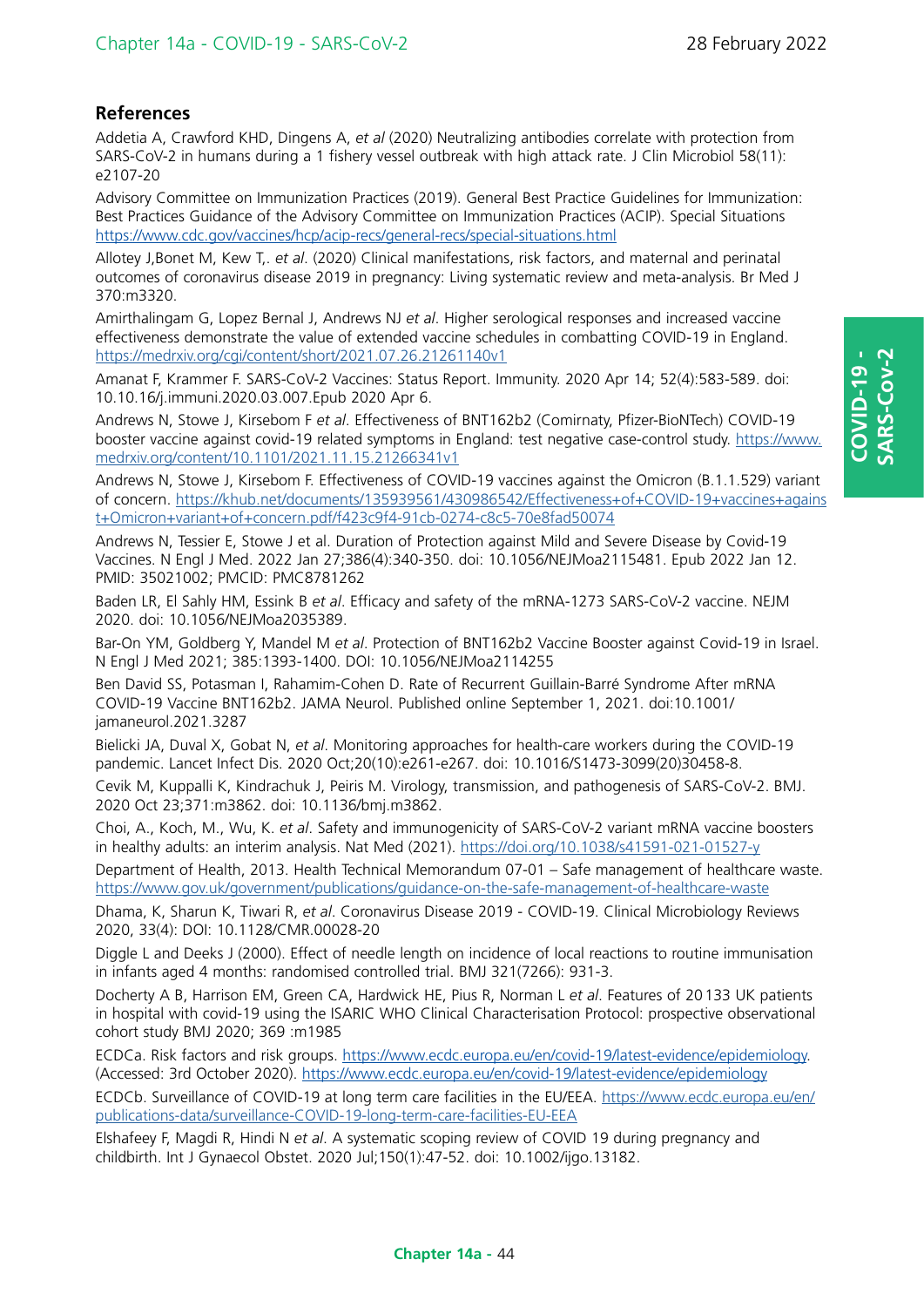Flaxman A, Marchevsky NG, Jenkin D *et al*. Reactogenicity and immunogenicity after a late second dose or a third dose of ChAdOx1 nCoV-19 in the UK: a substudy of two randomised controlled trials (COV001 and COV002). Lancet 2021;398 :981-990. doi: 10.1016/S0140-6736(21)01699-8.

Folegatti, P. M. *et al*. Safety and immunogenicity of the ChAdOx1 nCoV-19 vaccine against SARS-CoV-2: a preliminary report of a phase 1/2 single-blind, randomised controlled trial. (2020) Lancet 396:467-8

Gale C, Quigley MA, Placzek A, Knight M, Ladhani S, Draper ES, Sharkey D, Doherty C, Mactier H, Kurinczuk JJ. Characteristics and outcomes of neonatal SARS-CoV-2 infection in the UK: a prospective national cohort study using active surveillance. Lancet Child Adolesc Health. 2021 Feb;5(2):113-121. doi: 10.1016/S2352- 4642(20)30342-4. Epub 2020 Nov 9. PMID: 33181124; PMCID: PMC7818530.

Garafalo M, Staniszewska M, Salmaso S, *et al*. Prospects of Replication-Deficient Adenovirus Based Vaccine Development against SARS- CoV-2. Vaccines (Basel). 2020 Jun 10;8(2):293. doi: 10.3390/vaccines8020293.

Golan Y, Prahl M, Cassidy A et al. COVID-19 mRNA vaccine is not detected in human milk. <https://www.medrxiv.org/content/10.1101/2021.03.05.21252998v1.full.pdf>

Goldberg Y, Mandel M, Bar-On YM *et al*. Waning immunity of the BNT162b2 vaccine: A nationwide study from Israel.<https://doi.org/10.1101/2021.08.24.21262423>

Graham NSN, Junghans C, Downes R, *et al*. SARS-CoV-2 infection, clinical features and outcome of COVID-19 in United Kingdom nursing homes. J Infect. 2020 Sep;81(3):411-419. doi: 10.1016/j.jinf.2020.05.073.

Grant MC, Geoghegan L, Arbyn M, *et al*. The prevalence of symptoms in 24,410 adults infected by the novel coronavirus (SARS- CoV-2; COVID-19): A systematic review and meta-analysis of 148 studies from 9 countries. PLos One 2020 Jun 23;15(6): e0234765. doi: 10.1371/journal.pone.0234765.

Gray KJ, Bordt EA, Atyeo C et al. Coronavirus disease 2019 vaccine response in pregnant and lactating women: a cohort study. American Journal of Obstetrics and Gynecology Volume 225, 303.e1-303.e17. <https://doi.org/10.1016/j.ajog.2021.03.023>

Greinacher A, Thiele T, Warkentin TE *et al*. Thrombotic Thrombocytopenia after ChAdOx1 nCov-19 Vaccination. NEJM, 2021. DOI: 10.1056/NEJMoa2104840

Gurol-Urganci I, Jardine Je, Carroll F, Draycott T, Dunn G, Fremeaux A, *et al*. Maternal and perinatal outcomes of pregnant women with SARS-CoV-2 infection at the time of birth in England: national cohort study. Am J Obstet Gynecol 2021;S0002-9378(21)00565)

Hall VJ, Foulkes S, Saei A, Andrews N, Oguti B *et al*. COVID-19 vaccine coverage in health-care workers in England and effectiveness of BNT162b2 mRNA vaccine against infection (SIREN): a prospective, multicentre, cohort study. Lancet 2021; 397, 1725-1735. [https://doi.org/10.1016/S0140-6736\(21\)00790-X](https://doi.org/10.1016/S0140-6736(21)00790-X)

Hall VG, Ferreira VH, Ku T *et al*. Hall VG *et al*. Randomized Trial of a Third Dose of mRNA-1273 Vaccine in Transplant Recipients. N Engl J Med. 2021 Aug 11. doi: 10.1056/NEJMc2111462. [https://www.nejm.org/doi/](https://www.nejm.org/doi/full/10.1056/NEJMc2111462) [full/10.1056/NEJMc2111462](https://www.nejm.org/doi/full/10.1056/NEJMc2111462)

Harwood R, Yan H, Talawila Da Camara N. Which children and young people are at higher risk of severe disease and death after SARS-CoV-2 infection: a systematic review and individual patient meta-analysis. <https://doi.org/10.1101/2021.06.30.21259763>

He J, Guo Y, Mao R, Zhang J. Proportion of asymptomatic coronavirus disease 2019: A systematic review and meta-analysis. J Med Virol. 2020 Jul 21:10.1002/jmv.26326. doi: 10.1002/jmv.26326.

Huang C, Wang Y, Li X, Ren L, Zhao *et al*. Clinical features of patients infected with 2019 novel coronavirus in Wuhan, China. Lancet. 2020 Feb 15;395 (10223):497-506. doi: 10.10.16/S0140-6736(20) 30183-5.

Hyams C, Marlow R, Maseko Z, King J and Ward, L. Assessing the Effectiveness of BNT162b2 and ChAdOx1nCoV-19 COVID-19 Vaccination in Prevention of Hospitalisations in Elderly and Frail Adults: A Single Centre Test Negative Case-Control Study. Available at SSRN: <https://ssrn.com/abstract=3796835>or [http://](http://dx.doi.org/10.2139/ssrn.3796835) [dx.doi.org/10.2139/ssrn.3796835](http://dx.doi.org/10.2139/ssrn.3796835)

Jackson LA, Anderson EJ, Rouphael NG *et al*. An mRNA vaccine against SARS-CoV-2 - preliminary report. NEJM 2020; 383: 1920-31.

Kamar, N *et al*. Three Doses of an mRNA Covid-19 Vaccine in Solid-Organ Transplant Recipients. N Engl J Med 2021 Aug 12;385(7):661-662. doi: 10.1056/NEJMc2108861.

Karimi-Zarchi M, Neamatzadeh H, Dastgheib SA, *et al*. Vertical Transmission of Coronavirus Disease 19 (COVID-19) from Infected Pregnant Mothers to Neonates: A review. Fetal Pediatr Pathol. 2020 Jun;39(3): 246-250. doi: 10.1080/15513815.2020.

Kaur SP, Gupta V. COVID-19 Vaccine: A comprehensive status report. Virus Res. 2020 Oct 15; 288:198114. Doi: 10.1016/j.viruses.2020.198114.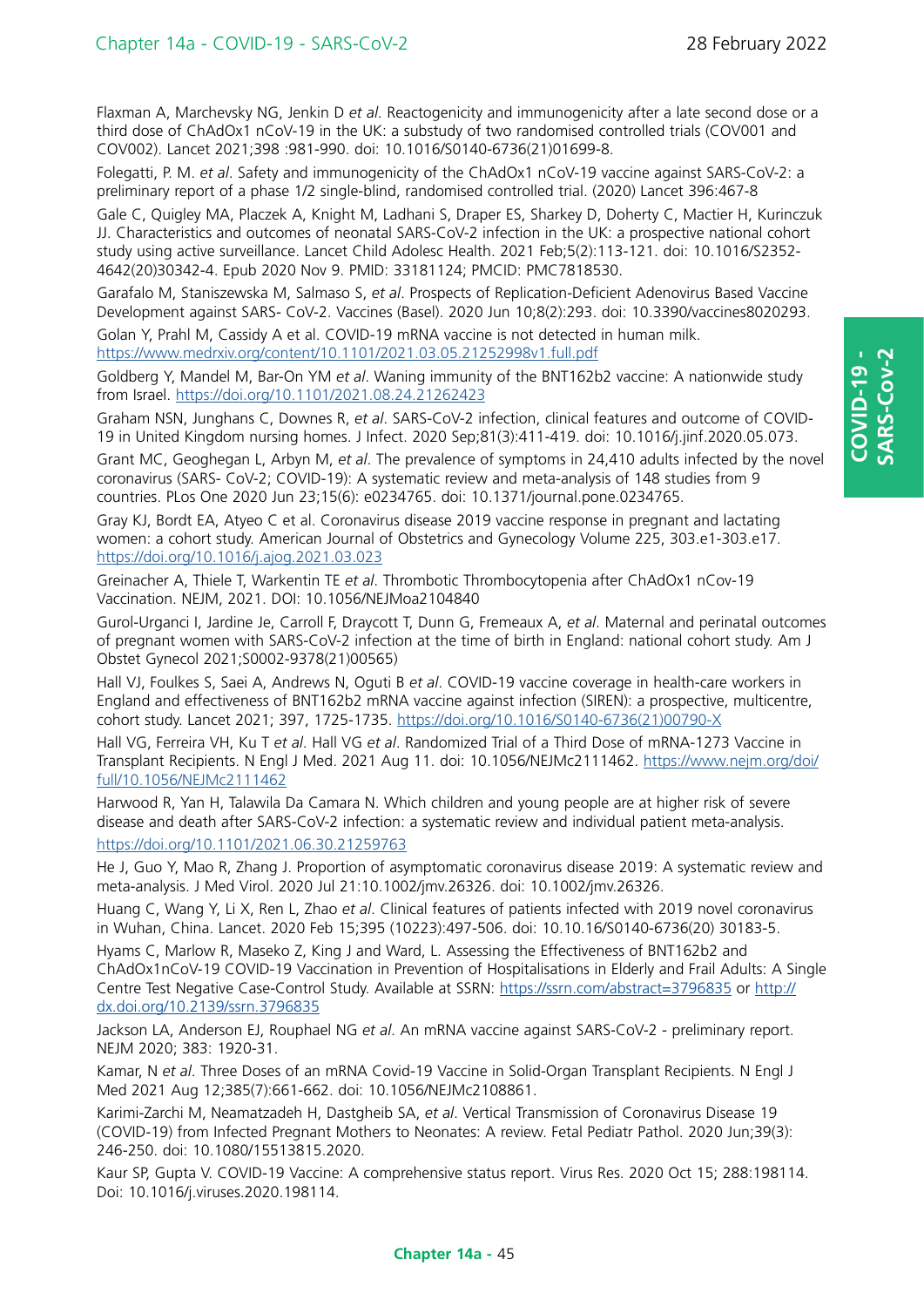Kennedy s, Bolay F, Keih M, *et al* (2017) Phase 2 Placebo-Controlled Trial of Two Vaccines to Prevent Ebola in Liberia. N Eng J Med 377: 1438-1447.

Knight M, Kurinczuk J, Gale C. Increased numbers of COVID-19-related maternal and neonatal deaths during the Delta wave of SARS-CoV-2 infection in the United Kingdom (submitted).

Kroger AT, Atkinson WL, Pickering LA. General immunization Practices. in Plotkin SA, Orenstein WA, Offit PA. Vaccines (6th Edition). Elsevier Saunders 2013.

Lacy J, Pavord S, Brown K. VITT and second doses of COVID-19 vaccine. NEJM 2021 in press.

Ladhani SN, Amin-Chowdhury Z, Davies HG, *et al.* COVID-19 in children: analysis of the first pandemic peak in England. Arch Dis Child. 2020 Dec;105(12): 1180-1185. doi: 10.1136/archdischild-2020-320042.

Lam TT, Jia N, Zhang YW, Shum MH, *et al*. Identifying SARS-CoV-2- related coronaviruses in Malayan pangolins. Nature. 2020 Jul;583 (7815):282-285. doi: 10.1038/s41586-020-2169-0.

Lazarus R, Baos S, Cappel-Porter H et al. The safety and immunogenicity of concomitant administration of COVID-19 vaccines (ChAdOx1 or BNT161b2) with seasonal influenza vaccines in adults: a phase IV, multicentre randomised controlled trial with blinding (ComFluCOV). [https://papers.ssrn.com/sol3/papers.](https://papers.ssrn.com/sol3/papers.cfm?abstract_id=3931758) [cfm?abstract\\_id=3931758](https://papers.ssrn.com/sol3/papers.cfm?abstract_id=3931758)

Lee E-J, Cines DB, Gernsheimer T et al. Thrombocytopenia following Pfizer and Moderna SARS-CoV-2 vaccination. Am J Hematol. 2021 Mar 9 :<https://doi.org/10.1002/ajh.26132>.

Lillie PJ, Samson A, Li A, *et al*. Novel coronavirus disease (Covid-19): The first two patients in the UK with person to person transmission. J Infect. 2020 May;80(5):578-606. doi: 10.1016/j.jinf.2020.02.020. Epub 2020 Feb 28.

Lim SH, Campbell N, Johnson M *et al*. Antibody response after SARS-CoV-2 vaccination in lymphoma. [https://](https://www.medrxiv.org/content/10.1101/2021.06.05.21258311v1) [www.medrxiv.org/content/10.1101/2021.06.05.21258311v1](https://www.medrxiv.org/content/10.1101/2021.06.05.21258311v1)

Lopez Bernal J, Panagiotopoulos N, Byers C *et al*. Transmission dynamics of COVID-19 in household and community settings in the United Kingdom. (2020) <https://doi.org/10.1101/2020.08.19.20177188>.

Lopez Bernal J, Andrews N, Gower C *et al*. Effectiveness of the Pfizer-BioNTech and Oxford-AstraZeneca vaccines on covid-19 related symptoms, hospital admissions, and mortality in older adults in England: test negative case-control study BMJ 2021; 373 :n1088 doi:10.1136/bmj.n1088

Lopez Bernal J, Andrews N, Gower C *et al*. Effectiveness of Covid-19 Vaccines against the B.1.617.2 (Delta) Variant. N Engl J Med. 2021 Aug 12;385(7):585-594. doi: 10.1056/NEJMoa2108891. Epub 2021 Jul 21. PMID: 34289274; PMCID: PMC8314739.

Lui X, Shaw RS, Stuart ASV *et al*. Safety and immunogenicity report from the Com-COV study – A singleblind randomised non-inferiority trial comparing heterologous and homologous prime-boost schedules with an adenoviral vectored and mRNA COVID-19 vaccine. [https://papers.ssrn.com/sol3/papers.cfm?abstract\\_](https://papers.ssrn.com/sol3/papers.cfm?abstract_id=3874014) [id=3874014](https://papers.ssrn.com/sol3/papers.cfm?abstract_id=3874014)

Mahil SK, Bechman K, Raharja A *et al*. The effect of methotrexate and targeted immunosuppression on humoral and cellular immune response to the COVID-19 vaccine BNT1462b: a cohort study. Lancet Rheumatol 2021. [https://doi.org.10.1016/S2665-9913\(21\)00212-5](https://doi.org.10.1016/S2665-9913(21)00212-5)

Mark A, Carlsson RM and Granstrom M (1999) Subcutaneous versus intramuscular injection for booster DT vaccination of adolescents. Vaccine 17(15-16): 2067-72.

Mark C, Gupta S, Punnett A, *et al*. Safety of administration of BNT162b2 mRNA (Pfizer-BioNTech) COVID-19 vaccine in youths and young adults with a history of acute lymphoblastic leukemia and allergy to PEGasparaginase. Pediatric Blood and Cancer, 2021.<https://doi.org/10.1002/pbc.29295>

Mullins E, Hudak M, Banerjee J, *et al*. Pregnancy and neonatal outcomes of COVID-19 – coreporting of common outcomes from the PAN-COVID and AAP SONPM registry.<https://doi.org/10.1101/2021.01.06.21249325>

Munro APS, Jalani L, Cornelius V *et al*. Safety and immunogenicity of seven COVID-19 vaccines as a third dose (booster) following two doses of ChAdOx1-nCov19 (AZD1222) or BNT162b2: A blinded, randomised controlled trial (COV-BOOST). Lancet 2021 (in press).

Monin-Aldama L, Laing AG, Muñoz-Ruiz M. Interim results of the safety and immune-efficacy of 1 versus 2 doses of COVID-19 vaccine BNT162b2 for cancer patients in the context of the UK vaccine priority guidelines. <https://doi.org/10.1101/2021.03.17.21253131>

Nguyen LH, Drew DA, Graham MS *et al*. Risk of COVID-19 among front-line health-care workers and the general community: a prospective cohort study. Lancet Public Health. 2020 Sep:5(9): e475-e483. doi: 10.1016/S2468-2667(20) 30164-X. Epub 2020 Jul 31.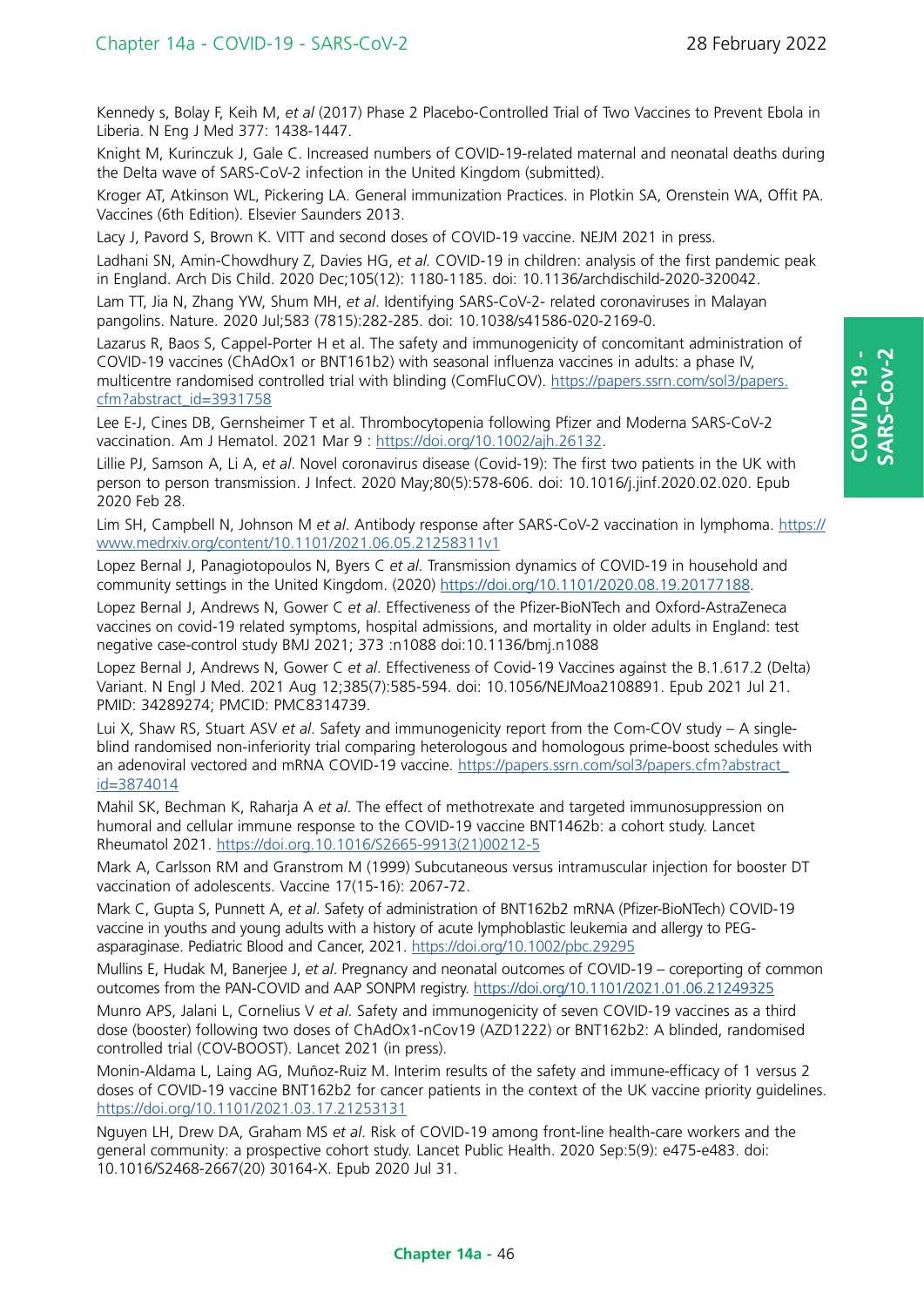**COVID-19 - SARS-Cov-2**

ARS-Cov-2  $20$ VID-19

Pachetti M, Marini B, Giudici F, *et al*. Impact of lockdown on COVID-19 case fatality rate and viral mutations spread in 7 countries in Europe and North America. J Transl Med. 2020 Sep 2;18(1):338. doi: 10.1186/ s12967-020-02501-x.

Payne RP, Longet S, Austin JA *et al*. Sustained T cell immunity, protection and boosting using extended dosing intervals of BNT162b2 mRNA vaccine. [https://www.pitch-study.org/PITCH\\_Dosing\\_Interval\\_23072021.pdf](https://www.pitch-study.org/PITCH_Dosing_Interval_23072021.pdf)

Polack, FP, Thomas SJ, Kitchin N *et al*. Safety and Efficacy of the BNT162b2 mRNA Covid-19 Vaccine. NEJM 2020. DOI: 10.1056/NEJMoa2034577

Powell AA, Power L, Westrop S *et al*. Real world data demonstrating increased reactogenicity in adults receiving heterologous compared to homologous prime-boost COVID-19 vaccination: March-May 2021, England. [https://papers.ssrn.com/sol3/papers.cfm?abstract\\_id=3880967](https://papers.ssrn.com/sol3/papers.cfm?abstract_id=3880967)

Prendecki M, Thomson T, Clarke CL, *et al*. Comparison of humoral and cellular responses in kidney transplant recipients receiving BNT162b2 and ChAdOx1 SARS-CoV-2 vaccines medRxiv 2021.07.09.21260192; doi: <https://doi.org/10.1101/2021.07.09.21260192>

Ramasamy MN, Minassian AM, Ewer KJ, *et al*. Safety and immunogenicity of ChAdOx1 nCoV-19 vaccine administered in a prime-boost regimen in young and old adults (COV002): a single-blind, randomised, controlled, phase 2/3 trial. Lancet 2020 Nov 18: S0140-6736(20)32466-1. doi: 10.1016/S0140- 6736(20)32466-1. [https://doi.org/10.1016/S0140-6736\(20\)32466-1](https://doi.org/10.1016/S0140-6736(20)32466-1).

Sanche S, Lin YT, Xu C, Romero-Severson E, Hengartner N, Ke R. High Contagiousness and Rapid Spread of Severe Acute Respiratory Syndrome Coronavirus 2. Emerg Infect Dis. 2020 Jul;26(7):1470-1477. doi: 10.3201/eid2607.200282.

Schönborn L, Thiele T, Kaderali L, Greinacher A. Decline in Pathogenic Antibodies over Time in VITT. [https://](https://www.nejm.org/doi/pdf/10.1056/NEJMc2112760?articleTools=true) [www.nejm.org/doi/pdf/10.1056/NEJMc2112760?articleTools=true](https://www.nejm.org/doi/pdf/10.1056/NEJMc2112760?articleTools=true)

Sellaturay P, Nasser S, Ewan P. Polyethylene Glycol-Induced Systemic Allergic Reactions (Anaphylaxis). J Allergy Clin Immunol Pract. 2020 Oct 1:S2213-2198(20)31007-2. doi: 10.1016/j.jaip.2020.09.029. Epub ahead of print. PMID: 33011299.

Shah A, Gribben C, Bishop J *et al*. Effect of vaccination on transmission of COVID-19: an observational study in healthcare workers and their households View ORCID Profile doi: [https://doi.org/10.1101/2021.03.](https://doi.org/10.1101/2021.03.11.21253275) [11.21253275](https://doi.org/10.1101/2021.03.11.21253275)

Shaw RH, Stuart A, Greenland M, *et al*. Heterologous prime-boost COVID-19 vaccination: initial reactogenicity data. *Lancet* 2021; published online May 12. [http://dx.doi.org/10.1016/S0140-6736\(21\)01115-6.](http://dx.doi.org/10.1016/S0140-6736(21)01115-6.) Shrotri M, Krutikov M, Palmer T *et al*. Vaccine effectiveness of the first dose of ChAdOx1 nCoV-19 and BNT162b2 against SARS-CoV-2 infection in residents of Long-Term Care Facilities (VIVALDI study). medRxiv [preprint], doi: 10.1101/2021.03.26.21254391

Simpson CR, Shi T, Vasileiou E *et al*. First-dose ChAdOx1 and BNT162b2 COVID-19 vaccines and thrombocytopenic, thromboembolic and hemorrhagic events in Scotland. Nature Medicine 2021: 27; 1290– 1297.<https://www.nature.com/articles/s41591-021-01408-4>.

Smith C, Odd D, Harwood R *et al*. Deaths in Children and Young People in England following SARS-CoV-2 infection during the first pandemic year: a national study using linked mandatory child death reporting data. 10.21203/rs.3.rs-689684/v1

Stowe J, Andrews N, Gower C *et al*. Effectiveness of COVID-19 vaccines against hospital admission with the Delta (B.1.617.2) variant [https://khub.net/web/phe-national/public-library/-/document\\_library/v2WsRK3ZlEig/](https://khub.net/web/phe-national/public-library/-/document_library/v2WsRK3ZlEig/view/479607266) [view/479607266](https://khub.net/web/phe-national/public-library/-/document_library/v2WsRK3ZlEig/view/479607266) 

Swann OV, Holden KA, Turtle L, Pollock L, Fairchild CJ, Drake TM *et al*. Clinical Characteristics of children and young people admitted to hospital with COVID-19 in United Kingdom: prospective multicentre observational cohort study BMJ 2020; 370:m3249

Tenforde MW Self WH, Naioti EA, *et al*. Sustained Effectiveness of Pfizer-BioNTech and Moderna Vaccines Against COVID-19 Associated Hospitalizations Among Adults — United States, March–July 2021. MMWR 70(34);1156-1162. [https://www.cdc.gov/mmwr/volumes/70/wr/mm7034e2.htm?s\\_cid=mm7034e2\\_w](https://www.cdc.gov/mmwr/volumes/70/wr/mm7034e2.htm?s_cid=mm7034e2_w)

Thompson CP, Grayson NE, Paton RS, *et al*. Detection of neutralising antibodies to SARS-CoV-2 to determine population exposure in Scottish blood donors between March and May 2020. Euro Surveill. 2020 Oct;25(42):2000685. doi: 10.2807/1560-7917.ES.2020.25.42.2000685

van Doremalen N, Lambe T, Spencer A, *et al*. ChAdOx1 nCoV-19 vaccination prevents SARS-CoV-2 pneumonia in rhesus macaques. 2020 Oct;586 (7830):578. doi: 10.1038/s41586-020-2608-y.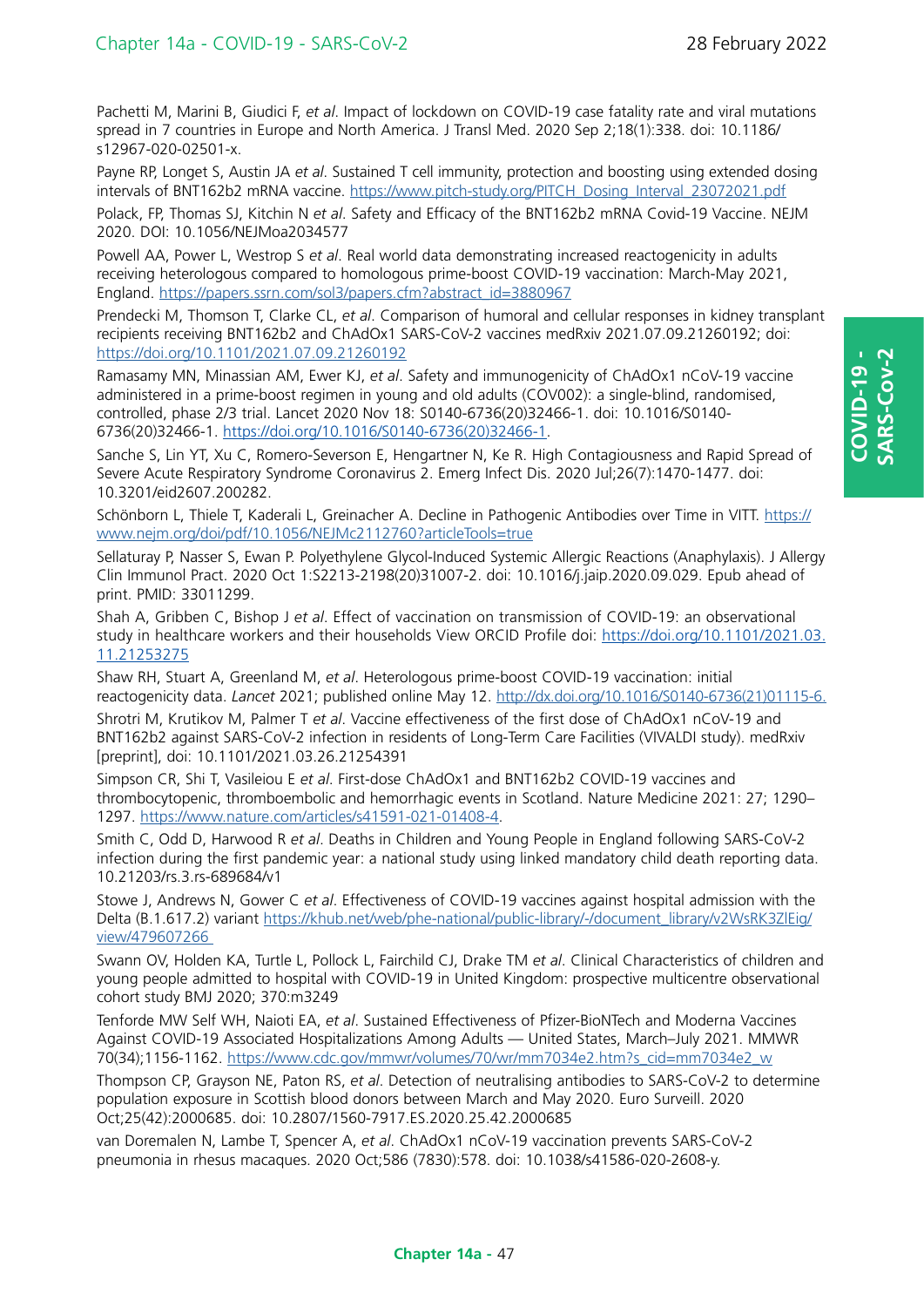Vasileiou E, Simpson CR, Robertson C, *et al*. Effectiveness of First Dose of COVID-19 Vaccines against hospital admissions in Scotland: National prospective cohort study of 5.4 million people. Available at: [https://papers.](https://papers.ssrn.com/sol3/papers.cfm?abstract_id=3789264) [ssrn.com/sol3/papers.cfm?abstract\\_id=3789264](https://papers.ssrn.com/sol3/papers.cfm?abstract_id=3789264) (pre-print)

Viner RM, Mytton OT, Bonell C, *et al*. Susceptibility to SARS-CoV-2 Infection Among Children and Adolescents Compared with Adults: A Systematic Review and Meta-analysis. JAMA Pediatr. 2020 Sep 25:e204573. doi: 10.1001/jamapediatrics.2020.4573. Epub ahead of print. PMID:32975552; PMCID: PMC7519436.

Vogel, A. *et al*. A prefusion SARS-CoV-2 spike RNA vaccine is highly immunogenic and prevents lung infection in non-human primates. (2020) <https://www.biorxiv.org/content/10.1101/2020.09.08.280818v1>

Vousden N, Bunch K, Morris E MD. The incidence, characteristics and outcomes of pregnant women hospitalized with symptomatic and 2 asymptomatic SARS-CoV-2 infection in the UK from March to September 2020: a national cohort 3 study using the UK Obstetric Surveillance System (UKOSS). [https://](https://www.medrxiv.org/content/10.1101/2021.01.04.21249195v1) [www.medrxiv.org/content/10.1101/2021.01.04.21249195v1](https://www.medrxiv.org/content/10.1101/2021.01.04.21249195v1)

Vousden N, Bunch K, Morris E, Simpson N, Gale C, O'Brien P, Quigley M, Brocklehurst P, Kurinczuk JJ, Knight M. Impact of SARS-CoV-2 variant on the severity of maternal infection and perinatal outcomes: Data from the UK Obstetric Surveillance System national cohort [https://www.medrxiv.org/content/10.1101/2021.07.22.2](https://www.medrxiv.org/content/10.1101/2021.07.22.21261000v1) [1261000v1](https://www.medrxiv.org/content/10.1101/2021.07.22.21261000v1).

Voysey M, Clemens S, Shabir AM *et al*. Safety and efficacy of the ChAdOx1 nCoV-19 vaccine (AZD1222) against SARS-CoV-2: an interim analysis of four randomised controlled trials in Brazil, South Africa, and the UK. Lancet 2020. [https://doi.org/10.1016/ S0140-6736\(20\)32661-1](https://doi.org/10.1016/ S0140-6736(20)32661-1)

Voysey M, Costa Clemens SA, Madhi SA, *et al*. Single-dose administration and the influence of the timing of the booster dose on immunogenicity and efficacy of ChAdOx1 nCoV-19 (AZD1222) vaccine: a pooled analysis of four randomised trials. Lancet. 2021 Mar 6;397(10277):881-891. doi: 10.1016/S0140- 6736(21)00432-3. Epub 2021 Feb 19.

Walsh EE, Frenck RW Jr, Falsey AR, *et al*. Safety and Immunogenicity of Two RNA-Based COVID-19 Vaccine Candidates. N Engl J Med 2020 Oct 14:NEJMoa2027906. doi: 10.1056/NEJMoa2027906

Ward H, Atchison CJ, Whitaker M, *et al*, 2020. Antibody prevalence for SARS-CoV-2 in England following first peak of the pandemic: REACT2 study in 100,000 adults [https://www.medrxiv.org/content/10.1101/2020.](https://www.medrxiv.org/content/10.1101/2020.08.12.20173690v2) [08.12.20173690v2](https://www.medrxiv.org/content/10.1101/2020.08.12.20173690v2)

Ward JL, Harwood R, Smith C *et al*. Risk factors for intensive care admission and death amongst children and young people admitted to hospital with COVID-19 and PIMS-TS in England during the first pandemic year. <https://doi.org/10.1101/2021.07.01.2125978>

Waterfield T, Watson C, Moore R, *et. al*. Seroprevalence of SARS-CoV2 antibodies in children: a prospective multicentre cohort study. Arch Dis Child. 2020 Nov 10: archdischild-2020-320558. doi: 10.1136/ archdischild-2020-320558.

Werbel, WA *et al*. Safety and Immunogenicity of a Third Dose of SARS-CoV-2 Vaccine in Solid Organ Transplant Recipients: A Case Series. Ann Intern Med 2021 Jun 15;L21-0282. doi: 10.7326/L21-0282.

Whitaker HJ, Tsang RSM, Byford R *et al*. Pfizer-BioNTech and Oxford AstraZeneca COVID-19 vaccine effectiveness and immune response among individuals in clinical risk groups. [https://khub.net/](https://khub.net/documents/135939561/430986542/RCGP+VE+riskgroups+paper.pdf/a6b54cd9-419d-9b63-e2bf-5dc796f5a91f) [documents/135939561/430986542/RCGP+VE+riskgroups+paper.pdf/a6b54cd9-419d-9b63-e2bf-](https://khub.net/documents/135939561/430986542/RCGP+VE+riskgroups+paper.pdf/a6b54cd9-419d-9b63-e2bf-5dc796f5a91f)[5dc796f5a91f](https://khub.net/documents/135939561/430986542/RCGP+VE+riskgroups+paper.pdf/a6b54cd9-419d-9b63-e2bf-5dc796f5a91f)

Whittaker E, Bamford A, Kenny J, *et al*. Clinical Characteristics of 58 Children With a Pediatric Inflammatory Multisystem Syndrome Temporally Associated with SARS-CoV-2. JAMA. 2020 Jul 21;324(3):259-269. doi: 10.1001/jama.2020.10369.

WHO Director-General's opening remarks at the media briefing on COVID-19-11 March 2020. Available at: [https://www.who.int/director-general/speeches/detail/who-director-general-s-opening-remarks-at-the-media](https://www.who.int/director-general/speeches/detail/who-director-general-s-opening-remarks-at-the-media-briefing-on-covid-19---11-march-2020)[briefing-on-covid-19---11-march-2020](https://www.who.int/director-general/speeches/detail/who-director-general-s-opening-remarks-at-the-media-briefing-on-covid-19---11-march-2020). (Accessed: 1st October 2020)

WHO I Novel Coronavirus – China. Available at: [https://www.who.int/csr/don/12-january-2020-novel](https://www.who.int/csr/don/12-january-2020-novel-coronavirus-china/en/)[coronavirus-china/en/](https://www.who.int/csr/don/12-january-2020-novel-coronavirus-china/en/). (Accessed 1 October 2020)

Williamson EJ, Walker AJ, Bhaskaran K, *et al*. Factors associated with COVID-19-related death using OpenSAFELY. Nature. 2020 Aug;584(7821):430-436. doi: 10.1038/s41586-020-2521-4.

Williamson EJ, McDonald H I, Bhaskaran K, Walker A J, Bacon S, Davy S *et al*. Risks of covid-19 hospital admission and death for people with learning disability: population based cohort study using the OpenSAFELY platform BMJ 2021; 374 :n1592 doi:10.1136/bmj.n1592